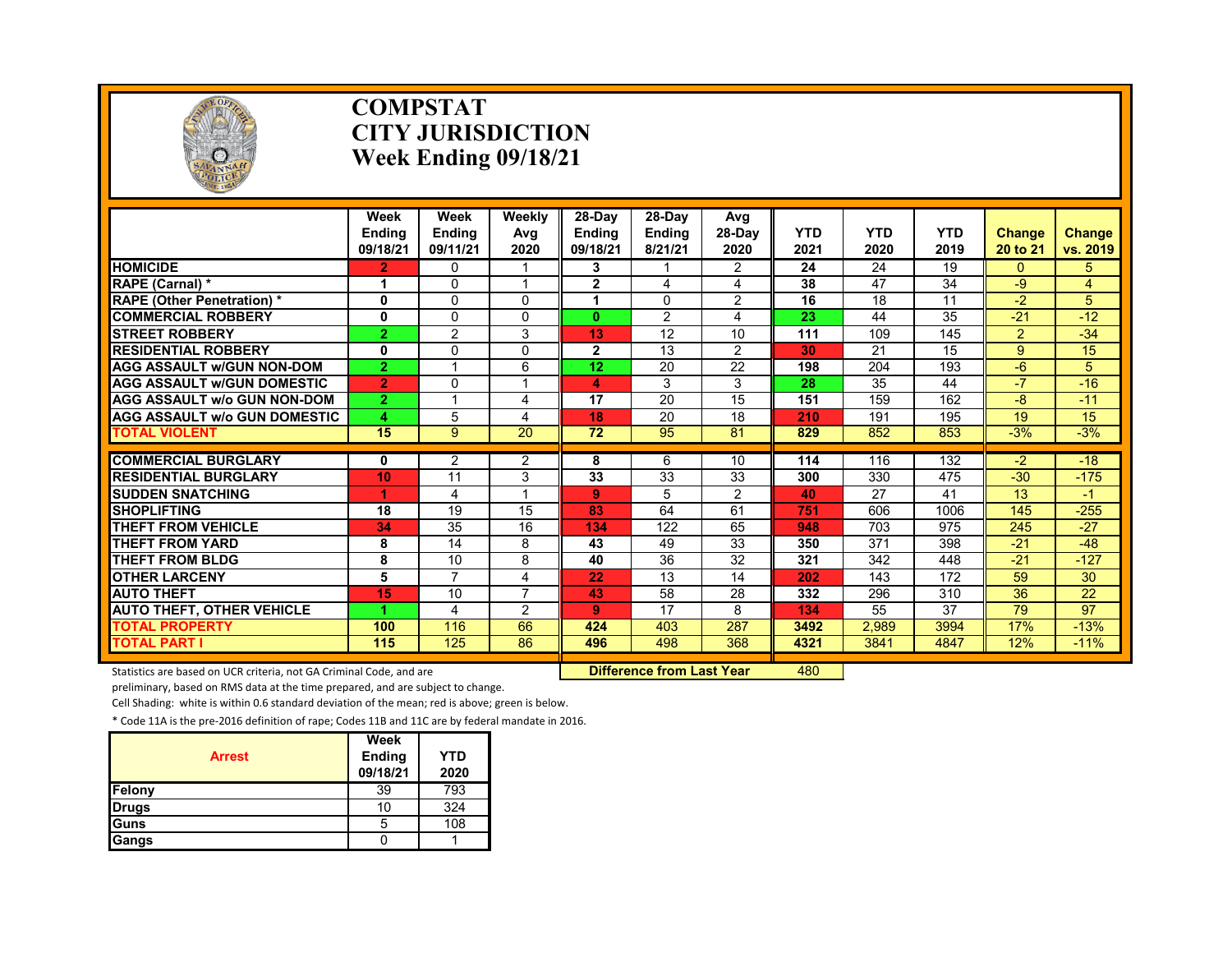

### **COMPSTATNORTH PRECINCTWeek Ending 09/18/21**

### **PRECINCT COMMANDER:**

**CAPT. SHAMONICA BADIE**



|                                     | Week<br><b>Endina</b><br>09/18/21 | Week<br><b>Endina</b><br>09/11/21 | Weekly<br>Avg<br>2020 | 28-Day<br><b>Endina</b><br>09/18/21 | $28-Dav$<br><b>Endina</b><br>8/21/21 | Avg<br>$28-Dav$<br>2020 | <b>YTD</b><br>2021 | <b>YTD</b><br>2020 | <b>YTD</b><br>2019 | <b>Change</b><br>20 to 21 | <b>Change</b><br>vs. 2019 |
|-------------------------------------|-----------------------------------|-----------------------------------|-----------------------|-------------------------------------|--------------------------------------|-------------------------|--------------------|--------------------|--------------------|---------------------------|---------------------------|
| <b>HOMICIDE</b>                     |                                   | $\mathbf{0}$                      | 0                     |                                     |                                      | 1                       | 5                  | 6                  | 5                  | $-1$                      | $\overline{0}$            |
| RAPE (Carnal) *                     | 0                                 | $\Omega$                          | 0                     | 0                                   | 2                                    | 1                       | 9                  | 13                 | $\overline{7}$     | $-4$                      | $\overline{2}$            |
| <b>RAPE (Other Penetration) *</b>   | $\bf{0}$                          | $\Omega$                          | 0                     | $\bf{0}$                            | $\mathbf{0}$                         | $\Omega$                | 5                  | 4                  | 5                  |                           | $\Omega$                  |
| <b>COMMERCIAL ROBBERY</b>           | $\mathbf 0$                       | $\Omega$                          | $\Omega$              | $\mathbf{0}$                        | $\overline{ }$                       | $\overline{1}$          | 6                  | 5                  | 4                  |                           | $\overline{2}$            |
| <b>STREET ROBBERY</b>               | 1                                 | $\Omega$                          |                       | 6                                   | $\Omega$                             | 3                       | 44                 | 36                 | 41                 | 8                         | 3                         |
| <b>RESIDENTIAL ROBBERY</b>          | 0                                 | $\mathbf{0}$                      | 0                     | 1                                   | 10                                   | $\Omega$                | 5                  | 3                  | 3                  | $\overline{2}$            | $\overline{2}$            |
| <b>AGG ASSAULT w/GUN NON-DOM</b>    |                                   | $\Omega$                          | 2                     | $\overline{2}$                      | 5                                    | $\overline{7}$          | 43                 | 58                 | 45                 | $-15$                     | $-2$                      |
| <b>AGG ASSAULT W/GUN DOMESTIC</b>   | 4                                 | $\Omega$                          | $\Omega$              | 4                                   | $\Omega$                             | $\overline{ }$          | $\overline{7}$     | $\overline{7}$     | 8                  | $\Omega$                  | $-1$                      |
| <b>AGG ASSAULT w/o GUN NON-DOM</b>  | $\overline{2}$                    |                                   |                       | 8                                   | 5                                    | 4                       | 53                 | 52                 | 56                 |                           | $-3$                      |
| <b>AGG ASSAULT w/o GUN DOMESTIC</b> | $\bf{0}$                          | $\mathbf{0}$                      |                       | 3.                                  | 4                                    | 4                       | 43                 | 39                 | 48                 | 4                         | $-5$                      |
| <b>TOTAL VIOLENT</b>                | 6                                 |                                   | 5                     | 22                                  | $\overline{28}$                      | 22                      | 220                | 223                | $\overline{222}$   | $-1%$                     | $-1%$                     |
| <b>COMMERCIAL BURGLARY</b>          | 0                                 | $\mathbf{0}$                      |                       |                                     | 0                                    | 2                       | 26                 | 34                 | 31                 | $-8$                      | $-5$                      |
| <b>RESIDENTIAL BURGLARY</b>         | 3                                 | 5                                 |                       | 9                                   | $\overline{7}$                       | $\overline{7}$          | 48                 | 65                 | 64                 | $-17$                     | $-16$                     |
| <b>SUDDEN SNATCHING</b>             | $\bf{0}$                          | $\overline{ }$                    | 0                     | 3                                   | 2                                    | $\overline{\mathbf{A}}$ | 23                 | 12                 | 13                 | 11                        | 10                        |
| <b>SHOPLIFTING</b>                  | $\bf{0}$                          | 4                                 | 2                     | 14                                  | 4                                    | 8                       | 89                 | 98                 | 120                | -9                        | $-31$                     |
| <b>THEFT FROM VEHICLE</b>           | 8                                 | $\overline{7}$                    | 4                     | 27                                  | 28                                   | 15                      | 292                | 138                | 232                | 154                       | 60                        |
| <b>THEFT FROM YARD</b>              | 1                                 | 3                                 | 2                     | 9                                   | 13                                   | 9                       | 101                | 98                 | 106                | 3                         | $-5$                      |
| THEFT FROM BLDG                     | 3                                 | $\overline{2}$                    | 2                     | 19                                  | 13                                   | 7                       | 100                | 65                 | 103                | 35                        | $-3$                      |
| <b>OTHER LARCENY</b>                | 1                                 | 2                                 |                       | 7                                   | 3                                    | 4                       | 40                 | 31                 | 30                 | 9                         | 10                        |
| <b>AUTO THEFT</b>                   | 4                                 | 3                                 | 2                     | 14                                  | 11                                   | 6                       | 100                | 68                 | 62                 | $\overline{32}$           | $\overline{38}$           |
| <b>AUTO THEFT, OTHER VEHICLE</b>    | 4                                 | $\overline{\mathbf{A}}$           | 0                     | 3                                   | 3                                    | 1                       | 37                 | 10                 | 5                  | 27                        | 32                        |
| <b>TOTAL PROPERTY</b>               | 21                                | 28                                | 14                    | 106                                 | 84                                   | 59                      | 856                | 619                | 766                | 38%                       | 12%                       |
| <b>TOTAL PART I</b>                 | 27                                | 29                                | 19                    | 128                                 | 112                                  | 81                      | 1076               | 842                | 988                | 28%                       | 9%                        |

Statistics are based on UCR criteria, not GA Criminal Code, and are **Difference from Last Year** 234

preliminary, based on RMS data at the time prepared, and are subject to change.

Cell Shading: white is within 0.6 standard deviation of the mean; red is above; green is below.

|                | Week               |                    |
|----------------|--------------------|--------------------|
| <b>Arrests</b> | Ending<br>09/18/21 | <b>YTD</b><br>2020 |
| Felony         |                    | 179                |
| <b>Drugs</b>   |                    | 38                 |
| Guns           |                    |                    |
| Gangs          |                    |                    |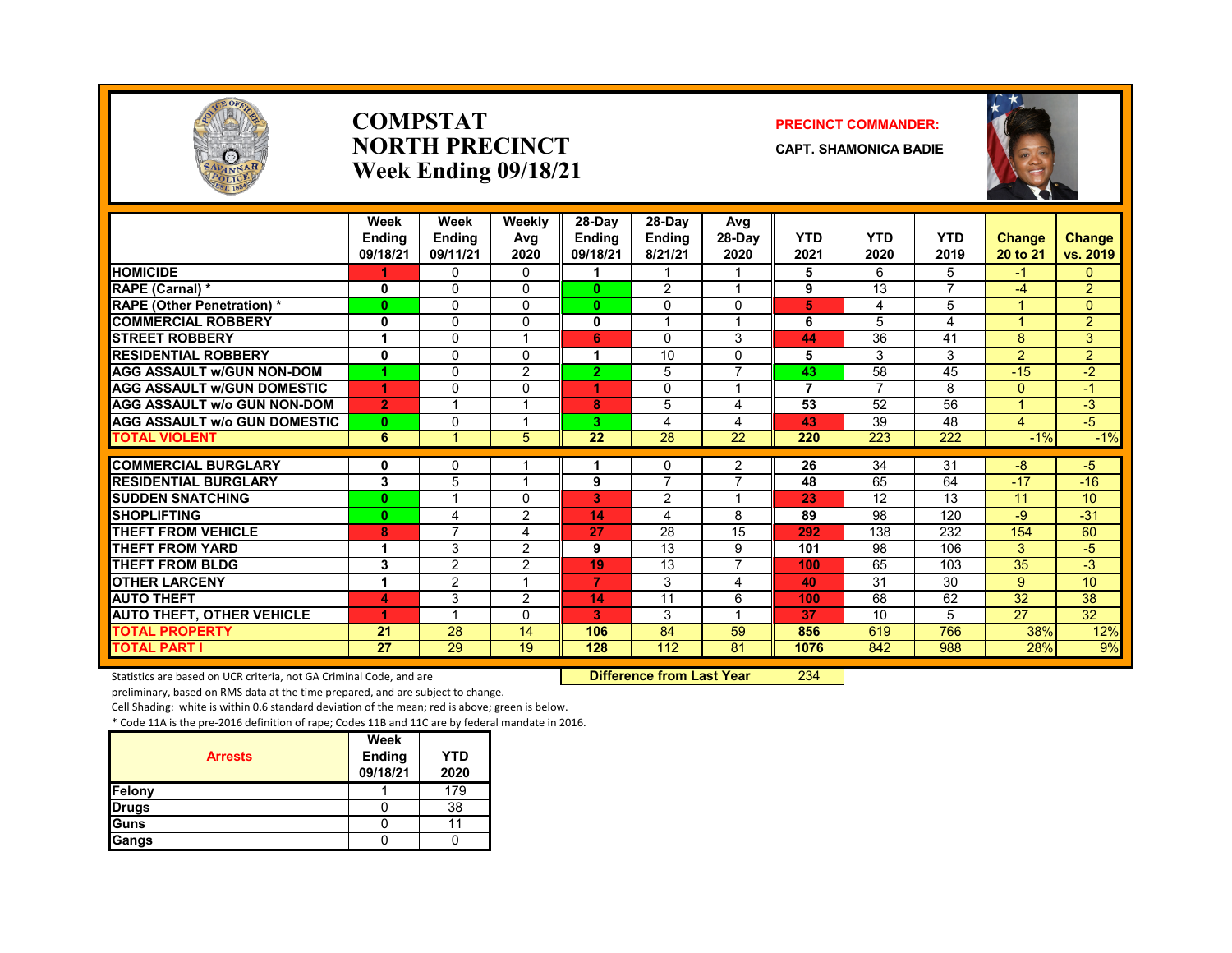

### **COMPSTATCENTRAL PRECINCTWeek Ending 09/18/21**

### **PRECINCT COMMANDER:**

**CAPT. TONYA REID**



|                                     | Week<br><b>Endina</b><br>09/18/21 | Week<br>Ending<br>09/11/21 | Weekly<br>Avg<br>2020 | 28-Day<br><b>Endina</b><br>09/18/21 | $28-Dav$<br><b>Ending</b><br>8/21/21 | Avg<br>28-Day<br>2020 | <b>YTD</b><br>2021 | <b>YTD</b><br>2020 | <b>YTD</b><br>2019 | Change<br>20 to 21      | <b>Change</b><br>vs. 2019 |
|-------------------------------------|-----------------------------------|----------------------------|-----------------------|-------------------------------------|--------------------------------------|-----------------------|--------------------|--------------------|--------------------|-------------------------|---------------------------|
| <b>HOMICIDE</b>                     | 0                                 | 0                          | 0                     | 0                                   | 0                                    | 1                     | 5                  | 12                 | 5                  | $-7$                    | 0                         |
| RAPE (Carnal) *                     | 0                                 | $\Omega$                   | 0                     | 0                                   | $\Omega$                             |                       | 7                  | 19                 | 6                  | $-12$                   |                           |
| <b>RAPE (Other Penetration) *</b>   | 0                                 | $\Omega$                   | $\Omega$              | $\bf{0}$                            | 0                                    | $\mathbf 0$           | 4                  | 3                  | 3                  |                         |                           |
| <b>COMMERCIAL ROBBERY</b>           | 0                                 | $\Omega$                   | 0                     | 0                                   | $\Omega$                             | $\overline{ }$        | 4                  | 10                 | 13                 | $-6$                    | -9                        |
| <b>ISTREET ROBBERY</b>              | 1                                 |                            |                       | 6                                   | 5                                    | 3                     | 29                 | 33                 | 44                 | -4                      | $-15$                     |
| <b>RESIDENTIAL ROBBERY</b>          | 0                                 | $\Omega$                   | 0                     | 0                                   | $\Omega$                             | $\overline{ }$        | 4                  | 9                  | 3                  | -5                      |                           |
| <b>AGG ASSAULT W/GUN NON-DOM</b>    | $\bf{0}$                          |                            | $\overline{2}$        | 7                                   | 8                                    | 6                     | 79                 | 50                 | 62                 | 29                      | 17                        |
| <b>AGG ASSAULT W/GUN DOMESTIC</b>   | $\mathbf{0}$                      | $\Omega$                   | 0                     | 4                                   | 2                                    | $\overline{ }$        | 9                  | 8                  | 12                 |                         | $-3$                      |
| <b>AGG ASSAULT w/o GUN NON-DOM</b>  | $\mathbf{0}$                      | $\mathbf{0}$               |                       | $\overline{2}$                      | 11                                   | 4                     | 34                 | 30                 | 38                 | $\overline{4}$          | -4                        |
| <b>AGG ASSAULT W/o GUN DOMESTIC</b> |                                   | $\overline{2}$             |                       | 4                                   | 9                                    | 5                     | 52                 | 49                 | 47                 | 3                       | 5                         |
| <b>TOTAL VIOLENT</b>                | $\overline{2}$                    | 4                          | 6                     | $\overline{20}$                     | $\overline{35}$                      | $\overline{24}$       | 227                | 223                | 233                | 2%                      | $-3%$                     |
| <b>COMMERCIAL BURGLARY</b>          |                                   |                            |                       |                                     |                                      |                       | 39                 | 36                 | 38                 | 3                       |                           |
| <b>RESIDENTIAL BURGLARY</b>         | 0<br>$\overline{2}$               |                            |                       | 2<br>6                              | 3<br>6                               | 4<br>11               | 98                 | 102                | 154                | $-4$                    | $-56$                     |
| <b>SUDDEN SNATCHING</b>             | $\bf{0}$                          | $\overline{\phantom{a}}$   | $\Omega$              | 4                                   | $\mathfrak{p}$                       | $\overline{1}$        | $\overline{7}$     | 5                  | 9                  | $\mathcal{P}$           | $-2$                      |
| <b>SHOPLIFTING</b>                  | 3                                 | 3                          | 3                     | 13                                  | 10                                   | 12                    |                    | 115                | 183                | $\overline{2}$          | $-66$                     |
| <b>THEFT FROM VEHICLE</b>           |                                   | 8                          | 4                     |                                     | 35                                   | 16                    | 117<br>211         | 165                | 251                | 46                      | $-40$                     |
| <b>THEFT FROM YARD</b>              | 11<br>1                           | 2                          | 3                     | 37<br>6                             | 12                                   | 11                    | 95                 | 119                | 146                | $-24$                   | $-51$                     |
| <b>THEFT FROM BLDG</b>              | 3                                 | ×,                         | $\overline{2}$        | 9                                   | 9                                    | 8                     | 64                 | 81                 | 103                | $-17$                   | $-39$                     |
| <b>OTHER LARCENY</b>                |                                   |                            |                       | 7                                   | 3                                    | 5                     | 66                 | 43                 |                    | 23                      | $\overline{7}$            |
|                                     | $\overline{2}$                    | 4                          |                       |                                     |                                      |                       |                    |                    | 59                 |                         |                           |
| <b>AUTO THEFT</b>                   | 3                                 | 4                          | 3                     | 10                                  | 21                                   | 10                    | 87                 | 90                 | 79                 | $-3$<br>$\overline{28}$ | 8<br>$\overline{31}$      |
| <b>AUTO THEFT, OTHER VEHICLE</b>    | $\bf{0}$                          | 3                          | $\Omega$              | 5                                   | 4                                    | 2                     | 37                 | 9                  | 6                  |                         |                           |
| <b>TOTAL PROPERTY</b>               | 25                                | 28                         | 18                    | 96                                  | 105                                  | 80                    | 821                | 765                | 1028               | 7%                      | $-20%$                    |
| <b>TOTAL PART I</b>                 | 27                                | 32                         | 24                    | 116                                 | 140                                  | 104                   | 1048               | 988                | 1261               | 6%                      | $-17%$                    |

Statistics are based on UCR criteria, not GA Criminal Code, and are **Difference from Last Year 60** 

preliminary, based on RMS data at the time prepared, and are subject to change.

Cell Shading: white is within 0.6 standard deviation of the mean; red is above; green is below.

| <b>Arrests</b> | Week<br>Ending<br>09/18/21 | YTD<br>2020 |
|----------------|----------------------------|-------------|
| Felony         | 13                         | 401         |
| <b>Drugs</b>   | 3                          | 129         |
| Guns           | 3                          | 65          |
| Gangs          |                            |             |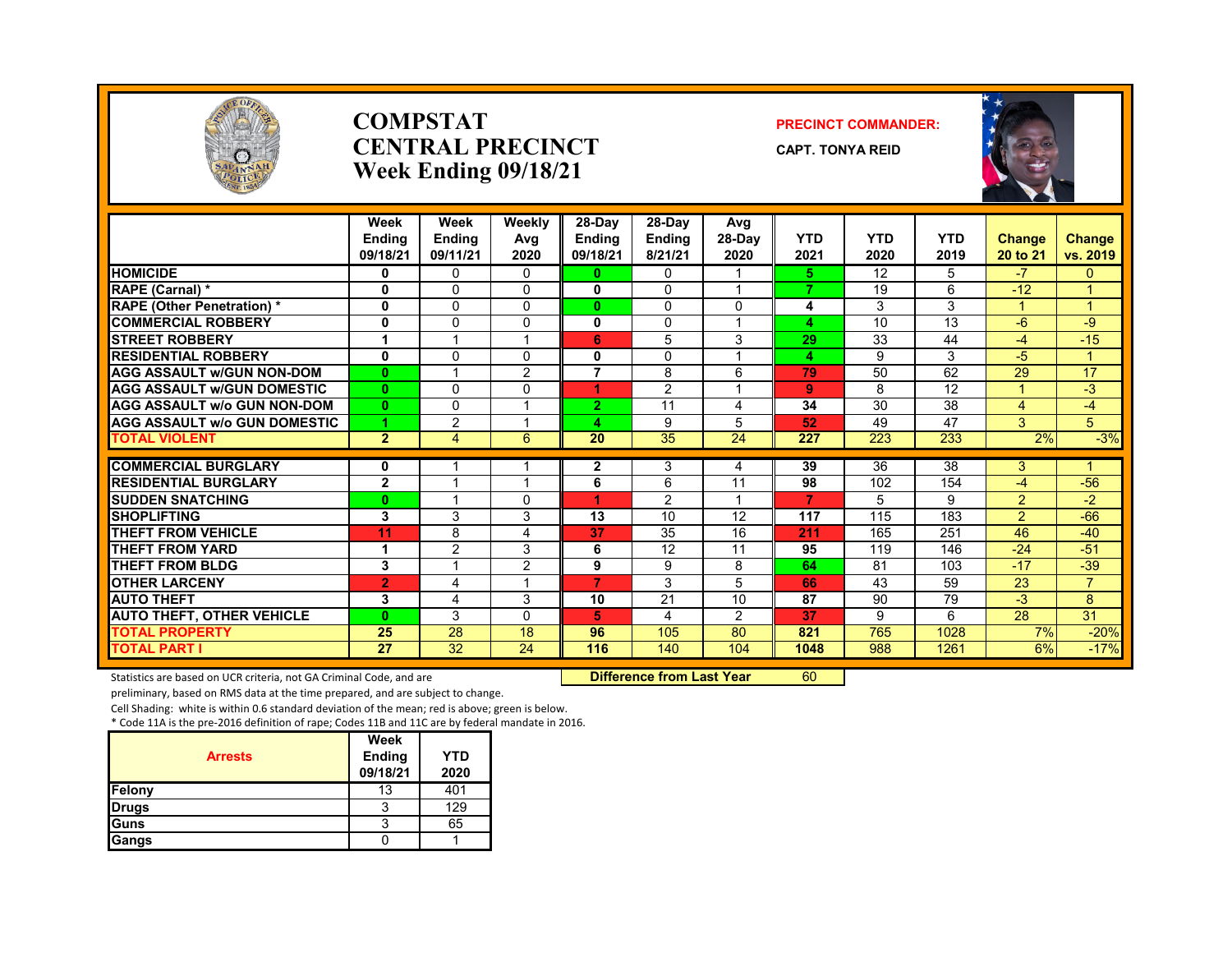

### **COMPSTATSOUTH PRECINCTWeek Ending 09/18/21**

### **PRECINCT COMMANDER:**

**CAPT. ALEX TOBAR**



|                                     | Week<br><b>Endina</b><br>09/18/21 | Week<br><b>Endina</b><br>09/11/21 | Weekly<br>Avg<br>2020 | 28-Day<br><b>Endina</b><br>09/18/21 | $28-Dav$<br><b>Endina</b><br>8/21/21 | Avg<br>28-Day<br>2020 | <b>YTD</b><br>2021 | <b>YTD</b><br>2020 | <b>YTD</b><br>2019 | Change<br>20 to 21 | <b>Change</b><br>vs. 2019 |
|-------------------------------------|-----------------------------------|-----------------------------------|-----------------------|-------------------------------------|--------------------------------------|-----------------------|--------------------|--------------------|--------------------|--------------------|---------------------------|
| <b>HOMICIDE</b>                     |                                   | $\Omega$                          | $\Omega$              | $\overline{2}$                      | 0                                    | 0                     | 7                  | 3                  | 5                  | 4                  | $\overline{2}$            |
| RAPE (Carnal) *                     |                                   | <sup>0</sup>                      | 0                     |                                     | 2                                    |                       | 12                 | 14                 | 9                  | $-2$               | 3                         |
| <b>RAPE (Other Penetration)*</b>    | $\bf{0}$                          | 0                                 | $\Omega$              | $\mathbf{0}$                        | $\Omega$                             |                       | 4                  | 5                  |                    | $-1$               | 3                         |
| <b>COMMERCIAL ROBBERY</b>           | 0                                 | $\Omega$                          | 0                     | 0                                   | 0                                    | $\overline{ }$        | 5                  | 20                 | 15                 | $-15$              | $-10$                     |
| <b>STREET ROBBERY</b>               | $\bf{0}$                          | $\Omega$                          |                       | 0                                   | 3                                    | $\overline{2}$        | 17                 | 21                 | 25                 | $-4$               | -8                        |
| <b>RESIDENTIAL ROBBERY</b>          | $\bf{0}$                          | $\Omega$                          | 0                     | 0                                   | 3                                    | 1                     | 11                 | 6                  | 4                  | 5                  | $\overline{7}$            |
| <b>AGG ASSAULT W/GUN NON-DOM</b>    | $\bf{0}$                          | $\Omega$                          |                       | 0                                   | 3                                    | 3                     | 32                 | 45                 | 31                 | $-13$              |                           |
| <b>AGG ASSAULT W/GUN DOMESTIC</b>   | $\bf{0}$                          | $\Omega$                          | 0                     | $\mathbf{0}$                        |                                      | 0                     | 5                  | $\overline{7}$     | 11                 | $-2$               | $-6$                      |
| <b>AGG ASSAULT w/o GUN NON-DOM</b>  | $\bf{0}$                          | $\Omega$                          | 1                     | 4                                   | 2                                    | 3                     | 29                 | 27                 | 23                 | $\overline{2}$     | 6                         |
| <b>AGG ASSAULT w/o GUN DOMESTIC</b> | $\bf{0}$                          | 3                                 |                       | 5                                   | 3                                    | 3                     | 66                 | 40                 | 42                 | 26                 | 24                        |
| <b>TOTAL VIOLENT</b>                | $\overline{2}$                    | 3                                 | 4                     | 12                                  | 17                                   | 16                    | 188                | 188                | 166                | 0%                 | 13%                       |
| <b>COMMERCIAL BURGLARY</b>          | 0                                 | $\Omega$                          |                       | $\mathbf{2}$                        | 2                                    | $\overline{2}$        | 36                 | 26                 | 48                 | 10                 | $-12$                     |
| <b>RESIDENTIAL BURGLARY</b>         | $\mathbf{2}$                      | $\overline{2}$                    |                       | 7                                   | 4                                    | 6                     | 41                 | 64                 | 86                 | $-23$              | $-45$                     |
| <b>SUDDEN SNATCHING</b>             | $\bf{0}$                          |                                   | 0                     | $\overline{2}$                      | $\overline{\mathbf{A}}$              | $\Omega$              | 6                  | 6                  | 10                 | $\Omega$           | $-4$                      |
| <b>SHOPLIFTING</b>                  | 3                                 | 8                                 | 6                     | 19                                  | 24                                   | 25                    | 320                | 226                | 481                | 94                 | $-161$                    |
| THEFT FROM VEHICLE                  | 5                                 | 9                                 | 5                     | 29                                  | 22                                   | 19                    | 227                | 223                | 259                | 4                  | $-32$                     |
| <b>THEFT FROM YARD</b>              | 4                                 | 6                                 | $\overline{2}$        | 15                                  | 8                                    | 6                     | 71                 | 67                 | 56                 | 4                  | 15                        |
| <b>THEFT FROM BLDG</b>              | 1                                 | 4                                 | 2                     | 6                                   | 6                                    | 9                     | 84                 | 90                 | 130                | $-6$               | $-46$                     |
| <b>OTHER LARCENY</b>                | $\overline{2}$                    |                                   |                       | $\overline{7}$                      | 4                                    | 3                     | 58                 | 29                 | 40                 | 29                 | 18                        |
| <b>AUTO THEFT</b>                   | 4                                 | $\overline{2}$                    | 1                     | $\overline{7}$                      | 14                                   | 6                     | 71                 | 69                 | 88                 | $\overline{2}$     | $-17$                     |
| <b>AUTO THEFT, OTHER VEHICLE</b>    | $\bf{0}$                          | $\Omega$                          |                       |                                     | 5                                    | 3                     | 25                 | 30                 | 11                 | -5                 | 14                        |
| <b>TOTAL PROPERTY</b>               | 21                                | 33                                | 19                    | 95                                  | 90                                   | 80                    | 939                | 830                | 1209               | 13%                | $-22%$                    |
| <b>TOTAL PART I</b>                 | 23                                | 36                                | 23                    | 107                                 | 107                                  | 96                    | 1127               | 1018               | 1375               | 11%                | $-18%$                    |

Statistics are based on UCR criteria, not GA Criminal Code, and are **Difference from Last Year** 109

preliminary, based on RMS data at the time prepared, and are subject to change.

Cell Shading: white is within 0.6 standard deviation of the mean; red is above; green is below. \* Code 11A is the pre‐2016 definition of rape; Codes 11B and 11C are by federal mandate in 2016.

| <b>Arrests</b> | Week<br>Ending<br>09/18/21 | <b>YTD</b><br>2020 |
|----------------|----------------------------|--------------------|
| Felony         |                            | 118                |
| <b>Drugs</b>   |                            | 105                |
| Guns           |                            |                    |
| Gangs          |                            |                    |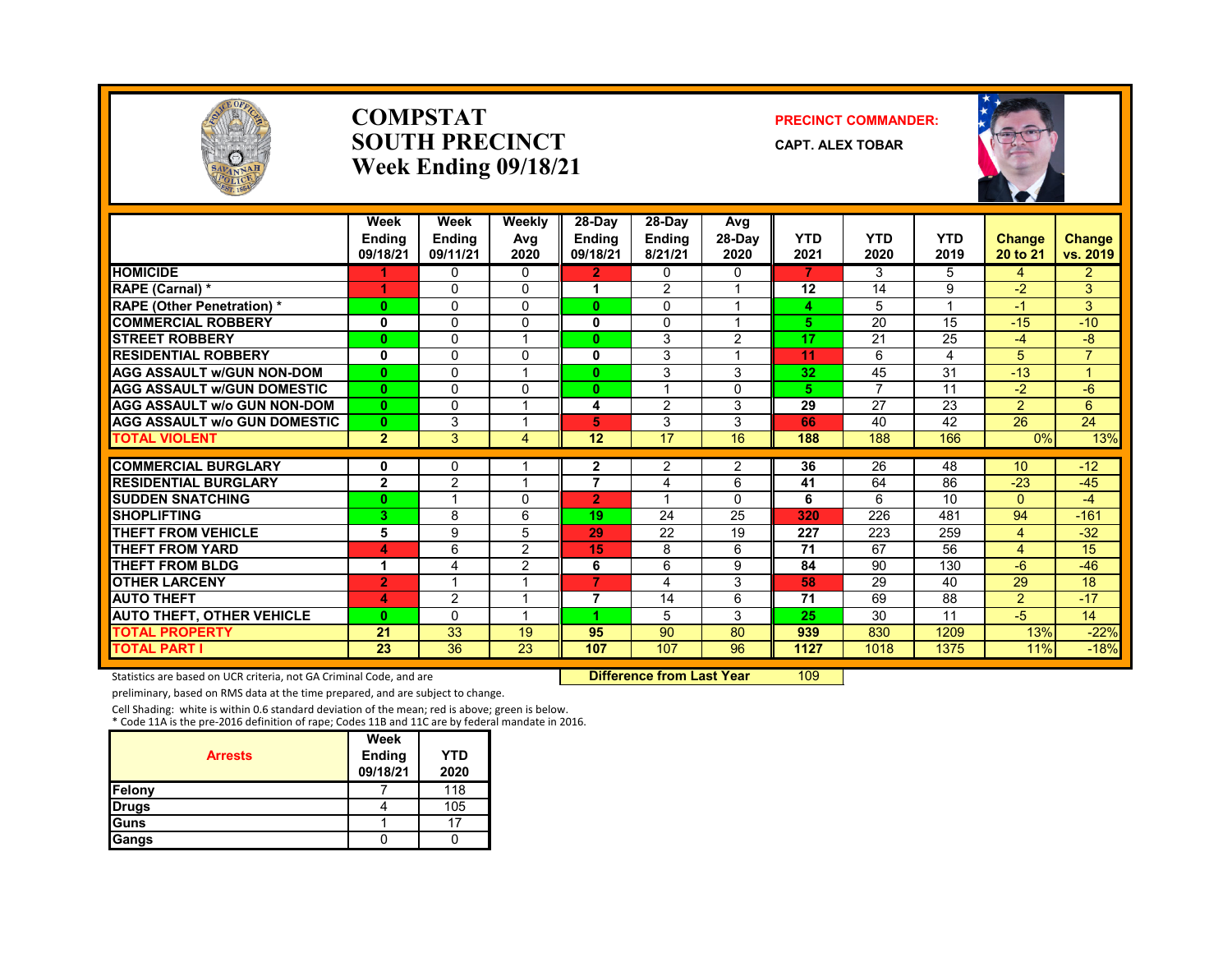

### **COMPSTATEAST PRECINCTWeek Ending 09/18/21**

### **PRECINCT COMMANDER:**

**CAPT. SHINITA YOUNG**



|                                    | Week<br><b>Endina</b><br>09/18/21 | Week<br><b>Endina</b><br>09/11/21 | Weekly<br>Avg<br>2020 | $28-Day$<br>Ending<br>09/18/21 | 28-Day<br><b>Ending</b><br>8/21/21 | Avg<br>$28-Dav$<br>2020 | YTD<br>2021              | <b>YTD</b><br>2020 | <b>YTD</b><br>2019 | <b>Change</b><br>20 to 21 | Change<br>vs. 2019 |
|------------------------------------|-----------------------------------|-----------------------------------|-----------------------|--------------------------------|------------------------------------|-------------------------|--------------------------|--------------------|--------------------|---------------------------|--------------------|
| <b>HOMICIDE</b>                    | 0                                 | $\Omega$                          | $\Omega$              | 0                              | 0                                  | 0                       | 7                        | 3                  | 4                  | 4                         | 3                  |
| <b>RAPE (Carnal) *</b>             | 0                                 | $\Omega$                          | 0                     |                                | $\Omega$                           | $\Omega$                | 10                       |                    | 12                 | 9                         | $-2$               |
| <b>RAPE (Other Penetration)</b> *  | $\mathbf{0}$                      | $\Omega$                          | $\mathbf{0}$          |                                | $\Omega$                           | 4                       | 3                        | 6                  | 2                  | $-3$                      |                    |
| <b>COMMERCIAL ROBBERY</b>          | $\mathbf 0$                       | $\Omega$                          | $\Omega$              | 0                              |                                    | $\overline{ }$          | 8                        | 9                  | 3                  | -1                        | 5                  |
| <b>STREET ROBBERY</b>              | $\mathbf{0}$                      | 1                                 | 0                     |                                | 4                                  | 2                       | 21                       | 19                 | 35                 | $\overline{2}$            | $-14$              |
| <b>RESIDENTIAL ROBBERY</b>         | 0                                 | 0                                 | 0                     |                                | $\mathbf{0}$                       | $\Omega$                | 10                       | 3                  | 5                  | $\overline{7}$            | 5                  |
| <b>AGG ASSAULT w/GUN NON-DOM</b>   | 1                                 | $\Omega$                          | 2                     | 3                              | 4                                  | 6                       | 44                       | 51                 | 55                 | $-7$                      | $-11$              |
| <b>AGG ASSAULT W/GUN DOMESTIC</b>  |                                   | $\Omega$                          | $\Omega$              | $\overline{2}$                 | $\mathbf{0}$                       | 1                       | $\overline{\phantom{a}}$ | 13                 | 13                 | $-6$                      | $-6$               |
| <b>AGG ASSAULT w/o GUN NON-DOM</b> | $\mathbf{0}$                      | $\Omega$                          | и                     | 3                              | 2                                  | 4                       | 35                       | 50                 | 45                 | $-15$                     | $-10$              |
| AGG ASSAULT w/o GUN DOMESTIC       | 3                                 | 0                                 |                       | 6                              | 4                                  | 5                       | 49                       | 63                 | 58                 | $-14$                     | $-9$               |
| <b>TOTAL VIOLENT</b>               | $5\phantom{1}$                    | 1                                 | 5                     | 18                             | 15                                 | 20                      | 194                      | 218                | 232                | $-11%$                    | $-16%$             |
| <b>COMMERCIAL BURGLARY</b>         | 0                                 | 1                                 | 0                     | 3                              | 1                                  | 2                       | 13                       | 20                 | 15                 | $-7$                      | $-2$               |
| <b>RESIDENTIAL BURGLARY</b>        | 3                                 | 3                                 |                       | 11                             | 16                                 | 9                       | 113                      | 99                 | 171                | 14                        | $-58$              |
| <b>SUDDEN SNATCHING</b>            | 1                                 |                                   | 0                     | 3                              | 0                                  | $\Omega$                | 4                        | 4                  | 9                  | $\Omega$                  | $-5$               |
| <b>SHOPLIFTING</b>                 | 12                                | 4                                 | 4                     | 37                             | 26                                 | 16                      | 225                      | 167                | 222                | 58                        | 3                  |
| <b>THEFT FROM VEHICLE</b>          | 10                                | 11                                | 4                     | 41                             | 37                                 | 15                      | 218                      | 177                | 233                | 41                        | $-15$              |
| <b>THEFT FROM YARD</b>             | $\mathbf{2}$                      | 3                                 | 2                     | 13                             | 16                                 | 7                       | 83                       | 87                 | 90                 | $-4$                      | $-7$               |
| <b>THEFT FROM BLDG</b>             | 1                                 | 3                                 | 2                     | 6                              | 8                                  | 8                       | 73                       | 106                | 112                | $-33$                     | $-39$              |
| <b>OTHER LARCENY</b>               | $\mathbf{0}$                      | $\Omega$                          | 1                     | и                              | 3                                  | 3                       | 38                       | 40                 | 43                 | $-2$                      | $-5$               |
| <b>AUTO THEFT</b>                  | 4                                 | 1                                 | 2                     | 12                             | 12                                 | 6                       | 74                       | 69                 | 81                 | 5                         | $-7$               |
| <b>AUTO THEFT, OTHER VEHICLE</b>   | $\mathbf{0}$                      | $\Omega$                          | 0                     | $\mathbf{0}$                   | 5                                  | $\overline{\mathbf{A}}$ | 35                       | 6                  | 15                 | 29                        | 20                 |
| <b>TOTAL PROPERTY</b>              | 33                                | 27                                | 16                    | 127                            | 124                                | 68                      | 876                      | 775                | 991                | 13%                       | $-12%$             |
| <b>TOTAL PART I</b>                | 38                                | 28                                | 20                    | 145                            | 139                                | 88                      | 1070                     | 993                | 1223               | 8%                        | $-13%$             |

Statistics are based on UCR criteria, not GA Criminal Code, and are **Difference from Last Year** 77

preliminary, based on RMS data at the time prepared, and are subject to change.

Cell Shading: white is within 0.6 standard deviation of the mean; red is above; green is below.

|                | Week          |            |
|----------------|---------------|------------|
| <b>Arrests</b> | <b>Ending</b> | <b>YTD</b> |
|                | 09/18/21      | 2020       |
| Felony         | 18            | 95         |
| <b>Drugs</b>   |               | 52         |
| Guns           |               | 15         |
| Gangs          |               |            |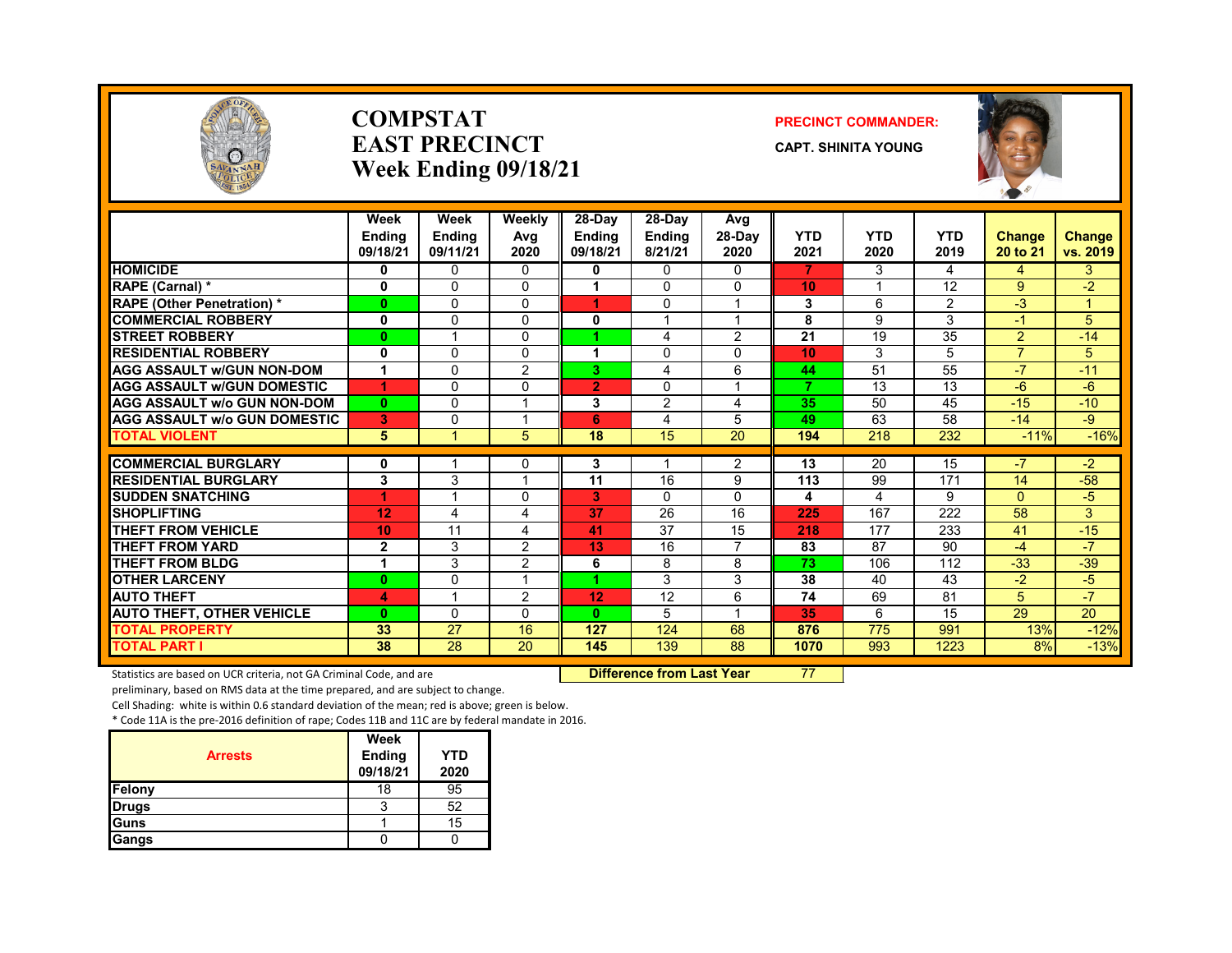# **BEAT 21 North Precinct Week Ending 09/18/21**

|                                     |                |                | <b>Last 4 Weeks</b> |                | 28 Days        | 28 Day  |                |                |                |                      |                      |
|-------------------------------------|----------------|----------------|---------------------|----------------|----------------|---------|----------------|----------------|----------------|----------------------|----------------------|
|                                     | <b>Endina</b>  | <b>Endina</b>  | <b>Endina</b>       | <b>Endina</b>  | <b>Endina</b>  | Average | <b>YTD</b>     | <b>YTD</b>     | <b>YTD</b>     | <b>Change</b>        | <b>Change</b>        |
|                                     | 08/28/21       | 09/04/21       | 09/11/21            | 09/18/21       | 09/18/21       | 2020    | 2021           | 2020           | 2019           | 20 to 21             | vs. 2019             |
| <b>HOMICIDE</b>                     | 0              | $\Omega$       | $\Omega$            | $\Omega$       | 0              | 0.0     | 0              | $\Omega$       | 0              | $\Omega$             | $\mathbf{0}$         |
| RAPE (Carnal) *                     | $\Omega$       | $\Omega$       | $\Omega$            | $\Omega$       | 0              | 0.2     | 3              | $\mathbf{1}$   | $\mathbf{1}$   | $\overline{2}$       | $\overline{2}$       |
| <b>RAPE (Other Penetration) *</b>   | $\Omega$       | $\Omega$       | $\Omega$            | $\Omega$       | $\Omega$       | 0.0     | $\mathbf{1}$   | $\mathbf{1}$   | $\Omega$       | $\Omega$             | $\blacktriangleleft$ |
| <b>COMMERCIAL ROBBERY</b>           | $\Omega$       | $\Omega$       | $\Omega$            | $\Omega$       | $\Omega$       | 0.0     | $\Omega$       | $\Omega$       | $\Omega$       | $\Omega$             | $\Omega$             |
| <b>STREET ROBBERY</b>               | $\Omega$       | $\Omega$       | $\Omega$            | $\Omega$       | $\Omega$       | 0.4     | $\overline{2}$ | $\overline{3}$ | $\Omega$       | $-1$                 | $\overline{2}$       |
| <b>RESIDENTIAL ROBBERY</b>          | $\Omega$       | $\Omega$       | $\Omega$            | $\Omega$       | $\Omega$       | 0.0     | $\Omega$       | $\Omega$       | $\Omega$       | $\Omega$             | $\Omega$             |
| <b>AGG ASSAULT W/GUN NON-DOM</b>    | $\Omega$       | $\Omega$       | $\Omega$            | $\Omega$       | $\Omega$       | 0.4     | $\Omega$       | 3              | 3              | $-3$                 | $-3$                 |
| <b>AGG ASSAULT w/GUN DOMESTIC</b>   | $\Omega$       | $\Omega$       | $\Omega$            | $\Omega$       | $\Omega$       | 0.2     | $\mathbf{1}$   | $\overline{2}$ | $\Omega$       | $-1$                 | $\blacktriangleleft$ |
| <b>AGG ASSAULT w/o GUN NON-DOM</b>  | $\mathbf{1}$   | $\mathbf{1}$   | $\Omega$            | $\Omega$       | $\overline{2}$ | 0.1     | $\mathbf{1}$   | $\overline{2}$ | $\mathbf{1}$   | $-1$                 | $\Omega$             |
| <b>AGG ASSAULT W/o GUN DOMESTIC</b> | $\mathbf{1}$   | $\Omega$       | $\Omega$            | $\Omega$       | $\mathbf{1}$   | 1.2     | $\overline{7}$ | 8              | $\overline{2}$ | $-1$                 | 5                    |
| <b>TOTAL VIOLENT</b>                | $\overline{2}$ | $\mathbf{1}$   | $\Omega$            | $\Omega$       | $\overline{3}$ | 2.5     | 15             | 20             | $\overline{7}$ | $-25%$               | 114%                 |
|                                     |                |                |                     |                |                |         |                |                |                |                      |                      |
| <b>COMMERCIAL BURGLARY</b>          | $\Omega$       | $\Omega$       | $\Omega$            | $\Omega$       | $\Omega$       | 0.2     | $\mathbf{1}$   | $\mathbf{1}$   | $\mathbf{1}$   | $\Omega$             | $\Omega$             |
| <b>RESIDENTIAL BURGLARY</b>         | $\Omega$       | $\Omega$       | $\Omega$            | $\Omega$       | $\Omega$       | 0.8     | 5              | 5              | 13             | $\Omega$             | -8                   |
| <b>SUDDEN SNATCHING</b>             | $\Omega$       | $\Omega$       | $\Omega$            | $\Omega$       | $\Omega$       | 0.2     | $\mathbf{1}$   | $\Omega$       | $\Omega$       | $\overline{1}$       | $\overline{1}$       |
| <b>SHOPLIFTING</b>                  | $\Omega$       | $\Omega$       | $\Omega$            | $\Omega$       | $\Omega$       | 0.2     | $\overline{2}$ | $\overline{2}$ | 6              | $\Omega$             | $-4$                 |
| THEFT FROM VEHICLE                  | $\Omega$       | $\Omega$       | $\mathbf{1}$        | $\Omega$       | $\mathbf{1}$   | 1.0     | 18             | 5              | 42             | 13                   | $-24$                |
| <b>THEFT FROM YARD</b>              | 0              | $\Omega$       | $\Omega$            | 0              | 0              | 0.5     | 11             | 3              | 4              | 8                    | $\overline{7}$       |
| <b>THEFT FROM BLDG</b>              | $\Omega$       | $\mathbf{1}$   | $\Omega$            | $\mathbf{1}$   | 2              | 0.7     | 13             | $\overline{7}$ | 6              | 6                    | $\overline{7}$       |
| <b>OTHER LARCENY</b>                | $\Omega$       | $\Omega$       | $\Omega$            | $\Omega$       | $\Omega$       | 0.2     | $\overline{2}$ | $\mathbf{1}$   | 3              | $\blacktriangleleft$ | $-1$                 |
| <b>AUTO THEFT</b>                   | $\Omega$       | $\Omega$       | $\Omega$            | $\overline{2}$ | $\overline{2}$ | 0.5     | $\overline{7}$ | 4              | 13             | 3                    | $-6$                 |
| <b>AUTO THEFT, OTHER VEHICLE</b>    | $\Omega$       | $\Omega$       | $\Omega$            | $\Omega$       | $\Omega$       | 0.1     | $\mathbf{1}$   | $\mathbf{1}$   | $\mathbf{1}$   | $\Omega$             | $\Omega$             |
| <b>TOTAL PROPERTY</b>               | $\Omega$       | $\mathbf{1}$   | $\mathbf{1}$        | $\overline{3}$ | 5              | 4.4     | 61             | 29             | 89             | 110%                 | $-31%$               |
| <b>TOTAL PART I</b>                 | $\overline{2}$ | $\overline{2}$ | $\mathbf{1}$        | $\overline{3}$ | 8              | 6.8     | 76             | 49             | 96             | 55%                  | $-21%$               |
|                                     |                |                |                     |                |                |         |                |                |                |                      |                      |

#### **Difference from Last Year**r 27

Statistics are based on UCR criteria, not GA Criminal Code.

\* Rape Code 11A is the historical definition of rape (aka Legacy Rape); Rape Codes 11B and 11C are those moved from Part II to Part I in 2017.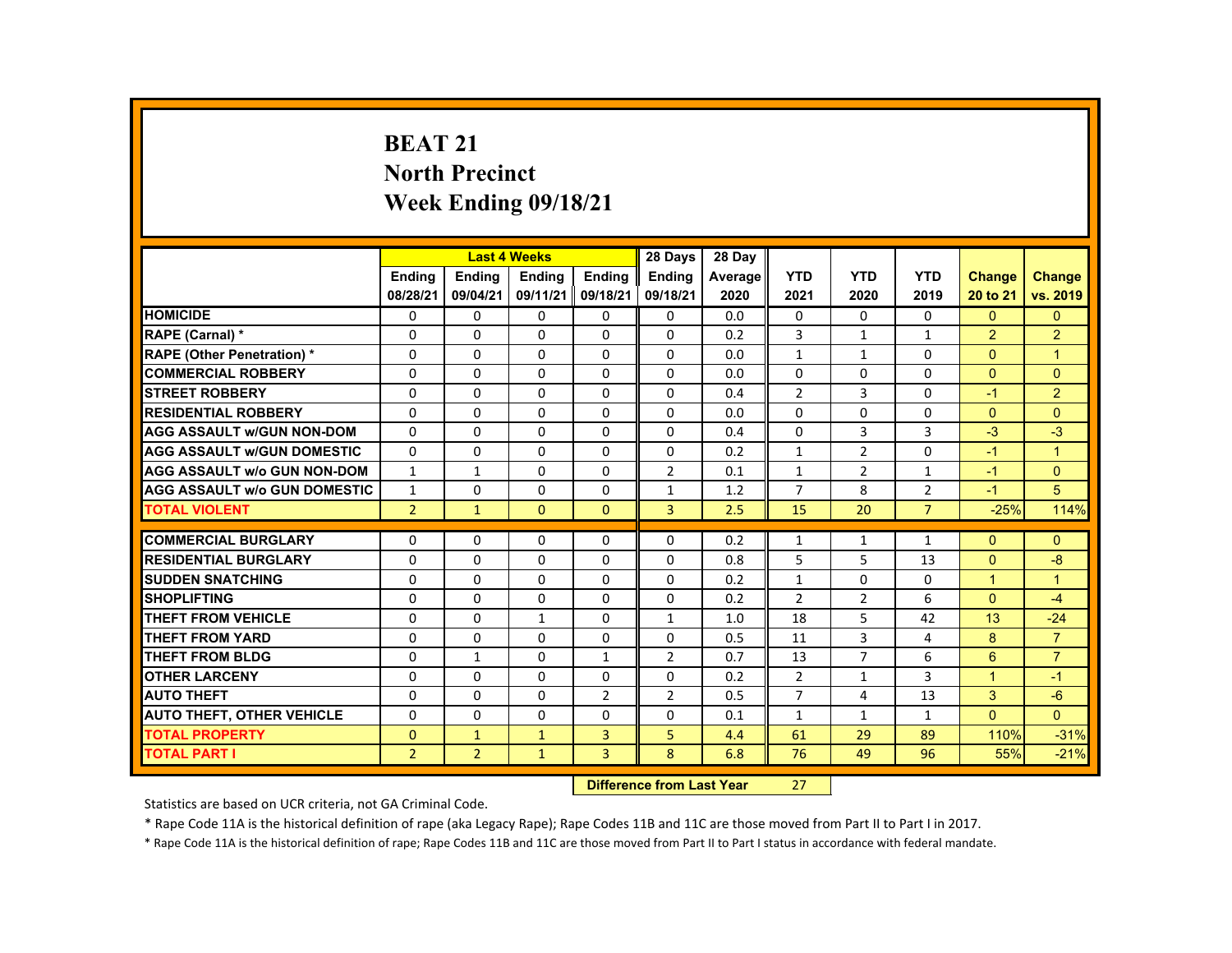# **BEAT 22 North Precinct Week Ending 09/18/21**

|                                     |                |                                  | <b>Last 4 Weeks</b> |                | 28 Days        | 28 Day  |                |                |                |                |                |
|-------------------------------------|----------------|----------------------------------|---------------------|----------------|----------------|---------|----------------|----------------|----------------|----------------|----------------|
|                                     | <b>Endina</b>  | <b>Endina</b>                    | <b>Endina</b>       | <b>Endina</b>  | <b>Endina</b>  | Average | <b>YTD</b>     | <b>YTD</b>     | <b>YTD</b>     | Change         | Change         |
|                                     | 08/28/21       | 09/04/21                         | 09/11/21            | 09/18/21       | 09/18/21       | 2020    | 2021           | 2020           | 2019           | 20 to 21       | vs. 2019       |
| <b>HOMICIDE</b>                     | 0              | 0                                | 0                   | 0              | 0              | 0.2     | $\mathbf{1}$   | $\mathbf{1}$   | $\mathbf{1}$   | $\mathbf{0}$   | $\mathbf{0}$   |
| RAPE (Carnal) *                     | $\Omega$       | $\Omega$                         | $\Omega$            | $\Omega$       | $\Omega$       | 0.2     | $\Omega$       | $\overline{2}$ | $\mathbf{1}$   | $-2$           | $-1$           |
| <b>RAPE (Other Penetration) *</b>   | 0              | $\Omega$                         | $\Omega$            | $\Omega$       | $\Omega$       | 0.1     | $\mathbf{1}$   | 0              | $\Omega$       | $\mathbf{1}$   | $\overline{1}$ |
| <b>COMMERCIAL ROBBERY</b>           | $\Omega$       | $\Omega$                         | $\Omega$            | $\Omega$       | $\Omega$       | 0.1     | $\Omega$       | $\mathbf{1}$   | $\mathbf{1}$   | $-1$           | $-1$           |
| <b>STREET ROBBERY</b>               | $\Omega$       | $\Omega$                         | $\Omega$            | $\Omega$       | $\Omega$       | 0.5     | $\overline{2}$ | 4              | $\overline{7}$ | $-2$           | $-5$           |
| <b>RESIDENTIAL ROBBERY</b>          | $\mathbf{0}$   | $\Omega$                         | 0                   | $\Omega$       | 0              | 0.1     | $\Omega$       | $\mathbf{1}$   | $\mathbf{1}$   | $-1$           | $-1$           |
| <b>AGG ASSAULT w/GUN NON-DOM</b>    | $\Omega$       | $\Omega$                         | $\Omega$            | $\mathbf{1}$   | $\mathbf{1}$   | 2.6     | 19             | 24             | 14             | $-5$           | 5              |
| <b>AGG ASSAULT W/GUN DOMESTIC</b>   | $\Omega$       | $\Omega$                         | $\Omega$            | $\mathbf{1}$   | $\mathbf{1}$   | 0.2     | 3              | $\overline{2}$ | $\overline{3}$ | $\mathbf{1}$   | $\Omega$       |
| <b>AGG ASSAULT W/o GUN NON-DOM</b>  | $\mathbf{1}$   | $\Omega$                         | $\Omega$            | $\Omega$       | $\mathbf{1}$   | 0.5     | 5              | 3              | 12             | $\overline{2}$ | $-7$           |
| <b>AGG ASSAULT W/o GUN DOMESTIC</b> | $\Omega$       | 1                                | $\Omega$            | 0              | $\mathbf{1}$   | 0.7     | $\overline{7}$ | $\overline{7}$ | 17             | $\Omega$       | $-10$          |
| <b>TOTAL VIOLENT</b>                | $\mathbf{1}$   | $\mathbf{1}$                     | $\Omega$            | $\overline{2}$ | $\overline{4}$ | 5.0     | 38             | 45             | 57             | $-16%$         | $-33%$         |
| <b>COMMERCIAL BURGLARY</b>          | $\Omega$       | $\Omega$                         | $\Omega$            | $\Omega$       | $\Omega$       | 0.3     | 8              | 3              | 4              | 5              | 4              |
| <b>RESIDENTIAL BURGLARY</b>         |                |                                  |                     |                |                |         |                |                |                | $-12$          |                |
| <b>SUDDEN SNATCHING</b>             | 0              | $\mathbf{0}$                     | $\overline{2}$      | 3              | 5              | 2.3     | 16             | 28             | 10             |                | 6              |
| <b>SHOPLIFTING</b>                  | $\Omega$       | $\Omega$                         | $\Omega$            | $\Omega$       | $\Omega$       | 0.1     | $\Omega$       | $\mathbf{1}$   | $\overline{2}$ | $-1$           | $-2$           |
|                                     | $\Omega$       | $\Omega$                         | $\mathbf{1}$        | $\Omega$       | $\mathbf{1}$   | 0.5     | 4              | 6              | 8              | $-2$           | $-4$           |
| <b>THEFT FROM VEHICLE</b>           | $\Omega$       | $\Omega$                         | 1                   | 4              | 5              | 2.3     | 27             | 20             | 23             | $\overline{7}$ | 4              |
| <b>THEFT FROM YARD</b>              | $\Omega$       | $\Omega$                         | $\Omega$            | $\Omega$       | $\Omega$       | 0.9     | 16             | 10             | 13             | $6\phantom{1}$ | 3              |
| <b>THEFT FROM BLDG</b>              | $\mathbf{1}$   | $\overline{2}$                   | $\Omega$            | $\mathbf{1}$   | 4              | 1.1     | 15             | 10             | 15             | 5              | $\Omega$       |
| <b>OTHER LARCENY</b>                | $\Omega$       | $\overline{2}$                   | $\Omega$            | $\mathbf{1}$   | $\overline{3}$ | 0.6     | 5              | 3              | $\mathbf{1}$   | $\overline{2}$ | $\overline{4}$ |
| <b>AUTO THEFT</b>                   | $\Omega$       | $\mathbf{1}$                     | $\Omega$            | $\Omega$       | $\mathbf{1}$   | 1.5     | 17             | 15             | 14             | $\overline{2}$ | 3              |
| <b>AUTO THEFT, OTHER VEHICLE</b>    | $\Omega$       | $\Omega$                         | $\Omega$            | $\Omega$       | $\Omega$       | 0.2     | $\Omega$       | $\mathbf{1}$   | $\Omega$       | $-1$           | $\mathbf{0}$   |
| <b>TOTAL PROPERTY</b>               | $\mathbf{1}$   | 5                                | $\overline{4}$      | $\overline{9}$ | 19             | 9.8     | 108            | 97             | 90             | 11%            | 20%            |
| <b>TOTAL PART I</b>                 | 2 <sup>1</sup> | 6                                | $\overline{4}$      | 11             | 23             | 14.8    | 146            | 142            | 147            | 3%             | $-1%$          |
|                                     |                | <b>Difference from Last Year</b> |                     | 4              |                |         |                |                |                |                |                |

### **Difference from Last Year** 4

Statistics are based on UCR criteria, not GA Criminal Code.

\* Rape Code 11A is the historical definition of rape (aka Legacy Rape); Rape Codes 11B and 11C are those moved from Part II to Part I in 2017.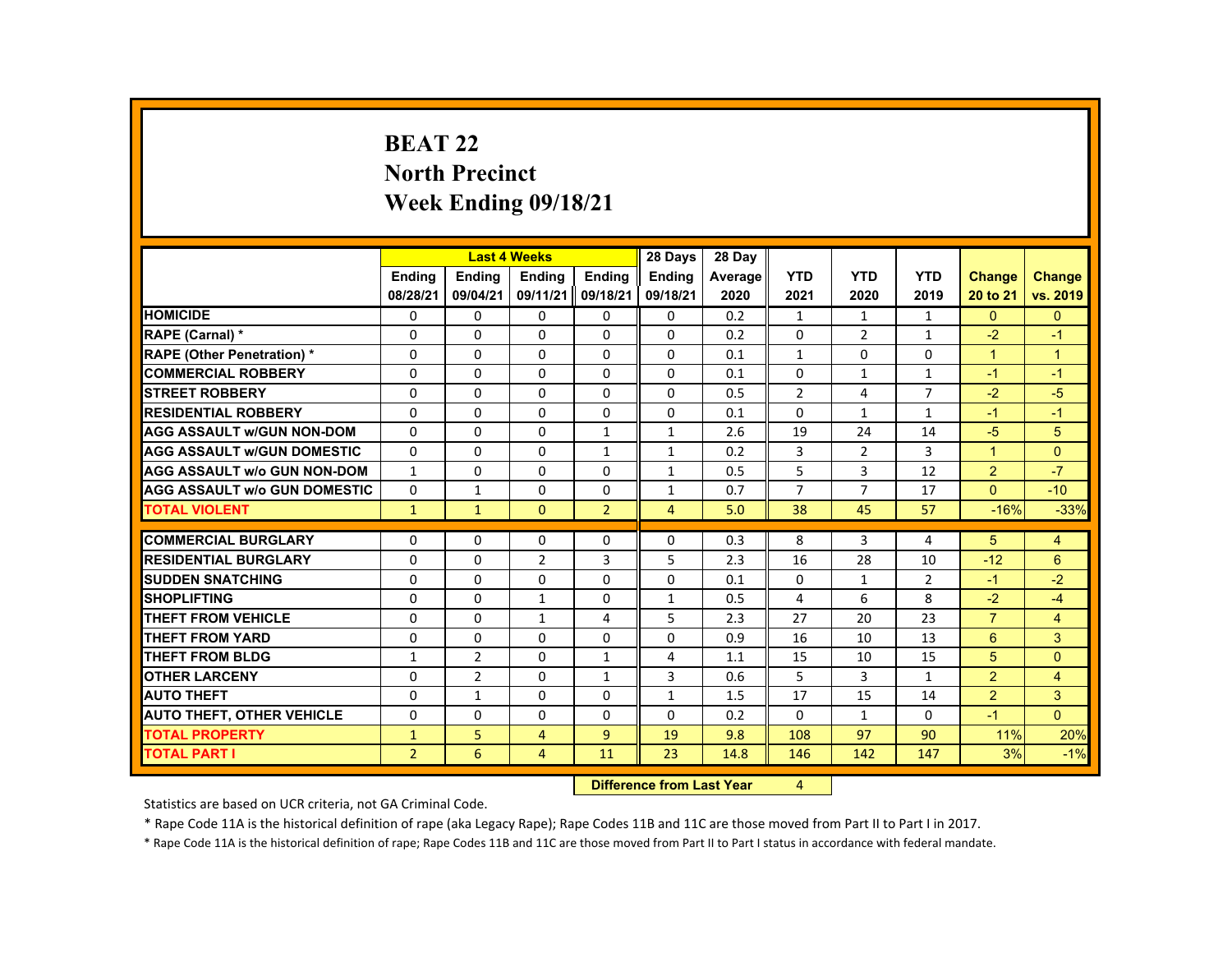# **BEAT 23 North Precinct Week Ending 09/18/21**

|                                     |                |                | <b>Last 4 Weeks</b> |                | 28 Days        | 28 Day  |                |                |                |                |                |
|-------------------------------------|----------------|----------------|---------------------|----------------|----------------|---------|----------------|----------------|----------------|----------------|----------------|
|                                     | <b>Ending</b>  | <b>Ending</b>  | <b>Ending</b>       | <b>Endina</b>  | <b>Endina</b>  | Average | <b>YTD</b>     | <b>YTD</b>     | <b>YTD</b>     | Change         | <b>Change</b>  |
|                                     | 08/28/21       | 09/04/21       | 09/11/21            | 09/18/21       | 09/18/21       | 2020    | 2021           | 2020           | 2019           | 20 to 21       | vs. 2019       |
| <b>HOMICIDE</b>                     | 0              | 0              | 0                   | 1              | 1              | 0.3     | $\overline{2}$ | 3              | 2              | $-1$           | $\mathbf{0}$   |
| RAPE (Carnal) *                     | $\Omega$       | $\Omega$       | $\Omega$            | $\Omega$       | $\Omega$       | 0.2     | $\overline{2}$ | $\Omega$       | $\mathbf{1}$   | $\overline{2}$ | $\overline{1}$ |
| <b>RAPE (Other Penetration) *</b>   | $\Omega$       | $\Omega$       | $\Omega$            | $\Omega$       | $\Omega$       | 0.2     | $\Omega$       | 2              | $\Omega$       | $-2$           | $\Omega$       |
| <b>COMMERCIAL ROBBERY</b>           | 0              | $\mathbf{0}$   | 0                   | 0              | 0              | 0.0     | $\mathbf{1}$   | 0              | 0              | $\mathbf{1}$   | $\overline{1}$ |
| <b>STREET ROBBERY</b>               | $\Omega$       | $\Omega$       | $\Omega$            | $\Omega$       | $\Omega$       | 0.3     | $\overline{7}$ | 9              | 5              | $-2$           | $\overline{2}$ |
| <b>RESIDENTIAL ROBBERY</b>          | $\mathbf{1}$   | $\Omega$       | $\Omega$            | $\Omega$       | $\mathbf{1}$   | 0.0     | $\overline{2}$ | $\mathbf{1}$   | $\Omega$       | $\mathbf{1}$   | $\overline{2}$ |
| <b>AGG ASSAULT WGUN NON-DOM</b>     | $\mathbf{0}$   | $\mathbf{0}$   | 0                   | 0              | 0              | 1.6     | 6              | 9              | 9              | $-3$           | $-3$           |
| <b>AGG ASSAULT W/GUN DOMESTIC</b>   | $\Omega$       | $\Omega$       | $\Omega$            | $\Omega$       | $\Omega$       | 0.2     | $\mathbf{1}$   | $\overline{2}$ | 3              | $-1$           | $-2$           |
| <b>AGG ASSAULT W/o GUN NON-DOM</b>  | $\mathbf{1}$   | $\Omega$       | $\Omega$            | $\overline{2}$ | 3              | 0.4     | 6              | 4              | 12             | $\overline{2}$ | $-6$           |
| <b>AGG ASSAULT W/o GUN DOMESTIC</b> | $\mathbf{1}$   | $\Omega$       | $\Omega$            | $\Omega$       | $\mathbf{1}$   | 0.8     | 12             | 6              | $\overline{7}$ | 6              | 5              |
| <b>TOTAL VIOLENT</b>                | $\overline{3}$ | $\mathbf{0}$   | $\mathbf{0}$        | $\overline{3}$ | 6              | 3.9     | 39             | 36             | 39             | 8%             | 0%             |
|                                     |                |                |                     |                |                |         |                |                |                |                |                |
| <b>COMMERCIAL BURGLARY</b>          | 0              | $\mathbf{0}$   | 0                   | 0              | 0              | 0.7     | 8              | 6              | 6              | $\overline{2}$ | $\overline{2}$ |
| <b>RESIDENTIAL BURGLARY</b>         | 0              | 1              | $\overline{2}$      | $\Omega$       | 3              | 1.6     | 10             | 12             | 10             | $-2$           | $\mathbf{0}$   |
| <b>SUDDEN SNATCHING</b>             | $\Omega$       | $\Omega$       | $\Omega$            | $\Omega$       | $\Omega$       | 0.2     | 3              | $\overline{2}$ | $\overline{2}$ | $\mathbf{1}$   | $\overline{1}$ |
| <b>SHOPLIFTING</b>                  | $\mathbf{1}$   | $\mathbf{1}$   | $\Omega$            | $\Omega$       | 2              | 1.2     | $\overline{7}$ | 8              | 15             | $-1$           | $-8$           |
| <b>THEFT FROM VEHICLE</b>           | $\mathbf{1}$   | $\mathbf{1}$   | $\overline{2}$      | $\overline{2}$ | 6              | 2.5     | 32             | 27             | 21             | 5              | 11             |
| <b>THEFT FROM YARD</b>              | 0              | $\mathbf{0}$   | $\mathbf{1}$        | $\Omega$       | $\mathbf{1}$   | 2.3     | 14             | 22             | 9              | $-8$           | 5              |
| THEFT FROM BLDG                     | $\mathbf{1}$   | $\Omega$       | $\Omega$            | $\Omega$       | $\mathbf{1}$   | 0.9     | 9              | 9              | 11             | $\Omega$       | $-2$           |
| <b>OTHER LARCENY</b>                | $\Omega$       | $\mathbf{1}$   | $\mathbf{1}$        | $\Omega$       | $\overline{2}$ | 0.4     | 6              | 3              | $\overline{2}$ | 3              | $\overline{4}$ |
| <b>AUTO THEFT</b>                   | $\Omega$       | $\Omega$       | $\mathbf{1}$        | $\Omega$       | $\mathbf{1}$   | 1.5     | 17             | 10             | 9              | $\overline{7}$ | 8              |
| <b>AUTO THEFT, OTHER VEHICLE</b>    | $\Omega$       | $\Omega$       | $\Omega$            | $\Omega$       | $\Omega$       | 0.1     | 3              | $\mathbf{1}$   | $\mathbf{1}$   | $\overline{2}$ | $\overline{2}$ |
| <b>TOTAL PROPERTY</b>               | 3              | $\overline{4}$ | $\overline{7}$      | $\overline{2}$ | 16             | 11.4    | 109            | 100            | 86             | 9%             | 27%            |
| <b>TOTAL PART I</b>                 | 6              | $\overline{4}$ | $\overline{7}$      | 5              | 22             | 15.4    | 148            | 136            | 125            | 9%             | 18%            |
|                                     |                |                |                     |                |                |         |                |                |                |                |                |

#### **Difference from Last Year**r 12

Statistics are based on UCR criteria, not GA Criminal Code.

\* Rape Code 11A is the historical definition of rape (aka Legacy Rape); Rape Codes 11B and 11C are those moved from Part II to Part I in 2017.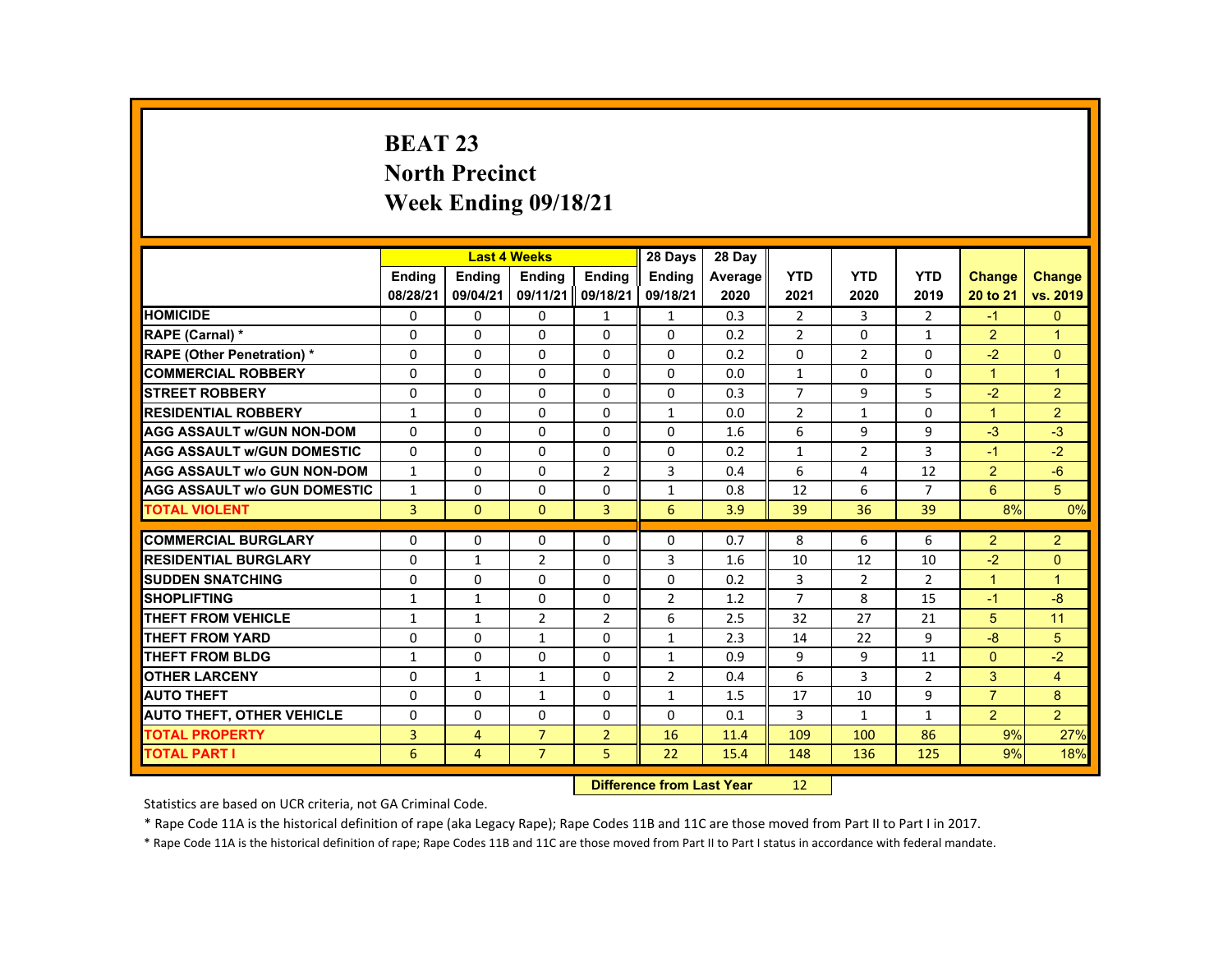# **BEAT 24 North Precinct Week Ending 09/18/21**

|                                     |                   |                          | <b>Last 4 Weeks</b> |               | 28 Days        | 28 Day     |                |                |                |                        |                |
|-------------------------------------|-------------------|--------------------------|---------------------|---------------|----------------|------------|----------------|----------------|----------------|------------------------|----------------|
|                                     | <b>Endina</b>     | <b>Endina</b>            | <b>Endina</b>       | <b>Endina</b> | <b>Endina</b>  | Average    | <b>YTD</b>     | <b>YTD</b>     | <b>YTD</b>     | Change                 | <b>Change</b>  |
|                                     | 08/28/21          | 09/04/21                 | 09/11/21            | 09/18/21      | 09/18/21       | 2020       | 2021           | 2020           | 2019           | 20 to 21               | vs. 2019       |
| <b>HOMICIDE</b>                     | 0                 | $\mathbf{0}$             | 0                   | 0             | 0              | 0.1        | $\mathbf{0}$   | $\mathbf{1}$   | $\mathbf{0}$   | $-1$                   | $\mathbf{0}$   |
| <b>RAPE (Carnal) *</b>              | $\Omega$          | $\Omega$                 | $\Omega$            | $\Omega$      | $\Omega$       | 0.2        | $\mathbf{1}$   | $\overline{2}$ | $\overline{2}$ | $-1$                   | $-1$           |
| <b>RAPE (Other Penetration) *</b>   | $\Omega$          | $\Omega$                 | $\Omega$            | $\Omega$      | $\Omega$       | 0.0        | $\Omega$       | $\Omega$       | $\overline{2}$ | $\Omega$               | $-2$           |
| <b>COMMERCIAL ROBBERY</b>           | 0                 | $\mathbf{0}$             | 0                   | 0             | 0              | 0.6        | 0              | 3              | 0              | $-3$                   | $\mathbf{0}$   |
| <b>STREET ROBBERY</b>               | $\overline{2}$    | $\Omega$                 | $\Omega$            | $\Omega$      | $\overline{2}$ | 0.4        | 8              | 4              | 5              | $\overline{4}$         | 3              |
| <b>RESIDENTIAL ROBBERY</b>          | $\Omega$          | $\Omega$                 | $\Omega$            | $\Omega$      | $\Omega$       | 0.0        | $\overline{2}$ | $\Omega$       | $\mathbf{1}$   | $\overline{2}$         | $\overline{1}$ |
| <b>AGG ASSAULT W/GUN NON-DOM</b>    | $\mathbf{1}$      | $\Omega$                 | $\Omega$            | $\Omega$      | 1              | 0.6        | 4              | 6              | $\overline{3}$ | $-2$                   | $\overline{1}$ |
| <b>AGG ASSAULT W/GUN DOMESTIC</b>   | $\Omega$          | $\Omega$                 | $\Omega$            | $\Omega$      | $\Omega$       | 0.0        | $\Omega$       | $\Omega$       | $\Omega$       | $\Omega$               | $\Omega$       |
| <b>AGG ASSAULT W/o GUN NON-DOM</b>  | $\Omega$          | $\Omega$                 | $\Omega$            | $\Omega$      | $\Omega$       | 0.5        | 3              | 4              | $\overline{4}$ | $-1$                   | $-1$           |
| <b>AGG ASSAULT W/o GUN DOMESTIC</b> | $\Omega$          | $\Omega$                 | $\Omega$            | $\Omega$      | $\Omega$       | 0.3        | $\overline{2}$ | 2              | $\overline{4}$ | $\Omega$               | $-2$           |
| <b>TOTAL VIOLENT</b>                | $\overline{3}$    | $\mathbf{0}$             | $\mathbf{0}$        | $\mathbf{0}$  | $\overline{3}$ | 2.7        | 20             | 22             | 21             | $-9%$                  | $-5%$          |
| <b>COMMERCIAL BURGLARY</b>          | $\Omega$          | $\Omega$                 | $\Omega$            | $\Omega$      | $\Omega$       | 0.2        | $\mathbf{1}$   | $\overline{2}$ | 5              | $-1$                   | $-4$           |
| <b>RESIDENTIAL BURGLARY</b>         | 0                 | $\mathbf{0}$             | $\mathbf{1}$        | 0             |                | 0.8        | 11             | 6              | 10             | 5                      | $\overline{1}$ |
| <b>SUDDEN SNATCHING</b>             | $\Omega$          | $\Omega$                 | $\Omega$            | $\Omega$      | 1<br>$\Omega$  | 0.1        | $\Omega$       | $\mathbf{1}$   | $\mathbf{1}$   | $-1$                   | $-1$           |
| <b>SHOPLIFTING</b>                  | $\Omega$          | $\overline{2}$           | $\mathbf{3}$        | $\Omega$      | 5              | 2.2        | 24             | 24             | 23             | $\Omega$               | $\overline{1}$ |
| <b>THEFT FROM VEHICLE</b>           |                   |                          | $\Omega$            | $\Omega$      |                |            |                |                |                | $\mathbf{1}$           | $-17$          |
| <b>THEFT FROM YARD</b>              | 0<br>$\mathbf{1}$ | $\mathbf{0}$<br>$\Omega$ | $\mathbf{1}$        | $\Omega$      | 0<br>2         | 3.5<br>1.7 | 22<br>16       | 21<br>15       | 39<br>43       | $\mathbf{1}$           | $-27$          |
| <b>THEFT FROM BLDG</b>              | $\Omega$          | $\Omega$                 | $\Omega$            | $\Omega$      | $\Omega$       | 0.8        | 4              | 8              | 11             | $-4$                   | $-7$           |
| <b>OTHER LARCENY</b>                |                   |                          |                     |               |                | 1.2        | 11             | 14             | 11             | $-3$                   | $\Omega$       |
|                                     | 0                 | $\mathbf{1}$             | 0                   | 0             | $\mathbf{1}$   |            |                |                |                |                        |                |
| <b>AUTO THEFT</b>                   | $\Omega$          | $\mathbf{1}$             | $\Omega$            | 0             | $\mathbf{1}$   | 0.8        | 5<br>10        | 9<br>3         | 6              | $-4$<br>$\overline{7}$ | $-1$<br>9      |
| <b>AUTO THEFT, OTHER VEHICLE</b>    | 0                 | $\mathbf{0}$             | 0                   | 0             | 0              | 0.5        |                |                | $\mathbf{1}$   |                        |                |
| <b>TOTAL PROPERTY</b>               | $\mathbf{1}$      | 4                        | 5                   | $\mathbf{0}$  | 10             | 11.8       | 104            | 103            | 150            | 1%                     | $-31%$         |
| <b>TOTAL PART I</b>                 | 4                 | $\overline{4}$           | 5                   | $\mathbf{0}$  | 13             | 14.5       | 124            | 125            | 171            | $-1%$                  | $-27%$         |

#### **Difference from Last Year**r -1

Statistics are based on UCR criteria, not GA Criminal Code.

\* Rape Code 11A is the historical definition of rape (aka Legacy Rape); Rape Codes 11B and 11C are those moved from Part II to Part I in 2017.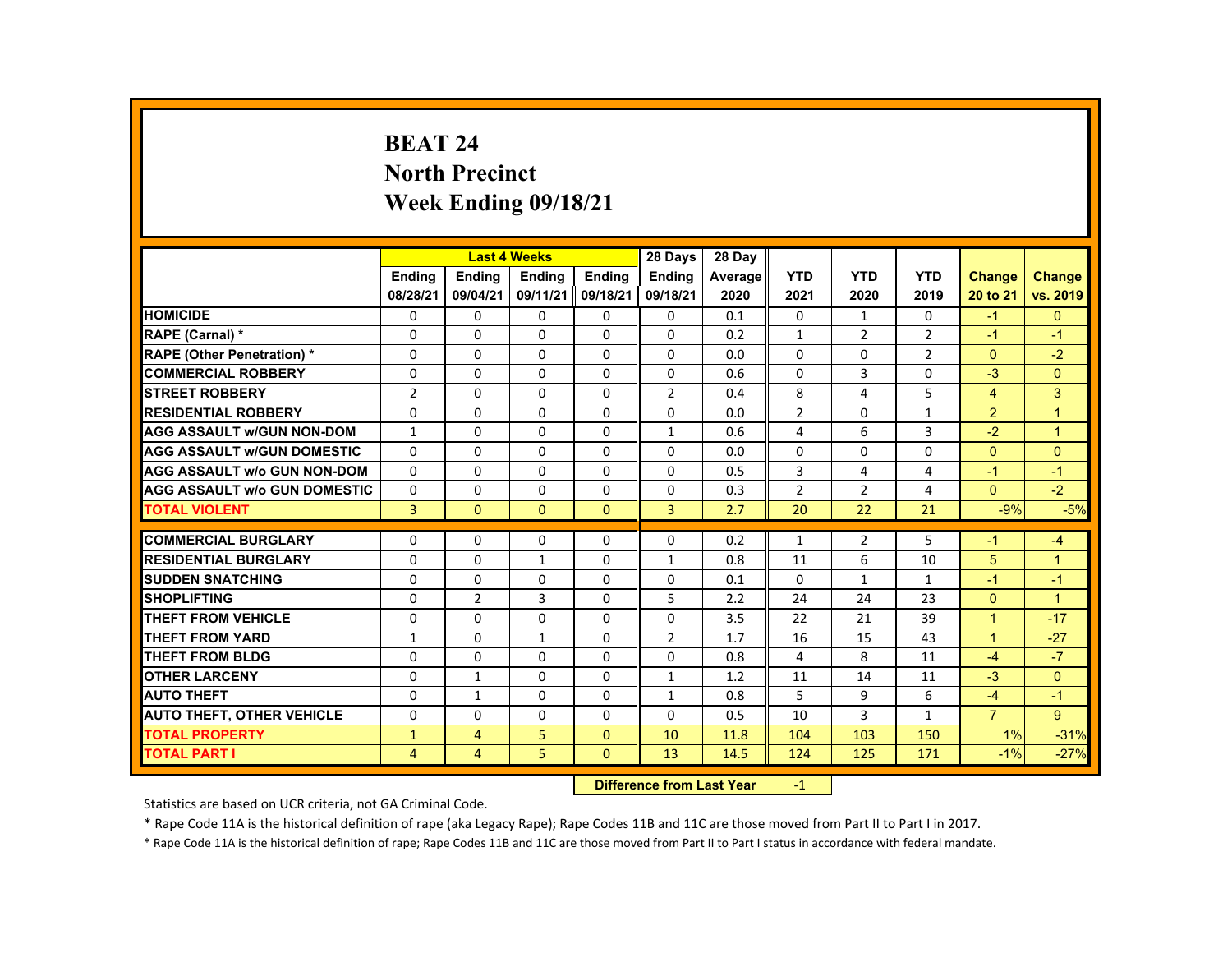# **BEAT 25 North Precinct Week Ending 09/18/21**

|                                     |                |                | <b>Last 4 Weeks</b> |                | 28 Days        | 28 Day  |                |                |                |                      |                |
|-------------------------------------|----------------|----------------|---------------------|----------------|----------------|---------|----------------|----------------|----------------|----------------------|----------------|
|                                     | <b>Endina</b>  | <b>Endina</b>  | <b>Endina</b>       | <b>Endina</b>  | <b>Endina</b>  | Average | <b>YTD</b>     | <b>YTD</b>     | <b>YTD</b>     | <b>Change</b>        | <b>Change</b>  |
|                                     | 08/28/21       | 09/04/21       | 09/11/21            | 09/18/21       | 09/18/21       | 2020    | 2021           | 2020           | 2019           | 20 to 21             | vs. 2019       |
| <b>HOMICIDE</b>                     | 0              | 0              | 0                   | 0              | 0              | 0.1     | 0              | 1              | 0              | $-1$                 | $\mathbf{0}$   |
| RAPE (Carnal) *                     | $\Omega$       | $\Omega$       | $\Omega$            | $\Omega$       | $\Omega$       | 0.2     | $\mathbf{1}$   | 2              | $\mathbf{1}$   | $-1$                 | $\Omega$       |
| <b>RAPE (Other Penetration) *</b>   | $\Omega$       | $\Omega$       | $\Omega$            | $\Omega$       | $\Omega$       | 0.0     | $\Omega$       | $\Omega$       | $\Omega$       | $\Omega$             | $\Omega$       |
| <b>COMMERCIAL ROBBERY</b>           | 0              | $\mathbf{0}$   | 0                   | 0              | $\mathbf{0}$   | 0.0     | $\mathbf{1}$   | 0              | 1              | $\blacktriangleleft$ | $\mathbf{0}$   |
| <b>STREET ROBBERY</b>               | $\Omega$       | $\Omega$       | $\Omega$            | $\Omega$       | $\Omega$       | 0.2     | 4              | $\Omega$       | 4              | $\overline{4}$       | $\Omega$       |
| <b>RESIDENTIAL ROBBERY</b>          | $\Omega$       | $\Omega$       | $\Omega$            | $\Omega$       | $\Omega$       | 0.2     | $\mathbf{1}$   | $\mathbf{1}$   | $\Omega$       | $\Omega$             | $\overline{1}$ |
| <b>AGG ASSAULT w/GUN NON-DOM</b>    | $\Omega$       | $\Omega$       | $\Omega$            | $\Omega$       | $\Omega$       | 0.0     | 4              | $\Omega$       | $\overline{2}$ | $\overline{4}$       | $\overline{2}$ |
| <b>AGG ASSAULT w/GUN DOMESTIC</b>   | $\Omega$       | $\Omega$       | $\Omega$            | $\Omega$       | $\Omega$       | 0.0     | $\Omega$       | $\Omega$       | $\Omega$       | $\Omega$             | $\Omega$       |
| <b>AGG ASSAULT w/o GUN NON-DOM</b>  | $\Omega$       | $\Omega$       | $\Omega$            | $\Omega$       | $\Omega$       | 0.5     | $\overline{2}$ | 5              | 3              | $-3$                 | $-1$           |
| <b>AGG ASSAULT w/o GUN DOMESTIC</b> | $\Omega$       | $\Omega$       | $\Omega$            | $\Omega$       | $\Omega$       | 0.5     | $\mathbf{1}$   | 6              | $\overline{2}$ | $-5$                 | $-1$           |
| <b>TOTAL VIOLENT</b>                | $\Omega$       | $\Omega$       | $\Omega$            | $\Omega$       | $\Omega$       | 1.5     | 14             | 15             | 13             | $-7%$                | 8%             |
|                                     |                |                |                     |                |                |         |                |                |                |                      |                |
| <b>COMMERCIAL BURGLARY</b>          | $\Omega$       | $\Omega$       | $\Omega$            | $\Omega$       | $\Omega$       | 0.6     | 3              | 6              | $\overline{7}$ | $-3$                 | $-4$           |
| <b>RESIDENTIAL BURGLARY</b>         | $\Omega$       | $\Omega$       | $\Omega$            | $\Omega$       | $\Omega$       | 0.8     | 4              | 10             | 15             | $-6$                 | $-11$          |
| <b>SUDDEN SNATCHING</b>             | 0              | $\mathbf{0}$   | 0                   | 0              | $\Omega$       | 0.2     | 4              | 2              | $\mathbf{1}$   | $\overline{2}$       | 3              |
| <b>SHOPLIFTING</b>                  | $\mathbf{1}$   | $\mathbf{1}$   | $\Omega$            | $\Omega$       | $\overline{2}$ | 1.5     | 25             | 17             | 12             | 8                    | 13             |
| <b>THEFT FROM VEHICLE</b>           | 3              | $\Omega$       | $\overline{2}$      | $\Omega$       | 5              | 3.1     | 56             | 24             | 49             | 32                   | $\overline{7}$ |
| <b>THEFT FROM YARD</b>              | $\mathbf{1}$   | $\overline{2}$ | $\Omega$            | $\mathbf{1}$   | 4              | 1.3     | 24             | 14             | 17             | 10                   | $\overline{7}$ |
| <b>THEFT FROM BLDG</b>              | $\mathbf{1}$   | 5              | $\mathbf{1}$        | $\mathbf{1}$   | 8              | 0.8     | 28             | 6              | 15             | 22                   | 13             |
| <b>OTHER LARCENY</b>                | 0              | $\mathbf{0}$   | 0                   | 0              | 0              | 1.1     | 11             | 9              | 6              | $\overline{2}$       | 5              |
| <b>AUTO THEFT</b>                   | $\mathbf{1}$   | $\mathbf{1}$   | $\mathbf{1}$        | 2              | 5              | 0.6     | 14             | $\overline{7}$ | 9              | $\overline{7}$       | 5              |
| <b>AUTO THEFT, OTHER VEHICLE</b>    | $\Omega$       | $\Omega$       | $\Omega$            | $\Omega$       | $\Omega$       | 0.2     | $\overline{7}$ | $\mathbf{1}$   | $\Omega$       | $6\overline{6}$      | $\overline{7}$ |
| <b>TOTAL PROPERTY</b>               | $\overline{7}$ | 9              | $\overline{4}$      | $\overline{4}$ | 24             | 10.0    | 176            | 96             | 131            | 83%                  | 34%            |
| <b>TOTAL PART I</b>                 | $\overline{7}$ | $\overline{9}$ | $\overline{4}$      | $\overline{4}$ | 24             | 11.4    | 190            | 111            | 144            | 71%                  | 32%            |
|                                     |                |                |                     |                |                |         |                |                |                |                      |                |

#### **Difference from Last Year**r 79

Statistics are based on UCR criteria, not GA Criminal Code.

\* Rape Code 11A is the historical definition of rape (aka Legacy Rape); Rape Codes 11B and 11C are those moved from Part II to Part I in 2017.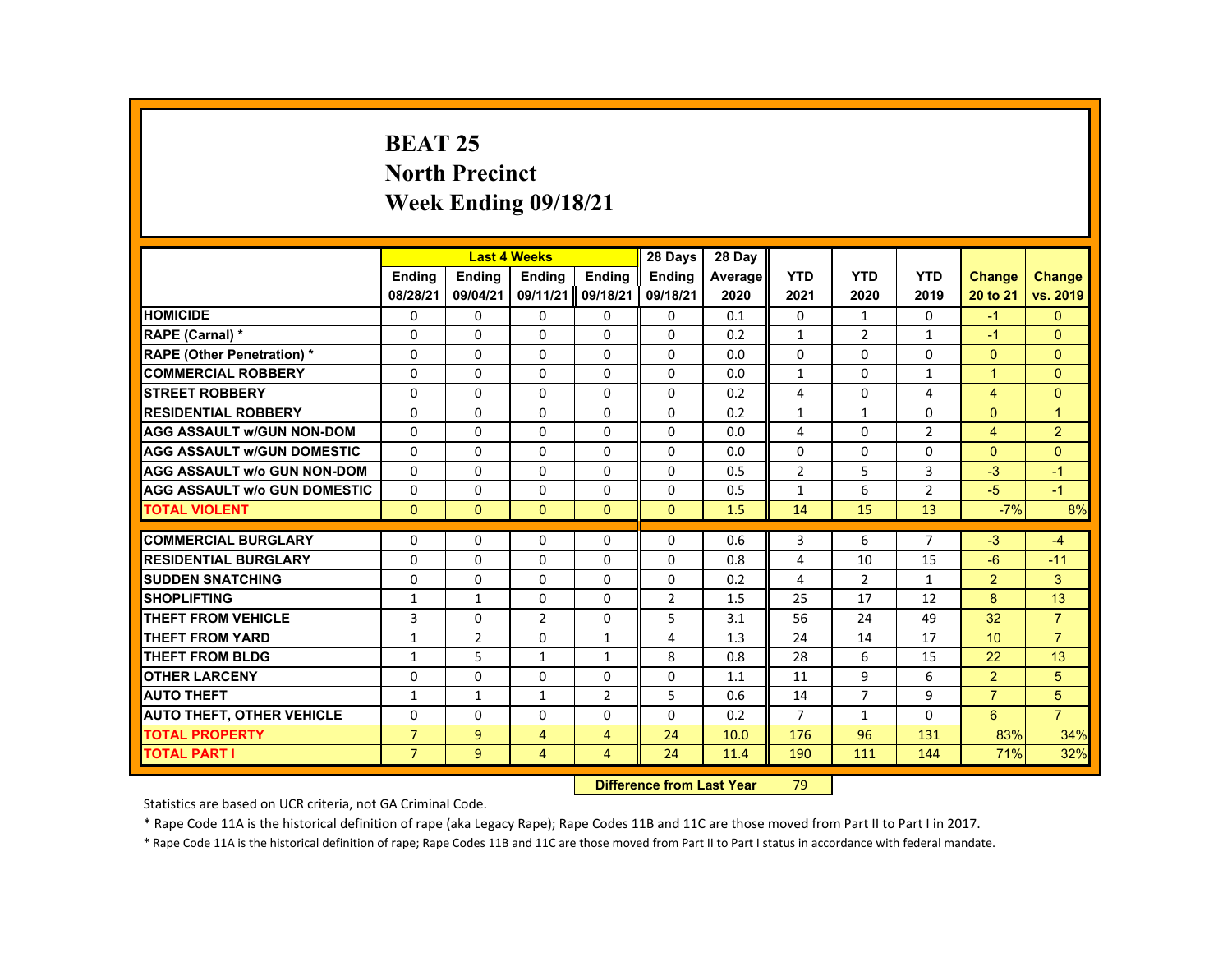# **BEAT 26 North Precinct Week Ending 09/18/21**

|                                     |                |                | <b>Last 4 Weeks</b> |                | 28 Days        | 28 Day  |                |                |              |                |                |
|-------------------------------------|----------------|----------------|---------------------|----------------|----------------|---------|----------------|----------------|--------------|----------------|----------------|
|                                     | <b>Endina</b>  | <b>Endina</b>  | <b>Endina</b>       | <b>Endina</b>  | <b>Endina</b>  | Average | <b>YTD</b>     | <b>YTD</b>     | <b>YTD</b>   | <b>Change</b>  | <b>Change</b>  |
|                                     | 08/28/21       | 09/04/21       | 09/11/21            | 09/18/21       | 09/18/21       | 2020    | 2021           | 2020           | 2019         | 20 to 21       | vs. 2019       |
| <b>HOMICIDE</b>                     | $\mathbf{0}$   | $\mathbf{0}$   | 0                   | 0              | 0              | 0.0     | $\mathbf{0}$   | 0              | $\mathbf{1}$ | $\mathbf{0}$   | $-1$           |
| <b>RAPE (Carnal) *</b>              | $\Omega$       | $\Omega$       | $\Omega$            | $\Omega$       | $\Omega$       | 0.1     | $\Omega$       | 4              | $\mathbf{1}$ | $-4$           | $-1$           |
| <b>RAPE (Other Penetration) *</b>   | $\Omega$       | $\Omega$       | $\Omega$            | $\Omega$       | $\Omega$       | 0.0     | $\mathbf{1}$   | $\mathbf{1}$   | $\Omega$     | $\Omega$       | $\overline{1}$ |
| <b>COMMERCIAL ROBBERY</b>           | 0              | $\mathbf{0}$   | 0                   | 0              | 0              | 0.0     | 4              | $\mathbf{1}$   | $\mathbf{1}$ | 3              | 3              |
| <b>STREET ROBBERY</b>               | 0              | $\Omega$       | $\Omega$            | $\Omega$       | $\Omega$       | 0.1     | 6              | $\overline{7}$ | 8            | $-1$           | $-2$           |
| <b>RESIDENTIAL ROBBERY</b>          | $\Omega$       | $\Omega$       | $\Omega$            | $\Omega$       | $\Omega$       | 0.0     | $\Omega$       | $\Omega$       | $\Omega$     | $\Omega$       | $\Omega$       |
| <b>AGG ASSAULT w/GUN NON-DOM</b>    | $\Omega$       | $\mathbf{0}$   | 0                   | 0              | 0              | 0.1     | $\overline{2}$ | 4              | 4            | $-2$           | $-2$           |
| <b>AGG ASSAULT WGUN DOMESTIC</b>    | $\Omega$       | $\Omega$       | $\Omega$            | 0              | 0              | 0.0     | 0              | 0              | 0            | $\Omega$       | $\Omega$       |
| <b>AGG ASSAULT W/o GUN NON-DOM</b>  | $\Omega$       | 1              | 1                   | $\Omega$       | $\overline{2}$ | 0.3     | 18             | 17             | 11           | $\mathbf{1}$   | $\overline{7}$ |
| <b>AGG ASSAULT W/o GUN DOMESTIC</b> | $\Omega$       | $\Omega$       | $\Omega$            | $\Omega$       | $\Omega$       | 0.1     | 3              | 6              | 3            | $-3$           | $\Omega$       |
| <b>TOTAL VIOLENT</b>                | $\Omega$       | $\mathbf{1}$   | $\mathbf{1}$        | $\Omega$       | $\overline{2}$ | 0.6     | 34             | 40             | 29           | $-15%$         | 17%            |
|                                     |                |                |                     |                |                |         |                |                |              |                |                |
| <b>COMMERCIAL BURGLARY</b>          | $\Omega$       | $\Omega$       | $\Omega$            | $\Omega$       | $\Omega$       | 0.1     | $\overline{2}$ | 13             | 5            | $-11$          | $-3$           |
| <b>RESIDENTIAL BURGLARY</b>         | 0              | $\mathbf{0}$   | 0                   | 0              | 0              | 0.0     | $\Omega$       | 0              | $\mathbf{1}$ | $\mathbf{0}$   | $-1$           |
| <b>SUDDEN SNATCHING</b>             | $\mathbf{1}$   | $\Omega$       | $\mathbf{1}$        | $\Omega$       | $\overline{2}$ | 0.1     | 9              | $\overline{2}$ | 5            | $\overline{7}$ | $\overline{4}$ |
| <b>SHOPLIFTING</b>                  | $\overline{2}$ | $\Omega$       | $\Omega$            | $\Omega$       | $\overline{2}$ | 0.3     | 14             | 22             | 24           | $-8$           | $-10$          |
| <b>THEFT FROM VEHICLE</b>           | 3              | $\mathbf{0}$   | $\mathbf{1}$        | $\overline{2}$ | 6              | 0.4     | 64             | 22             | 29           | 42             | 35             |
| <b>THEFT FROM YARD</b>              | $\Omega$       | $\Omega$       | $\Omega$            | $\Omega$       | $\Omega$       | 0.2     | 11             | 16             | 14           | $-5$           | $-3$           |
| THEFT FROM BLDG                     | $\mathbf{1}$   | $\overline{2}$ | $\Omega$            | $\Omega$       | 3              | 0.2     | 22             | 10             | 20           | 12             | $\overline{2}$ |
| <b>OTHER LARCENY</b>                | 0              | $\mathbf{0}$   | 0                   | 0              | 0              | 0.0     | 3              | $\mathbf{1}$   | 4            | $\overline{2}$ | $-1$           |
| <b>AUTO THEFT</b>                   | $\mathbf{1}$   | 2              | $\mathbf{1}$        | $\Omega$       | 4              | 0.2     | 22             | 11             | 4            | 11             | 18             |
| <b>AUTO THEFT, OTHER VEHICLE</b>    | $\Omega$       | $\Omega$       | $\mathbf{1}$        | $\mathbf{1}$   | $\overline{2}$ | 0.2     | 9              | $\Omega$       | $\mathbf{1}$ | 9              | 8              |
| <b>TOTAL PROPERTY</b>               | 8              | $\overline{4}$ | $\overline{4}$      | $\overline{3}$ | 19             | 1.7     | 156            | 97             | 107          | 61%            | 46%            |
| <b>TOTAL PART I</b>                 | 8              | 5              | 5                   | $\overline{3}$ | 21             | 2.3     | 190            | 137            | 136          | 39%            | 40%            |

#### **Difference from Last Year**r 53

Statistics are based on UCR criteria, not GA Criminal Code.

\* Rape Code 11A is the historical definition of rape (aka Legacy Rape); Rape Codes 11B and 11C are those moved from Part II to Part I in 2017.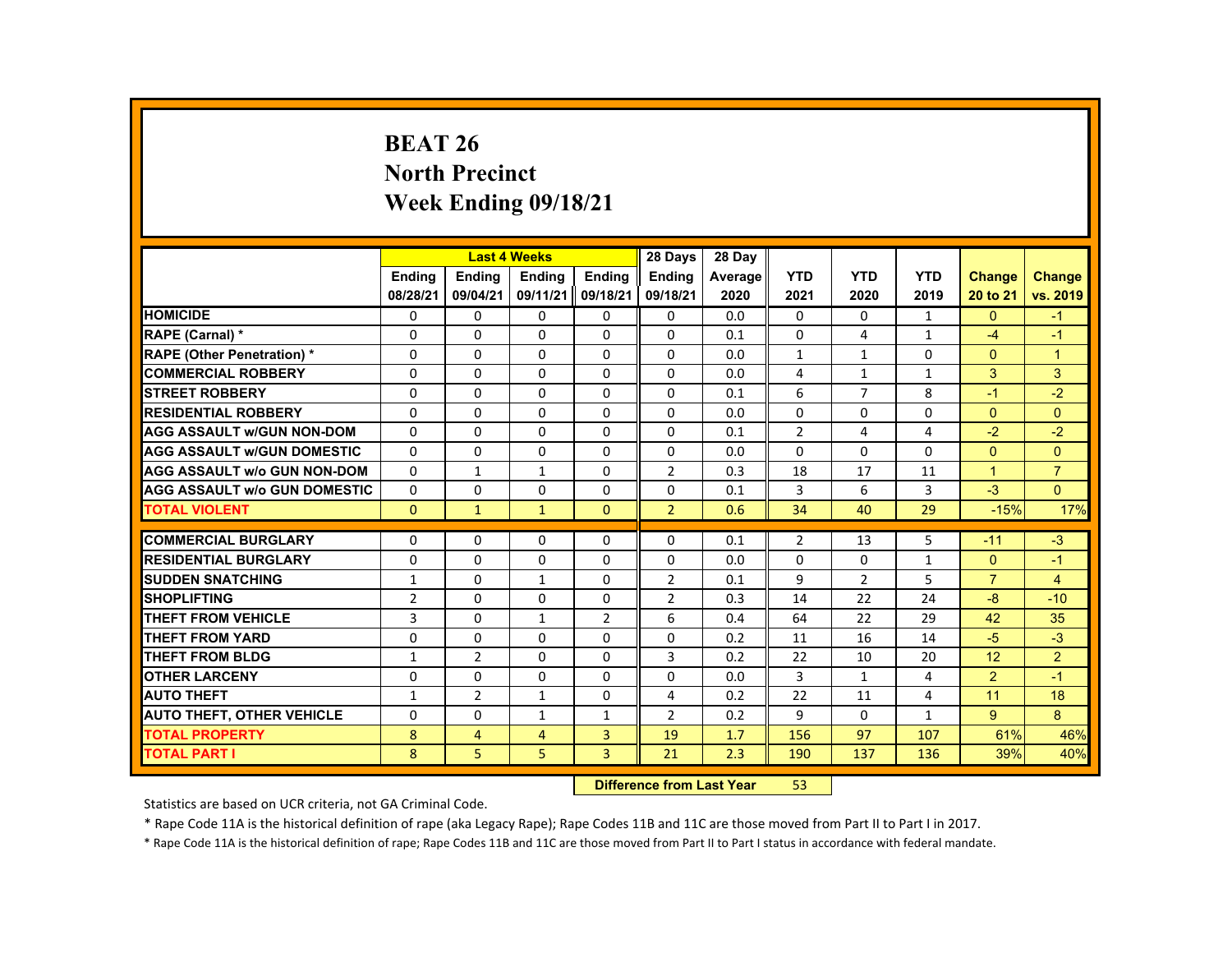# **BEAT 27 North Precinct Week Ending 09/18/21**

|                                     |                |               | <b>Last 4 Weeks</b> |               | 28 Days        | 28 Day  |                |                |                |                      |                |
|-------------------------------------|----------------|---------------|---------------------|---------------|----------------|---------|----------------|----------------|----------------|----------------------|----------------|
|                                     | <b>Endina</b>  | <b>Endina</b> | <b>Endina</b>       | <b>Endina</b> | <b>Endina</b>  | Average | <b>YTD</b>     | <b>YTD</b>     | <b>YTD</b>     | <b>Change</b>        | Change         |
|                                     | 08/28/21       | 09/04/21      | 09/11/21            | 09/18/21      | 09/18/21       | 2020    | 2021           | 2020           | 2019           | 20 to 21             | vs. 2019       |
| <b>HOMICIDE</b>                     | $\mathbf{0}$   | 0             | 0                   | 0             | 0              | 0.0     | $\overline{2}$ | $\Omega$       | $\mathbf{1}$   | $\overline{2}$       | $\mathbf{1}$   |
| RAPE (Carnal) *                     | $\Omega$       | $\Omega$      | $\Omega$            | $\Omega$      | $\Omega$       | 0.3     | $\overline{2}$ | 2              | $\Omega$       | $\Omega$             | $\overline{2}$ |
| <b>RAPE (Other Penetration) *</b>   | $\Omega$       | $\Omega$      | $\Omega$            | $\Omega$      | $\Omega$       | 0.1     | $\overline{2}$ | $\Omega$       | 3              | 2                    | $-1$           |
| <b>COMMERCIAL ROBBERY</b>           | $\Omega$       | $\Omega$      | $\Omega$            | $\Omega$      | $\Omega$       | 0.1     | $\Omega$       | $\Omega$       | $\mathbf{1}$   | $\Omega$             | $-1$           |
| <b>STREET ROBBERY</b>               | $\overline{2}$ | $\mathbf{1}$  | $\Omega$            | $\mathbf{1}$  | 4              | 1.2     | 15             | 9              | 12             | 6                    | 3              |
| <b>RESIDENTIAL ROBBERY</b>          | $\Omega$       | $\Omega$      | $\Omega$            | $\Omega$      | $\Omega$       | 0.0     | $\Omega$       | $\Omega$       | $\mathbf{1}$   | $\Omega$             | $-1$           |
| <b>AGG ASSAULT w/GUN NON-GUN</b>    | $\Omega$       | $\Omega$      | $\Omega$            | $\Omega$      | $\Omega$       | 1.3     | 8              | 12             | 10             | $-4$                 | $-2$           |
| <b>AGG ASSAULT w/GUN DOMESTIC</b>   | $\Omega$       | $\Omega$      | $\Omega$            | $\Omega$      | $\Omega$       | 0.1     | $\overline{2}$ | $\mathbf{1}$   | $\overline{2}$ | $\blacktriangleleft$ | $\Omega$       |
| <b>AGG ASSAULT w/o GUN NON-DOM</b>  | $\Omega$       | 0             | 0                   | 0             | 0              | 1.8     | 18             | 17             | 13             | $\overline{1}$       | 5              |
| <b>AGG ASSAULT W/o GUN DOMESTIC</b> | $\Omega$       | $\Omega$      | $\Omega$            | $\Omega$      | $\Omega$       | 0.6     | 11             | 4              | 13             | $\overline{7}$       | $-2$           |
| <b>TOTAL VIOLENT</b>                | $\overline{2}$ | $\mathbf{1}$  | $\Omega$            | $\mathbf{1}$  | $\overline{4}$ | 5.4     | 60             | 45             | 56             | 33%                  | 7%             |
|                                     |                |               |                     |               |                |         |                |                |                |                      |                |
| <b>COMMERCIAL BURGLARY</b>          | $\Omega$       | $\mathbf{1}$  | $\Omega$            | 0             | $\mathbf{1}$   | 0.3     | 3              | 3              | 3              | $\Omega$             | $\Omega$       |
| <b>RESIDENTIAL BURGLARY</b>         | $\Omega$       | $\Omega$      | $\Omega$            | $\Omega$      | 0              | 0.4     | $\overline{2}$ | 4              | 5              | $-2$                 | $-3$           |
| <b>SUDDEN SNATCHING</b>             | $\mathbf{1}$   | $\Omega$      | $\Omega$            | $\Omega$      | $\mathbf{1}$   | 0.5     | 6              | 4              | $\overline{2}$ | 2                    | $\overline{4}$ |
| <b>SHOPLIFTING</b>                  | $\overline{2}$ | $\Omega$      | $\Omega$            | $\Omega$      | 2              | 1.8     | 13             | 19             | 32             | $-6$                 | $-19$          |
| <b>THEFT FROM VEHICLE</b>           | $\mathbf{1}$   | 3             | 0                   | 0             | 4              | 1.9     | 73             | 19             | 29             | 54                   | 44             |
| <b>THEFT FROM YARD</b>              | $\Omega$       | $\mathbf{1}$  | $\mathbf{1}$        | $\Omega$      | $\overline{2}$ | 1.6     | 9              | 18             | 6              | $-9$                 | 3              |
| <b>THEFT FROM BLDG</b>              | $\Omega$       | $\Omega$      | $\mathbf{1}$        | $\Omega$      | $\mathbf{1}$   | 2.1     | 9              | 15             | 25             | $-6$                 | $-16$          |
| <b>OTHER LARCENY</b>                | $\Omega$       | $\Omega$      | $\mathbf{1}$        | 0             | $\mathbf{1}$   | 0.0     | $\overline{2}$ | 0              | 3              | 2                    | $-1$           |
| <b>AUTO THEFT</b>                   | $\Omega$       | $\Omega$      | $\Omega$            | $\Omega$      | $\Omega$       | 1.2     | 18             | 12             | $\overline{7}$ | 6                    | 11             |
| <b>AUTO THEFT, OTHER VEHICLE</b>    | $\mathbf{1}$   | $\Omega$      | $\Omega$            | $\Omega$      | $\mathbf{1}$   | 0.2     | $\overline{7}$ | $\overline{3}$ | $\mathbf{1}$   | $\overline{4}$       | 6              |
| <b>TOTAL PROPERTY</b>               | 5              | 5             | 3                   | $\Omega$      | 13             | 10.0    | 142            | 97             | 113            | 46%                  | 26%            |
| <b>TOTAL PART I</b>                 | $\overline{7}$ | 6             | $\overline{3}$      | $\mathbf{1}$  | 17             | 15.5    | 202            | 142            | 169            | 42%                  | 20%            |

#### **Difference from Last Year**r 60

Statistics are based on UCR criteria, not GA Criminal Code.

\* Rape Code 11A is the historical definition of rape (aka Legacy Rape); Rape Codes 11B and 11C are those moved from Part II to Part I in 2017.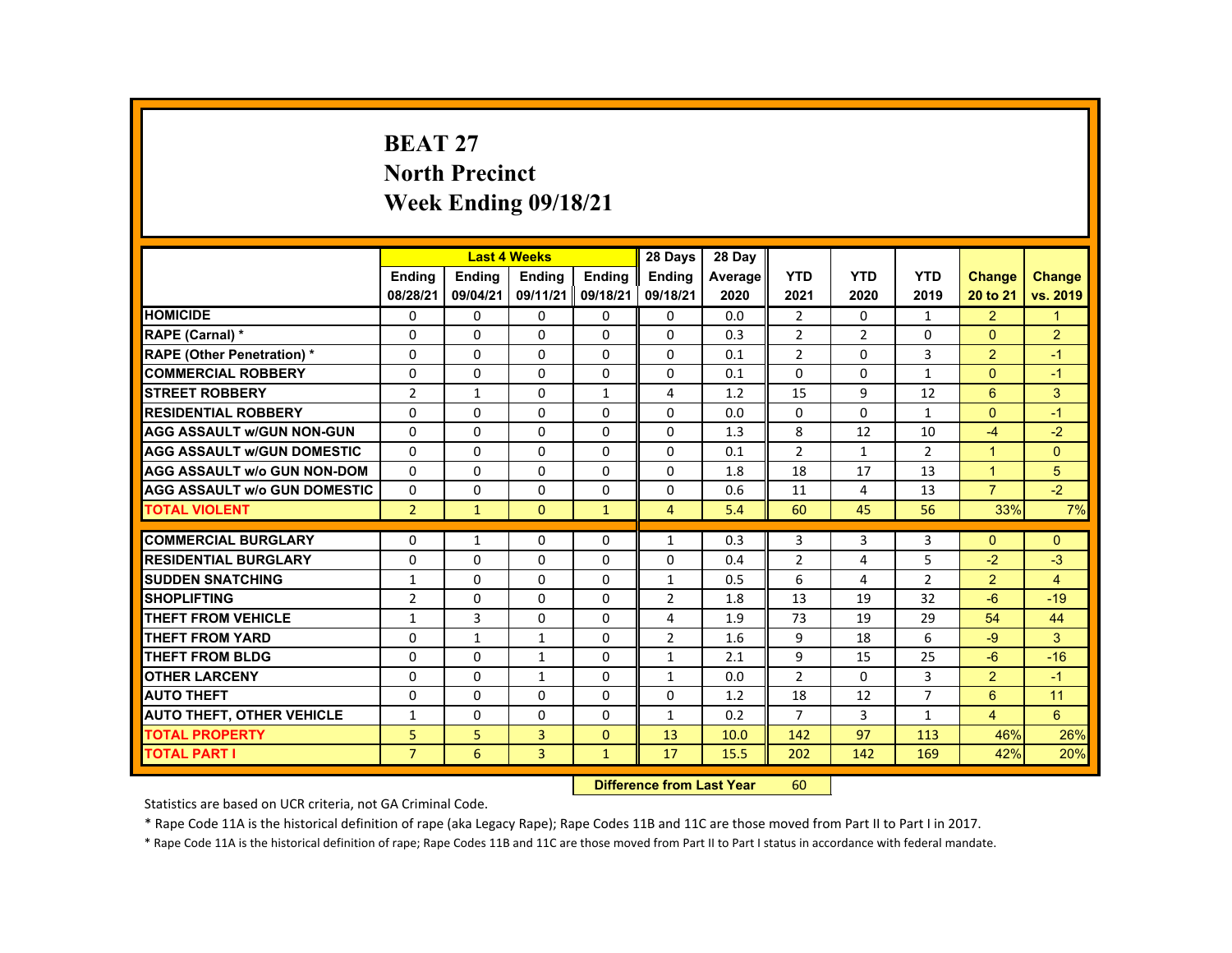# **BEAT 31 Central Precinct Week Ending 09/18/21**

|                                     |               |                | <b>Last 4 Weeks</b> |                | 28 Days        | 28 Day  |                |                |                |                      |                |
|-------------------------------------|---------------|----------------|---------------------|----------------|----------------|---------|----------------|----------------|----------------|----------------------|----------------|
|                                     | <b>Endina</b> | <b>Endina</b>  | <b>Endina</b>       | <b>Endina</b>  | <b>Endina</b>  | Average | <b>YTD</b>     | <b>YTD</b>     | <b>YTD</b>     | <b>Change</b>        | <b>Change</b>  |
|                                     | 08/28/21      | 09/04/21       | 09/11/21            | 09/18/21       | 09/18/21       | 2020    | 2021           | 2020           | 2019           | 20 to 21             | vs. 2019       |
| <b>HOMICIDE</b>                     | 0             | $\Omega$       | $\mathbf{0}$        | $\Omega$       | 0              | 0.1     | 0              | 1              | $\mathbf{1}$   | $-1$                 | $-1$           |
| RAPE (Carnal) *                     | $\Omega$      | $\Omega$       | $\Omega$            | $\Omega$       | $\Omega$       | 0.3     | $\overline{2}$ | 4              | 3              | $-2$                 | $-1$           |
| <b>RAPE (Other Penetration) *</b>   | $\Omega$      | $\Omega$       | $\Omega$            | $\Omega$       | $\Omega$       | 0.1     | $\Omega$       | $\mathbf{1}$   | $\mathbf{1}$   | $-1$                 | $-1$           |
| <b>COMMERCIAL ROBBERY</b>           | $\Omega$      | $\Omega$       | $\Omega$            | $\Omega$       | $\Omega$       | 0.1     | $\Omega$       | $\Omega$       | $\Omega$       | $\Omega$             | $\Omega$       |
| <b>STREET ROBBERY</b>               | $\Omega$      | $\mathbf{1}$   | $\Omega$            | $\Omega$       | $\mathbf{1}$   | 0.3     | 5              | 4              | 5              | $\blacktriangleleft$ | $\Omega$       |
| <b>RESIDENTIAL ROBBERY</b>          | $\Omega$      | $\Omega$       | $\Omega$            | $\Omega$       | $\Omega$       | 0.3     | $\mathbf{1}$   | 4              | $\Omega$       | $-3$                 | $\overline{1}$ |
| <b>AGG ASSAULT W/GUN NON-DOM</b>    | $\mathbf{1}$  | $\mathbf{1}$   | $\Omega$            | $\Omega$       | 2              | 1.2     | 25             | 10             | 11             | 15                   | 14             |
| <b>AGG ASSAULT W/GUN DOMESTIC</b>   | $\mathbf{0}$  | $\Omega$       | $\Omega$            | $\Omega$       | $\Omega$       | 0.2     | $\Omega$       | $\overline{2}$ | $\overline{2}$ | $-2$                 | $-2$           |
| <b>AGG ASSAULT w/o GUN NON-DOM</b>  | $\Omega$      | $\Omega$       | $\Omega$            | $\Omega$       | $\Omega$       | 0.5     | 6              | 3              | $\overline{7}$ | 3                    | $-1$           |
| <b>AGG ASSAULT W/o GUN DOMESTIC</b> | $\Omega$      | $\Omega$       | $\Omega$            | $\Omega$       | $\Omega$       | 0.8     | 8              | 6              | 10             | $\overline{2}$       | $-2$           |
| <b>TOTAL VIOLENT</b>                | $\mathbf{1}$  | $\overline{2}$ | $\mathbf{0}$        | $\mathbf{0}$   | 3              | 3.7     | 47             | 35             | 40             | 34%                  | 18%            |
|                                     |               |                |                     |                |                |         |                |                |                |                      |                |
| <b>COMMERCIAL BURGLARY</b>          | $\Omega$      | $\Omega$       | $\Omega$            | $\Omega$       | $\Omega$       | 0.6     | 4              | 8              | 10             | $-4$                 | $-6$           |
| <b>RESIDENTIAL BURGLARY</b>         | $\Omega$      | $\Omega$       | $\Omega$            | 0              | 0              | 2.6     | 24             | 24             | 34             | $\Omega$             | $-10$          |
| <b>SUDDEN SNATCHING</b>             | $\Omega$      | $\Omega$       | $\Omega$            | $\Omega$       | $\Omega$       | 0.1     | $\overline{2}$ | $\Omega$       | 3              | 2                    | $-1$           |
| <b>SHOPLIFTING</b>                  | $\Omega$      | $\mathbf{1}$   | $\Omega$            | $\Omega$       | $\mathbf{1}$   | 0.5     | $\overline{2}$ | 6              | 3              | $-4$                 | $-1$           |
| <b>THEFT FROM VEHICLE</b>           | 3             | $\Omega$       | $\mathbf{0}$        | $\overline{2}$ | 5              | 2.8     | 41             | 23             | 49             | 18                   | $-8$           |
| <b>THEFT FROM YARD</b>              | $\mathbf{1}$  | $\Omega$       | $\overline{2}$      | $\Omega$       | 3              | 2.7     | 19             | 30             | 43             | $-11$                | $-24$          |
| <b>THEFT FROM BLDG</b>              | $\Omega$      | $\Omega$       | $\Omega$            | $\mathbf{1}$   | $\mathbf{1}$   | 1.4     | 10             | 14             | 16             | $-4$                 | $-6$           |
| <b>OTHER LARCENY</b>                | $\Omega$      | $\mathbf{1}$   | $\mathbf{1}$        | $\mathbf{1}$   | 3              | 1.5     | 19             | 12             | 15             | $\overline{7}$       | $\overline{4}$ |
| <b>AUTO THEFT</b>                   | $\Omega$      | $\Omega$       | $\mathbf{1}$        | $\mathbf{1}$   | 2              | 1.6     | 15             | 16             | 10             | $-1$                 | 5              |
| <b>AUTO THEFT, OTHER VEHICLE</b>    | $\Omega$      | $\mathbf{0}$   | $\overline{2}$      | 0              | $\overline{2}$ | 0.5     | 13             | 1              | $\mathbf{1}$   | 12                   | 12             |
| <b>TOTAL PROPERTY</b>               | 4             | $\overline{2}$ | 6                   | 5              | 17             | 14.2    | 149            | 134            | 184            | 11%                  | $-19%$         |
| <b>TOTAL PART I</b>                 | 5             | $\overline{4}$ | 6                   | 5              | 20             | 17.9    | 196            | 169            | 224            | 16%                  | $-13%$         |

#### **Difference from Last Year**r 27

Statistics are based on UCR criteria, not GA Criminal Code.

\* Rape Code 11A is the historical definition of rape (aka Legacy Rape); Rape Codes 11B and 11C are those moved from Part II to Part I in 2017.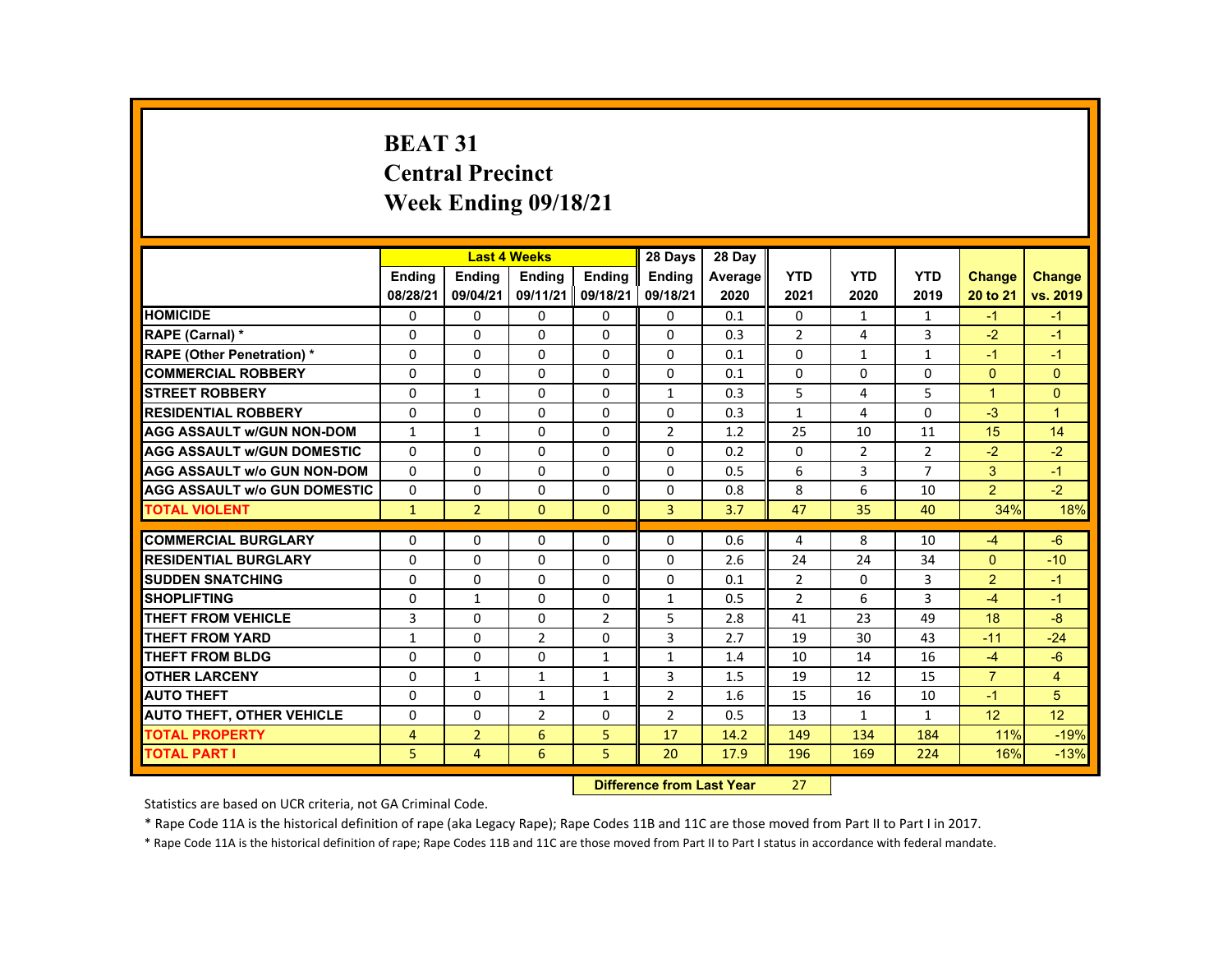# **BEAT 32 Central Precinct Week Ending 09/18/21**

| <b>YTD</b><br><b>YTD</b><br><b>YTD</b><br><b>Ending</b><br><b>Ending</b><br><b>Ending</b><br><b>Ending</b><br><b>Ending</b><br>Average<br><b>Change</b><br>09/11/21 09/18/21<br>08/28/21<br>09/04/21<br>09/18/21<br>2021<br>2020<br>2020<br>2019<br>20 to 21<br><b>HOMICIDE</b><br>0<br>0<br>0.0<br>$\mathbf{0}$<br>$\mathbf{0}$<br>$\Omega$<br>0<br>0<br>0<br>$\mathbf{1}$<br>$\Omega$<br>$\Omega$<br>RAPE (Carnal) *<br>$\Omega$<br>$\Omega$<br>$\Omega$<br>$\Omega$<br>$\Omega$<br>0.1<br>$\mathbf{1}$<br>$\Omega$<br>$-1$<br><b>RAPE (Other Penetration) *</b><br>$\overline{2}$<br>$\overline{2}$<br>$\Omega$<br>$\Omega$<br>$\Omega$<br>$\Omega$<br>$\Omega$<br>0.0<br>$\Omega$<br>$\Omega$<br><b>COMMERCIAL ROBBERY</b><br>5<br>8<br>0<br>0<br>0<br>0<br>0<br>$-5$<br>$\mathbf{0}$<br>0.5<br>3<br><b>STREET ROBBERY</b><br>$\Omega$<br>$\Omega$<br>$\Omega$<br>$\Omega$<br>$\Omega$<br>$\Omega$<br>$\mathbf{1}$<br>$-1$<br>0.2<br><b>RESIDENTIAL ROBBERY</b><br>$\Omega$<br>$\Omega$<br>$\Omega$<br>$\Omega$<br>$\Omega$<br>$\overline{1}$<br>$\Omega$<br>0.0<br>$\mathbf{1}$<br>$\Omega$<br>$\mathbf{1}$<br>$\overline{2}$<br><b>AGG ASSAULT W/GUN NON-DOM</b><br>$\Omega$<br>$\Omega$<br>$\Omega$<br>$\Omega$<br>$\Omega$<br>0.5<br>4<br>3<br>$\overline{2}$<br>$\mathbf{1}$<br>$\Omega$<br>$\Omega$<br>$\Omega$<br>$\Omega$<br>$\Omega$<br>$\Omega$<br>$\Omega$<br>$\Omega$<br><b>AGG ASSAULT W/GUN DOMESTIC</b><br>0.1<br>$\mathbf{1}$<br>$-1$<br>$\Omega$<br>$\Omega$<br>$\Omega$<br>$\Omega$<br>$\Omega$<br>3<br>3<br><b>AGG ASSAULT W/o GUN NON-DOM</b><br>0.4<br>4<br>$\Omega$<br><b>AGG ASSAULT W/o GUN DOMESTIC</b><br>$\Omega$<br>$\Omega$<br>$\Omega$<br>$\Omega$<br>$\overline{2}$<br>$\overline{4}$<br>$-2$<br>$\mathbf{0}$<br>0.3<br>4<br><b>TOTAL VIOLENT</b><br>$\Omega$<br>$\mathbf{0}$<br>$\mathbf{0}$<br>$\mathbf{0}$<br>12<br>22<br>$-33%$<br>$\mathbf{0}$<br>2.1<br>18<br><b>COMMERCIAL BURGLARY</b><br>3<br>$\Omega$<br>$\Omega$<br>$\Omega$<br>0.6<br>6<br>6<br>3<br>$\Omega$<br>$\mathbf{1}$<br>$\mathbf{1}$<br>$\Omega$<br>3<br>18<br>12<br>21<br>6<br><b>RESIDENTIAL BURGLARY</b><br>$\mathbf{1}$<br>1<br>$\mathbf{1}$<br>1.9<br>$\Omega$<br>$\Omega$<br>$\Omega$<br>$\Omega$<br>$\Omega$<br><b>SUDDEN SNATCHING</b><br>$\Omega$<br>$\Omega$<br>$\Omega$<br>$\overline{2}$<br>0.0<br><b>SHOPLIFTING</b><br>30<br>33<br>$\Omega$<br>$\Omega$<br>$\Omega$<br>2.4<br>20<br>10<br>$\mathbf{1}$<br>$\mathbf{1}$<br>6<br>$\overline{2}$<br>2.5<br>12<br><b>THEFT FROM VEHICLE</b><br>$\Omega$<br>4<br>12<br>41<br>29<br>47<br>$-7$<br><b>THEFT FROM YARD</b><br>$\Omega$<br>$\Omega$<br>0<br>$\mathbf{1}$<br>$\mathbf{1}$<br>2.1<br>15<br>22<br>24 |                 |          |          | <b>Last 4 Weeks</b> |          | 28 Days  | 28 Day |   |    |    |      |                |
|--------------------------------------------------------------------------------------------------------------------------------------------------------------------------------------------------------------------------------------------------------------------------------------------------------------------------------------------------------------------------------------------------------------------------------------------------------------------------------------------------------------------------------------------------------------------------------------------------------------------------------------------------------------------------------------------------------------------------------------------------------------------------------------------------------------------------------------------------------------------------------------------------------------------------------------------------------------------------------------------------------------------------------------------------------------------------------------------------------------------------------------------------------------------------------------------------------------------------------------------------------------------------------------------------------------------------------------------------------------------------------------------------------------------------------------------------------------------------------------------------------------------------------------------------------------------------------------------------------------------------------------------------------------------------------------------------------------------------------------------------------------------------------------------------------------------------------------------------------------------------------------------------------------------------------------------------------------------------------------------------------------------------------------------------------------------------------------------------------------------------------------------------------------------------------------------------------------------------------------------------------------------------------------------------------------------------------------------------------------------------------------------------------------------------------------------------------------------------------------------------------------------------------------------------------------------------------------------------------------------------------------------------------------------------------|-----------------|----------|----------|---------------------|----------|----------|--------|---|----|----|------|----------------|
|                                                                                                                                                                                                                                                                                                                                                                                                                                                                                                                                                                                                                                                                                                                                                                                                                                                                                                                                                                                                                                                                                                                                                                                                                                                                                                                                                                                                                                                                                                                                                                                                                                                                                                                                                                                                                                                                                                                                                                                                                                                                                                                                                                                                                                                                                                                                                                                                                                                                                                                                                                                                                                                                                |                 |          |          |                     |          |          |        |   |    |    |      | <b>Change</b>  |
|                                                                                                                                                                                                                                                                                                                                                                                                                                                                                                                                                                                                                                                                                                                                                                                                                                                                                                                                                                                                                                                                                                                                                                                                                                                                                                                                                                                                                                                                                                                                                                                                                                                                                                                                                                                                                                                                                                                                                                                                                                                                                                                                                                                                                                                                                                                                                                                                                                                                                                                                                                                                                                                                                |                 |          |          |                     |          |          |        |   |    |    |      | vs. 2019       |
|                                                                                                                                                                                                                                                                                                                                                                                                                                                                                                                                                                                                                                                                                                                                                                                                                                                                                                                                                                                                                                                                                                                                                                                                                                                                                                                                                                                                                                                                                                                                                                                                                                                                                                                                                                                                                                                                                                                                                                                                                                                                                                                                                                                                                                                                                                                                                                                                                                                                                                                                                                                                                                                                                |                 |          |          |                     |          |          |        |   |    |    |      | $-1$           |
|                                                                                                                                                                                                                                                                                                                                                                                                                                                                                                                                                                                                                                                                                                                                                                                                                                                                                                                                                                                                                                                                                                                                                                                                                                                                                                                                                                                                                                                                                                                                                                                                                                                                                                                                                                                                                                                                                                                                                                                                                                                                                                                                                                                                                                                                                                                                                                                                                                                                                                                                                                                                                                                                                |                 |          |          |                     |          |          |        |   |    |    |      |                |
|                                                                                                                                                                                                                                                                                                                                                                                                                                                                                                                                                                                                                                                                                                                                                                                                                                                                                                                                                                                                                                                                                                                                                                                                                                                                                                                                                                                                                                                                                                                                                                                                                                                                                                                                                                                                                                                                                                                                                                                                                                                                                                                                                                                                                                                                                                                                                                                                                                                                                                                                                                                                                                                                                |                 |          |          |                     |          |          |        |   |    |    |      | $\overline{2}$ |
|                                                                                                                                                                                                                                                                                                                                                                                                                                                                                                                                                                                                                                                                                                                                                                                                                                                                                                                                                                                                                                                                                                                                                                                                                                                                                                                                                                                                                                                                                                                                                                                                                                                                                                                                                                                                                                                                                                                                                                                                                                                                                                                                                                                                                                                                                                                                                                                                                                                                                                                                                                                                                                                                                |                 |          |          |                     |          |          |        |   |    |    |      | $-8$           |
|                                                                                                                                                                                                                                                                                                                                                                                                                                                                                                                                                                                                                                                                                                                                                                                                                                                                                                                                                                                                                                                                                                                                                                                                                                                                                                                                                                                                                                                                                                                                                                                                                                                                                                                                                                                                                                                                                                                                                                                                                                                                                                                                                                                                                                                                                                                                                                                                                                                                                                                                                                                                                                                                                |                 |          |          |                     |          |          |        |   |    |    |      | $-3$           |
|                                                                                                                                                                                                                                                                                                                                                                                                                                                                                                                                                                                                                                                                                                                                                                                                                                                                                                                                                                                                                                                                                                                                                                                                                                                                                                                                                                                                                                                                                                                                                                                                                                                                                                                                                                                                                                                                                                                                                                                                                                                                                                                                                                                                                                                                                                                                                                                                                                                                                                                                                                                                                                                                                |                 |          |          |                     |          |          |        |   |    |    |      |                |
|                                                                                                                                                                                                                                                                                                                                                                                                                                                                                                                                                                                                                                                                                                                                                                                                                                                                                                                                                                                                                                                                                                                                                                                                                                                                                                                                                                                                                                                                                                                                                                                                                                                                                                                                                                                                                                                                                                                                                                                                                                                                                                                                                                                                                                                                                                                                                                                                                                                                                                                                                                                                                                                                                |                 |          |          |                     |          |          |        |   |    |    |      |                |
|                                                                                                                                                                                                                                                                                                                                                                                                                                                                                                                                                                                                                                                                                                                                                                                                                                                                                                                                                                                                                                                                                                                                                                                                                                                                                                                                                                                                                                                                                                                                                                                                                                                                                                                                                                                                                                                                                                                                                                                                                                                                                                                                                                                                                                                                                                                                                                                                                                                                                                                                                                                                                                                                                |                 |          |          |                     |          |          |        |   |    |    |      |                |
|                                                                                                                                                                                                                                                                                                                                                                                                                                                                                                                                                                                                                                                                                                                                                                                                                                                                                                                                                                                                                                                                                                                                                                                                                                                                                                                                                                                                                                                                                                                                                                                                                                                                                                                                                                                                                                                                                                                                                                                                                                                                                                                                                                                                                                                                                                                                                                                                                                                                                                                                                                                                                                                                                |                 |          |          |                     |          |          |        |   |    |    |      | $-1$           |
|                                                                                                                                                                                                                                                                                                                                                                                                                                                                                                                                                                                                                                                                                                                                                                                                                                                                                                                                                                                                                                                                                                                                                                                                                                                                                                                                                                                                                                                                                                                                                                                                                                                                                                                                                                                                                                                                                                                                                                                                                                                                                                                                                                                                                                                                                                                                                                                                                                                                                                                                                                                                                                                                                |                 |          |          |                     |          |          |        |   |    |    |      | $-2$           |
|                                                                                                                                                                                                                                                                                                                                                                                                                                                                                                                                                                                                                                                                                                                                                                                                                                                                                                                                                                                                                                                                                                                                                                                                                                                                                                                                                                                                                                                                                                                                                                                                                                                                                                                                                                                                                                                                                                                                                                                                                                                                                                                                                                                                                                                                                                                                                                                                                                                                                                                                                                                                                                                                                |                 |          |          |                     |          |          |        |   |    |    |      | $-45%$         |
|                                                                                                                                                                                                                                                                                                                                                                                                                                                                                                                                                                                                                                                                                                                                                                                                                                                                                                                                                                                                                                                                                                                                                                                                                                                                                                                                                                                                                                                                                                                                                                                                                                                                                                                                                                                                                                                                                                                                                                                                                                                                                                                                                                                                                                                                                                                                                                                                                                                                                                                                                                                                                                                                                |                 |          |          |                     |          |          |        |   |    |    |      |                |
|                                                                                                                                                                                                                                                                                                                                                                                                                                                                                                                                                                                                                                                                                                                                                                                                                                                                                                                                                                                                                                                                                                                                                                                                                                                                                                                                                                                                                                                                                                                                                                                                                                                                                                                                                                                                                                                                                                                                                                                                                                                                                                                                                                                                                                                                                                                                                                                                                                                                                                                                                                                                                                                                                |                 |          |          |                     |          |          |        |   |    |    |      |                |
|                                                                                                                                                                                                                                                                                                                                                                                                                                                                                                                                                                                                                                                                                                                                                                                                                                                                                                                                                                                                                                                                                                                                                                                                                                                                                                                                                                                                                                                                                                                                                                                                                                                                                                                                                                                                                                                                                                                                                                                                                                                                                                                                                                                                                                                                                                                                                                                                                                                                                                                                                                                                                                                                                |                 |          |          |                     |          |          |        |   |    |    |      | $-3$           |
|                                                                                                                                                                                                                                                                                                                                                                                                                                                                                                                                                                                                                                                                                                                                                                                                                                                                                                                                                                                                                                                                                                                                                                                                                                                                                                                                                                                                                                                                                                                                                                                                                                                                                                                                                                                                                                                                                                                                                                                                                                                                                                                                                                                                                                                                                                                                                                                                                                                                                                                                                                                                                                                                                |                 |          |          |                     |          |          |        |   |    |    |      | $-2$           |
|                                                                                                                                                                                                                                                                                                                                                                                                                                                                                                                                                                                                                                                                                                                                                                                                                                                                                                                                                                                                                                                                                                                                                                                                                                                                                                                                                                                                                                                                                                                                                                                                                                                                                                                                                                                                                                                                                                                                                                                                                                                                                                                                                                                                                                                                                                                                                                                                                                                                                                                                                                                                                                                                                |                 |          |          |                     |          |          |        |   |    |    |      | $-3$           |
|                                                                                                                                                                                                                                                                                                                                                                                                                                                                                                                                                                                                                                                                                                                                                                                                                                                                                                                                                                                                                                                                                                                                                                                                                                                                                                                                                                                                                                                                                                                                                                                                                                                                                                                                                                                                                                                                                                                                                                                                                                                                                                                                                                                                                                                                                                                                                                                                                                                                                                                                                                                                                                                                                |                 |          |          |                     |          |          |        |   |    |    |      | $-6$           |
|                                                                                                                                                                                                                                                                                                                                                                                                                                                                                                                                                                                                                                                                                                                                                                                                                                                                                                                                                                                                                                                                                                                                                                                                                                                                                                                                                                                                                                                                                                                                                                                                                                                                                                                                                                                                                                                                                                                                                                                                                                                                                                                                                                                                                                                                                                                                                                                                                                                                                                                                                                                                                                                                                |                 |          |          |                     |          |          |        |   |    |    |      | $-9$           |
|                                                                                                                                                                                                                                                                                                                                                                                                                                                                                                                                                                                                                                                                                                                                                                                                                                                                                                                                                                                                                                                                                                                                                                                                                                                                                                                                                                                                                                                                                                                                                                                                                                                                                                                                                                                                                                                                                                                                                                                                                                                                                                                                                                                                                                                                                                                                                                                                                                                                                                                                                                                                                                                                                | THEFT FROM BLDG | $\Omega$ | $\Omega$ | $\Omega$            | $\Omega$ | $\Omega$ | 1.2    | 9 | 14 | 26 | $-5$ | $-17$          |
| 6<br><b>OTHER LARCENY</b><br>$\overline{2}$<br>3<br>$-5$<br>0<br>$\mathbf{0}$<br>1.5<br>4<br>1<br>10<br>15                                                                                                                                                                                                                                                                                                                                                                                                                                                                                                                                                                                                                                                                                                                                                                                                                                                                                                                                                                                                                                                                                                                                                                                                                                                                                                                                                                                                                                                                                                                                                                                                                                                                                                                                                                                                                                                                                                                                                                                                                                                                                                                                                                                                                                                                                                                                                                                                                                                                                                                                                                     |                 |          |          |                     |          |          |        |   |    |    |      |                |
| $\overline{2}$<br><b>AUTO THEFT</b><br>6<br>$\Omega$<br>$\Omega$<br>$\mathbf{1}$<br>$\Omega$<br>$\mathbf{1}$<br>0.8<br>13<br>$\overline{7}$<br>11                                                                                                                                                                                                                                                                                                                                                                                                                                                                                                                                                                                                                                                                                                                                                                                                                                                                                                                                                                                                                                                                                                                                                                                                                                                                                                                                                                                                                                                                                                                                                                                                                                                                                                                                                                                                                                                                                                                                                                                                                                                                                                                                                                                                                                                                                                                                                                                                                                                                                                                              |                 |          |          |                     |          |          |        |   |    |    |      |                |
| $\overline{7}$<br>8<br>8<br><b>AUTO THEFT, OTHER VEHICLE</b><br>$\Omega$<br>$\Omega$<br>$\Omega$<br>0.3<br>$\Omega$<br>$\mathbf{1}$<br>$\mathbf{1}$<br>$\mathbf{1}$                                                                                                                                                                                                                                                                                                                                                                                                                                                                                                                                                                                                                                                                                                                                                                                                                                                                                                                                                                                                                                                                                                                                                                                                                                                                                                                                                                                                                                                                                                                                                                                                                                                                                                                                                                                                                                                                                                                                                                                                                                                                                                                                                                                                                                                                                                                                                                                                                                                                                                            |                 |          |          |                     |          |          |        |   |    |    |      |                |
| <b>TOTAL PROPERTY</b><br>19%<br>$\mathbf{1}$<br>$\overline{7}$<br>5<br>10<br>23<br>13.4<br>150<br>126<br>171                                                                                                                                                                                                                                                                                                                                                                                                                                                                                                                                                                                                                                                                                                                                                                                                                                                                                                                                                                                                                                                                                                                                                                                                                                                                                                                                                                                                                                                                                                                                                                                                                                                                                                                                                                                                                                                                                                                                                                                                                                                                                                                                                                                                                                                                                                                                                                                                                                                                                                                                                                   |                 |          |          |                     |          |          |        |   |    |    |      | $-12%$         |
| $\overline{7}$<br>5 <sup>1</sup><br><b>TOTAL PART I</b><br>$\mathbf{1}$<br>10<br>23<br>15.6<br>162<br>193<br>13%<br>144                                                                                                                                                                                                                                                                                                                                                                                                                                                                                                                                                                                                                                                                                                                                                                                                                                                                                                                                                                                                                                                                                                                                                                                                                                                                                                                                                                                                                                                                                                                                                                                                                                                                                                                                                                                                                                                                                                                                                                                                                                                                                                                                                                                                                                                                                                                                                                                                                                                                                                                                                        |                 |          |          |                     |          |          |        |   |    |    |      | $-16%$         |

#### **Difference from Last Year**r 18

Statistics are based on UCR criteria, not GA Criminal Code.

\* Rape Code 11A is the historical definition of rape (aka Legacy Rape); Rape Codes 11B and 11C are those moved from Part II to Part I in 2017.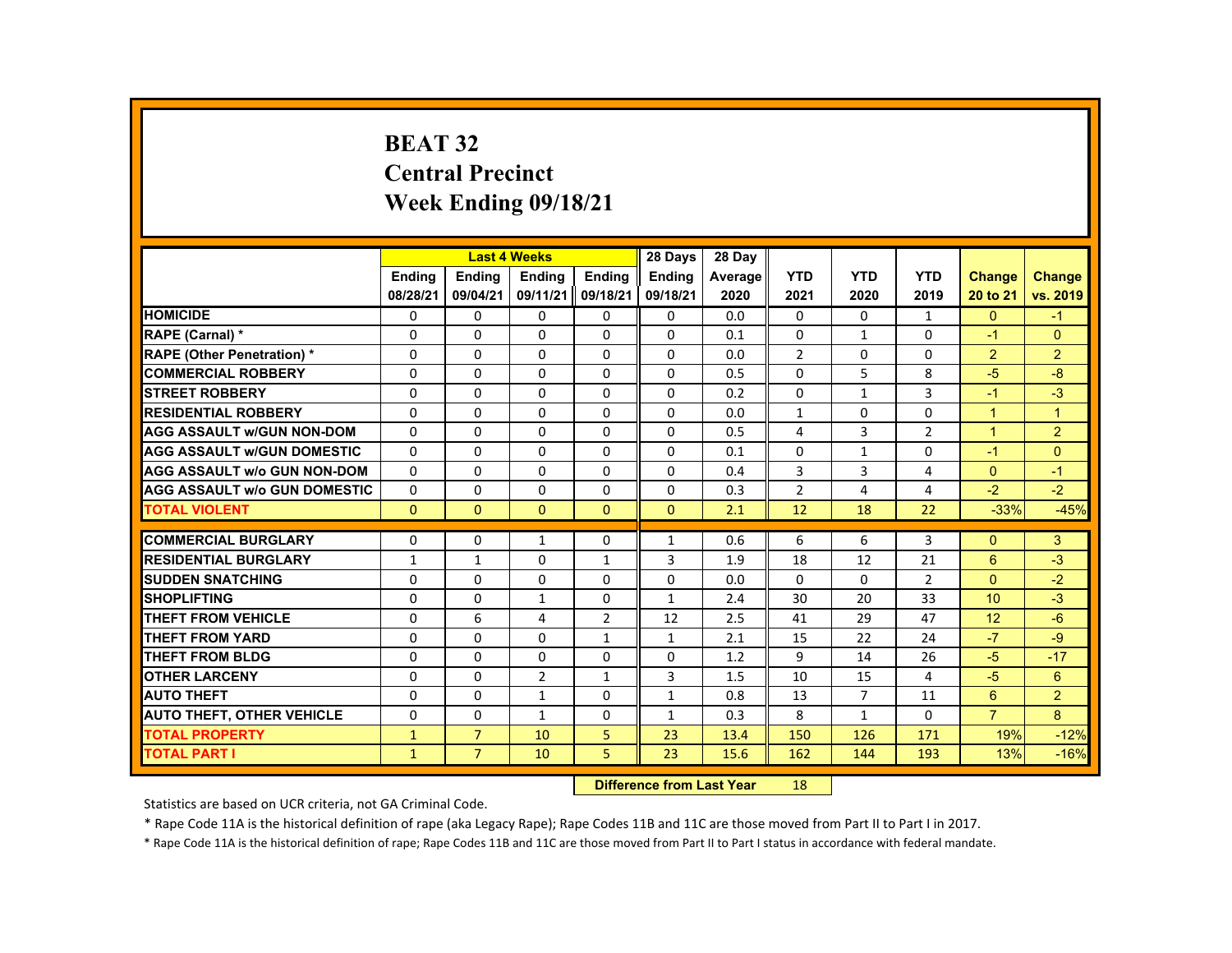# **BEAT 33 Central Precinct Week Ending 09/18/21**

|                                     |                | <b>Last 4 Weeks</b> |               |               | 28 Days        | 28 Day  |                |                |                |                |                |
|-------------------------------------|----------------|---------------------|---------------|---------------|----------------|---------|----------------|----------------|----------------|----------------|----------------|
|                                     | <b>Endina</b>  | <b>Endina</b>       | <b>Endina</b> | <b>Endina</b> | <b>Endina</b>  | Average | <b>YTD</b>     | <b>YTD</b>     | <b>YTD</b>     | <b>Change</b>  | <b>Change</b>  |
|                                     | 08/28/21       | 09/04/21            | 09/11/21      | 09/18/21      | 09/18/21       | 2020    | 2021           | 2020           | 2019           | 20 to 21       | vs. 2019       |
| <b>HOMICIDE</b>                     | 0              | 0                   | 0             | 0             | 0              | 0.2     | $\mathbf{1}$   | 1              | 2              | $\mathbf{0}$   | $-1$           |
| <b>RAPE (Carnal) *</b>              | 0              | 0                   | 0             | 0             | $\Omega$       | 0.2     | $\mathbf{1}$   | 2              | $\Omega$       | $-1$           | $\mathbf{1}$   |
| <b>RAPE (Other Penetration) *</b>   | $\Omega$       | $\Omega$            | $\Omega$      | $\Omega$      | $\Omega$       | 0.0     | $\mathbf{1}$   | $\Omega$       | $\mathbf{1}$   | $\overline{1}$ | $\Omega$       |
| <b>COMMERCIAL ROBBERY</b>           | 0              | 0                   | 0             | 0             | $\Omega$       | 0.3     | $\mathbf{1}$   | $\overline{2}$ | 3              | $-1$           | $-2$           |
| <b>STREET ROBBERY</b>               | $\Omega$       | $\mathbf{1}$        | $\Omega$      | $\Omega$      | $\mathbf{1}$   | 1.0     | 9              | 9              | 12             | $\Omega$       | $-3$           |
| <b>RESIDENTIAL ROBBERY</b>          | $\Omega$       | $\Omega$            | $\Omega$      | $\Omega$      | $\Omega$       | 0.0     | $\Omega$       | $\Omega$       | $\Omega$       | $\Omega$       | $\Omega$       |
| <b>AGG ASSAULT W/GUN NON-DOM</b>    | $\Omega$       | $\Omega$            | $\Omega$      | 0             | $\Omega$       | 0.7     | $\overline{7}$ | $\overline{7}$ | 8              | $\Omega$       | $-1$           |
| <b>AGG ASSAULT w/GUN DOMESTIC</b>   | $\Omega$       | $\Omega$            | $\Omega$      | $\Omega$      | $\Omega$       | 0.1     | 3              | $\mathbf{1}$   | $\overline{2}$ | 2              | $\overline{1}$ |
| <b>AGG ASSAULT w/o GUN NON-DOM</b>  | $\mathbf{1}$   | $\Omega$            | $\Omega$      | $\Omega$      | $\mathbf{1}$   | 0.6     | 8              | $\overline{7}$ | 10             | $\overline{1}$ | $-2$           |
| <b>AGG ASSAULT W/o GUN DOMESTIC</b> | $\Omega$       | $\Omega$            | $\Omega$      | $\Omega$      | $\Omega$       | 0.8     | $\overline{2}$ | $\overline{7}$ | 8              | $-5$           | $-6$           |
| <b>TOTAL VIOLENT</b>                | $\mathbf{1}$   | $\mathbf{1}$        | $\Omega$      | $\Omega$      | $\overline{2}$ | 3.8     | 33             | 36             | 46             | $-8%$          | $-28%$         |
|                                     |                |                     |               |               |                |         |                |                |                |                |                |
| <b>COMMERCIAL BURGLARY</b>          | $\mathbf{1}$   | $\Omega$            | 0             | 0             | $\mathbf{1}$   | 0.8     | 11             | $\overline{7}$ | $\overline{7}$ | $\overline{4}$ | 4              |
| <b>RESIDENTIAL BURGLARY</b>         | $\Omega$       | $\Omega$            | $\Omega$      | 0             | $\Omega$       | 1.2     | 9              | 13             | 21             | $-4$           | $-12$          |
| <b>SUDDEN SNATCHING</b>             | $\Omega$       | $\Omega$            | $\Omega$      | $\Omega$      | $\Omega$       | 0.2     | $\Omega$       | $\overline{2}$ | 1              | $-2$           | $-1$           |
| <b>SHOPLIFTING</b>                  | $\Omega$       | $\Omega$            | $\mathbf{1}$  | $\mathbf{1}$  | $\overline{2}$ | 2.4     | 23             | 23             | 80             | $\Omega$       | $-57$          |
| <b>THEFT FROM VEHICLE</b>           | $\Omega$       | $\mathbf{1}$        | $\Omega$      | $\Omega$      | $\mathbf{1}$   | 2.9     | 26             | 28             | 39             | $-2$           | $-13$          |
| <b>THEFT FROM YARD</b>              | $\Omega$       | $\mathbf{1}$        | $\Omega$      | $\Omega$      | 1              | 3.3     | 19             | 39             | 42             | $-20$          | $-23$          |
| <b>THEFT FROM BLDG</b>              | $\overline{2}$ | $\Omega$            | $\Omega$      | $\Omega$      | $\overline{2}$ | 1.2     | 11             | 13             | 15             | $-2$           | $-4$           |
| <b>OTHER LARCENY</b>                | $\Omega$       | $\Omega$            | $\Omega$      | $\Omega$      | $\Omega$       | 1.0     | 12             | 8              | 24             | $\overline{4}$ | $-12$          |
| <b>AUTO THEFT</b>                   | 0              | $\Omega$            | $\Omega$      | $\Omega$      | $\Omega$       | 1.0     | $\overline{7}$ | 10             | 9              | $-3$           | $-2$           |
| <b>AUTO THEFT, OTHER VEHICLE</b>    | $\Omega$       | $\mathbf{1}$        | $\Omega$      | $\Omega$      | $\mathbf{1}$   | 0.5     | 8              | 3              | $\overline{2}$ | 5              | 6              |
| <b>TOTAL PROPERTY</b>               | 3              | 3                   | $\mathbf{1}$  | $\mathbf{1}$  | 8              | 14.4    | 126            | 146            | 240            | $-14%$         | $-48%$         |
| <b>TOTAL PART I</b>                 | $\overline{4}$ | $\overline{4}$      | $\mathbf{1}$  | $\mathbf{1}$  | 10             | 18.3    | 159            | 182            | 286            | $-13%$         | $-44%$         |
|                                     |                |                     |               |               |                |         |                |                |                |                |                |

#### **Difference from Last Year**‐23

Statistics are based on UCR criteria, not GA Criminal Code.

\* Rape Code 11A is the historical definition of rape (aka Legacy Rape); Rape Codes 11B and 11C are those moved from Part II to Part I in 2017.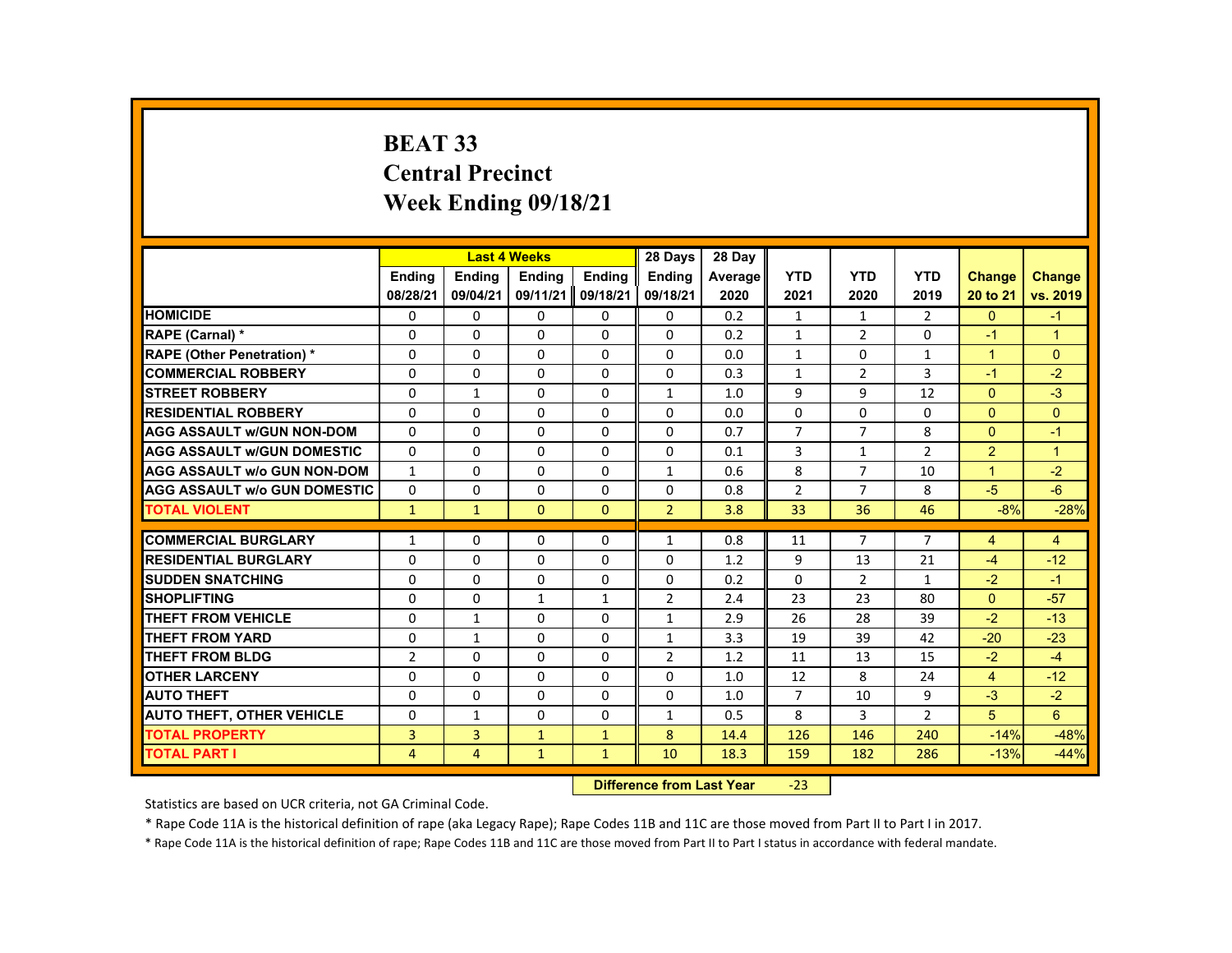# **BEAT 34 Central Precinct Week Ending 09/18/21**

|                                     |                |               | <b>Last 4 Weeks</b> |                | 28 Days        | 28 Day  |                |                |                |                      |                |
|-------------------------------------|----------------|---------------|---------------------|----------------|----------------|---------|----------------|----------------|----------------|----------------------|----------------|
|                                     | <b>Endina</b>  | <b>Endina</b> | <b>Endina</b>       | <b>Endina</b>  | <b>Endina</b>  | Average | <b>YTD</b>     | <b>YTD</b>     | <b>YTD</b>     | <b>Change</b>        | Change         |
|                                     | 08/28/21       | 09/04/21      | 09/11/21            | 09/18/21       | 09/18/21       | 2020    | 2021           | 2020           | 2019           | 20 to 21             | vs. 2019       |
| <b>HOMICIDE</b>                     | 0              | $\mathbf{0}$  | 0                   | 0              | $\Omega$       | 0.2     | $\mathbf{1}$   | 3              | $\mathbf{1}$   | $-2$                 | $\Omega$       |
| RAPE (Carnal) *                     | $\Omega$       | $\Omega$      | $\Omega$            | $\Omega$       | $\Omega$       | 0.4     | 2              | 5              | $\overline{2}$ | $-3$                 | $\Omega$       |
| <b>RAPE (Other Penetration) *</b>   | $\Omega$       | $\Omega$      | $\Omega$            | $\Omega$       | $\Omega$       | 0.2     | $\Omega$       | $\mathbf{1}$   | $\mathbf{1}$   | $-1$                 | $-1$           |
| <b>COMMERCIAL ROBBERY</b>           | $\Omega$       | $\Omega$      | $\Omega$            | $\Omega$       | $\Omega$       | 0.1     | $\Omega$       | $\mathbf{1}$   | $\Omega$       | $-1$                 | $\Omega$       |
| <b>STREET ROBBERY</b>               | $\mathbf{1}$   | $\Omega$      | $\mathbf{1}$        | $\Omega$       | $\overline{2}$ | 1.1     | $\overline{7}$ | 12             | 9              | $-5$                 | $-2$           |
| <b>RESIDENTIAL ROBBERY</b>          | $\Omega$       | $\Omega$      | $\Omega$            | $\Omega$       | $\Omega$       | 0.0     | $\Omega$       | $\Omega$       | $\overline{2}$ | $\Omega$             | $-2$           |
| <b>AGG ASSAULT W/GUN NON-DOM</b>    | $\mathbf{1}$   | $\Omega$      | $\mathbf{1}$        | $\Omega$       | $\overline{2}$ | 1.8     | 15             | 15             | 13             | $\Omega$             | $\overline{2}$ |
| <b>AGG ASSAULT w/GUN DOMESTIC</b>   | $\Omega$       | $\Omega$      | $\Omega$            | $\Omega$       | $\Omega$       | 0.0     | $\overline{2}$ | $\Omega$       | 4              | $\overline{2}$       | $-2$           |
| <b>AGG ASSAULT w/o GUN NON-DOM</b>  | $\mathbf{1}$   | $\mathbf{0}$  | 0                   | 0              | $\mathbf{1}$   | 1.1     | 6              | 11             | 8              | $-5$                 | $-2$           |
| <b>AGG ASSAULT W/o GUN DOMESTIC</b> | $\Omega$       | $\Omega$      | $\overline{2}$      | $\mathbf{1}$   | 3              | 1.4     | 21             | 15             | 15             | 6                    | 6              |
| <b>TOTAL VIOLENT</b>                | $\overline{3}$ | $\Omega$      | $\overline{4}$      | $\mathbf{1}$   | 8              | 6.1     | 54             | 63             | 55             | $-14%$               | $-2%$          |
|                                     |                |               |                     |                |                |         |                |                |                |                      |                |
| <b>COMMERCIAL BURGLARY</b>          | $\Omega$       | $\Omega$      | $\Omega$            | $\Omega$       | $\Omega$       | 0.5     | 3              | 3              | 3              | $\Omega$             | $\Omega$       |
| <b>RESIDENTIAL BURGLARY</b>         | $\mathbf{1}$   | $\mathbf{0}$  | $\mathbf{1}$        | 0              | $\overline{2}$ | 2.0     | 24             | 22             | 32             | $\overline{2}$       | $-8$           |
| <b>SUDDEN SNATCHING</b>             | $\Omega$       | $\Omega$      | $\mathbf{1}$        | $\Omega$       | $\mathbf{1}$   | 0.1     | 3              | $\mathbf{1}$   | $\mathbf{1}$   | $\overline{2}$       | 2              |
| <b>SHOPLIFTING</b>                  | $\Omega$       | $\Omega$      | $\mathbf{1}$        | $\Omega$       | $\mathbf{1}$   | 0.6     | 4              | 5              | 9              | $-1$                 | $-5$           |
| <b>THEFT FROM VEHICLE</b>           | 0              | 1             | 1                   | $\overline{2}$ | 4              | 2.3     | 22             | 25             | 23             | $-3$                 | $-1$           |
| <b>THEFT FROM YARD</b>              | $\Omega$       | $\mathbf{1}$  | $\Omega$            | $\Omega$       | $\mathbf{1}$   | 1.3     | 18             | 12             | 22             | 6                    | $-4$           |
| <b>THEFT FROM BLDG</b>              | $\Omega$       | $\Omega$      | $\mathbf{1}$        | $\overline{2}$ | 3              | 1.4     | 15             | 14             | 11             | $\blacktriangleleft$ | $\overline{4}$ |
| <b>OTHER LARCENY</b>                | 0              | $\Omega$      | $\mathbf{1}$        | $\Omega$       | $\mathbf{1}$   | 0.4     | 15             | $\overline{2}$ | 4              | 13                   | 11             |
| <b>AUTO THEFT</b>                   | $\Omega$       | $\Omega$      | $\overline{2}$      | $\Omega$       | $\overline{2}$ | 1.8     | 12             | 16             | 16             | $-4$                 | $-4$           |
| <b>AUTO THEFT, OTHER VEHICLE</b>    | $\Omega$       | $\mathbf{1}$  | $\Omega$            | $\Omega$       | $\mathbf{1}$   | 0.3     | 6              | $\Omega$       | $\overline{2}$ | $6\overline{6}$      | $\overline{4}$ |
| <b>TOTAL PROPERTY</b>               | $\mathbf{1}$   | 3             | 8                   | $\overline{4}$ | 16             | 10.7    | 122            | 100            | 123            | 22%                  | $-1%$          |
| <b>TOTAL PART I</b>                 | $\overline{4}$ | 3             | 12                  | 5              | 24             | 16.8    | 176            | 163            | 178            | 8%                   | $-1%$          |

#### **Difference from Last Year**r 13

Statistics are based on UCR criteria, not GA Criminal Code.

\* Rape Code 11A is the historical definition of rape (aka Legacy Rape); Rape Codes 11B and 11C are those moved from Part II to Part I in 2017.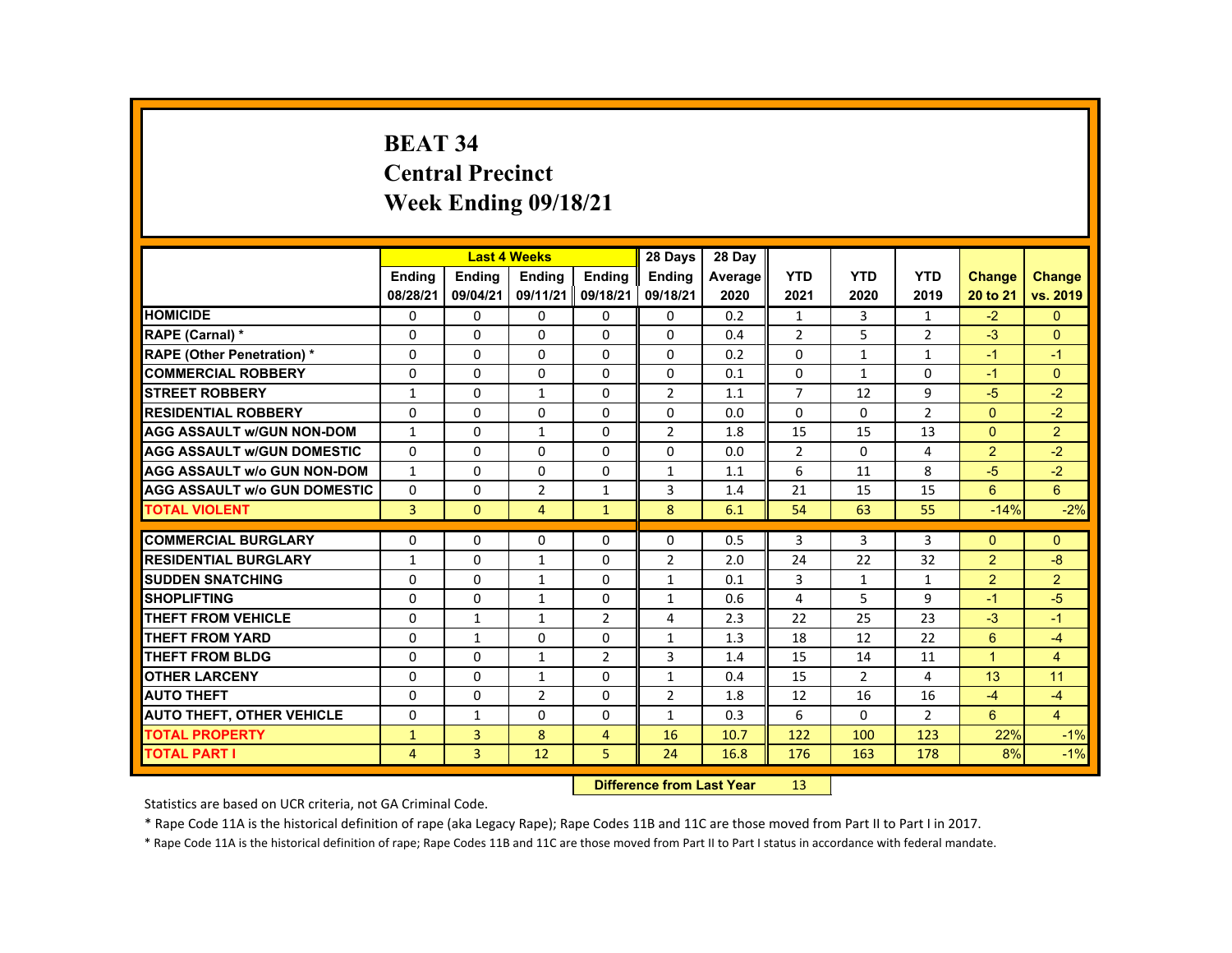# **BEAT 35 Central Precinct Week Ending 09/18/21**

|                                     |                |                | <b>Last 4 Weeks</b> |                | 28 Days        | 28 Day  |                |                |                |                      |                      |
|-------------------------------------|----------------|----------------|---------------------|----------------|----------------|---------|----------------|----------------|----------------|----------------------|----------------------|
|                                     | <b>Endina</b>  | <b>Endina</b>  | <b>Endina</b>       | <b>Endina</b>  | <b>Endina</b>  | Average | <b>YTD</b>     | <b>YTD</b>     | <b>YTD</b>     | <b>Change</b>        | Change               |
|                                     | 08/28/21       | 09/04/21       | 09/11/21            | 09/18/21       | 09/18/21       | 2020    | 2021           | 2020           | 2019           | 20 to 21             | vs. 2019             |
| <b>HOMICIDE</b>                     | 0              | 0              | 0                   | 0              | 0              | 0.5     | $\overline{2}$ | 6              | 0              | $-4$                 | $\overline{2}$       |
| RAPE (Carnal) *                     | $\Omega$       | $\Omega$       | $\Omega$            | $\Omega$       | $\Omega$       | 0.2     | $\overline{2}$ | 2              | $\Omega$       | $\Omega$             | $\overline{2}$       |
| <b>RAPE (Other Penetration) *</b>   | $\Omega$       | $\Omega$       | $\Omega$            | $\Omega$       | $\Omega$       | 0.1     | $\Omega$       | $\mathbf{1}$   | $\Omega$       | $-1$                 | $\Omega$             |
| <b>COMMERCIAL ROBBERY</b>           | 0              | 0              | 0                   | 0              | 0              | 0.3     | $\overline{2}$ | $\overline{2}$ | 0              | $\Omega$             | 2                    |
| <b>STREET ROBBERY</b>               | $\Omega$       | $\Omega$       | $\Omega$            | $\Omega$       | $\Omega$       | 0.5     | 4              | 5              | 9              | -1                   | $-5$                 |
| <b>RESIDENTIAL ROBBERY</b>          | $\Omega$       | $\Omega$       | $\Omega$            | $\Omega$       | $\Omega$       | 0.1     | $\Omega$       | $\mathbf{1}$   | $\Omega$       | $-1$                 | $\Omega$             |
| <b>AGG ASSAULT w/GUN NON-DOM</b>    | $\overline{2}$ | $\mathbf{1}$   | $\Omega$            | 0              | 3              | 1.7     | 16             | 13             | 21             | 3                    | $-5$                 |
| <b>AGG ASSAULT w/GUN DOMESTIC</b>   | $\mathbf{1}$   | $\Omega$       | $\Omega$            | $\Omega$       | $\mathbf{1}$   | 0.2     | 3              | 3              | $\overline{2}$ | $\Omega$             | $\blacktriangleleft$ |
| <b>AGG ASSAULT w/o GUN NON-DOM</b>  | $\Omega$       | $\Omega$       | $\Omega$            | $\Omega$       | $\Omega$       | 0.5     | 4              | 3              | $\overline{7}$ | $\overline{1}$       | $-3$                 |
| <b>AGG ASSAULT W/o GUN DOMESTIC</b> | $\mathbf{1}$   | $\Omega$       | $\Omega$            | $\Omega$       | $\mathbf{1}$   | 1.1     | 12             | $\overline{7}$ | $\overline{7}$ | 5                    | 5                    |
| <b>TOTAL VIOLENT</b>                | $\overline{4}$ | $\mathbf{1}$   | $\Omega$            | $\Omega$       | 5              | 5.1     | 45             | 43             | 46             | 5%                   | $-2%$                |
|                                     |                |                |                     |                |                |         |                |                |                |                      |                      |
| <b>COMMERCIAL BURGLARY</b>          | $\Omega$       | $\Omega$       | $\Omega$            | $\Omega$       | $\Omega$       | 0.5     | 5              | 6              | 6              | $-1$                 | $-1$                 |
| <b>RESIDENTIAL BURGLARY</b>         | $\Omega$       | 0              | $\Omega$            | $\mathbf{1}$   | $\mathbf{1}$   | 2.3     | 15             | 21             | 27             | $-6$                 | $-12$                |
| <b>SUDDEN SNATCHING</b>             | $\Omega$       | $\Omega$       | $\Omega$            | $\Omega$       | $\Omega$       | 0.0     | $\Omega$       | $\Omega$       | $\mathbf{1}$   | $\Omega$             | $-1$                 |
| <b>SHOPLIFTING</b>                  | $\overline{2}$ | $\overline{2}$ | $\Omega$            | $\mathbf{1}$   | 5              | 2.5     | 29             | 23             | 23             | 6                    | 6                    |
| <b>THEFT FROM VEHICLE</b>           | $\Omega$       | $\mathbf{1}$   | $\overline{2}$      | $\mathbf{1}$   | 4              | 3.0     | 44             | 32             | 61             | 12                   | $-17$                |
| <b>THEFT FROM YARD</b>              | $\Omega$       | $\Omega$       | $\Omega$            | $\Omega$       | $\Omega$       | 0.5     | 16             | 3              | 10             | 13                   | 6                    |
| <b>THEFT FROM BLDG</b>              | $\overline{2}$ | $\Omega$       | $\Omega$            | $\Omega$       | $\overline{2}$ | 1.2     | 10             | 11             | 17             | $-1$                 | $-7$                 |
| <b>OTHER LARCENY</b>                | $\Omega$       | 0              | $\Omega$            | $\Omega$       | $\Omega$       | 0.3     | 4              | 3              | 11             | $\blacktriangleleft$ | $-7$                 |
| <b>AUTO THEFT</b>                   | $\Omega$       | $\Omega$       | $\Omega$            | $\mathbf{1}$   | $\mathbf{1}$   | 2.5     | 18             | 21             | 17             | $-3$                 | $\overline{1}$       |
| <b>AUTO THEFT, OTHER VEHICLE</b>    | $\Omega$       | $\Omega$       | $\Omega$            | $\Omega$       | $\Omega$       | 0.2     | $\mathbf{1}$   | $\overline{2}$ | $\Omega$       | $-1$                 | $\blacktriangleleft$ |
| <b>TOTAL PROPERTY</b>               | 4              | 3              | $\overline{2}$      | $\overline{4}$ | 13             | 13.1    | 142            | 122            | 173            | 16%                  | $-18%$               |
| <b>TOTAL PART I</b>                 | 8              | $\overline{4}$ | $\overline{2}$      | $\overline{4}$ | 18             | 18.3    | 187            | 165            | 219            | 13%                  | $-15%$               |

#### **Difference from Last Year**22

Statistics are based on UCR criteria, not GA Criminal Code.

\* Rape Code 11A is the historical definition of rape (aka Legacy Rape); Rape Codes 11B and 11C are those moved from Part II to Part I in 2017.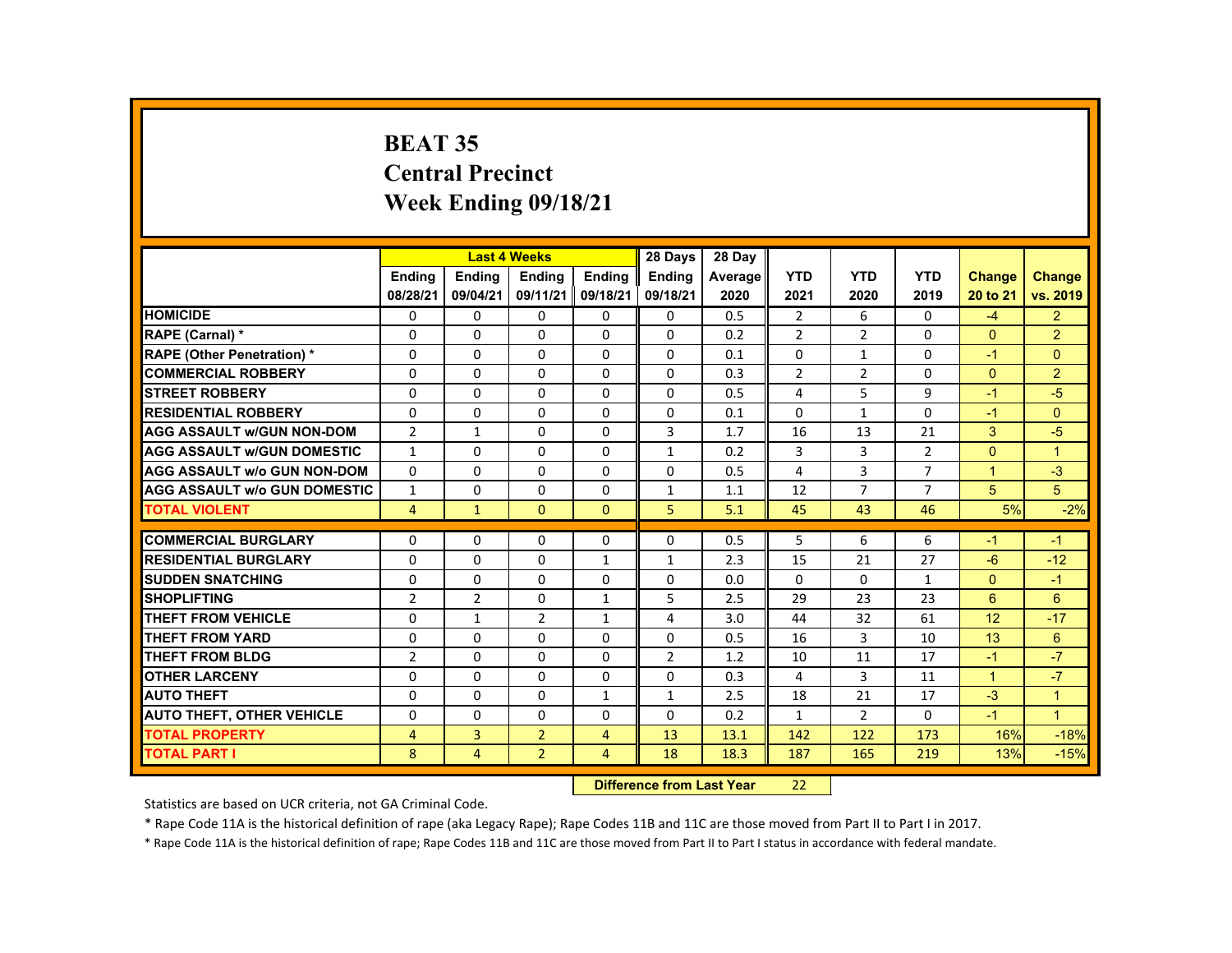## **BEAT 36 Central Precinct Week Ending 09/18/21**

|                                     |                |               | <b>Last 4 Weeks</b> |                | 28 Days                          | 28 Day         |                |                |                |                |                |
|-------------------------------------|----------------|---------------|---------------------|----------------|----------------------------------|----------------|----------------|----------------|----------------|----------------|----------------|
|                                     | <b>Endina</b>  | <b>Ending</b> | <b>Ending</b>       | <b>Endina</b>  | <b>Endina</b>                    | <b>Average</b> | <b>YTD</b>     | <b>YTD</b>     | <b>YTD</b>     | Change         | <b>Change</b>  |
|                                     | 08/28/21       | 09/04/21      | 09/11/21            | 09/18/21       | 09/18/21                         | 2020           | 2021           | 2020           | 2019           | 20 to 21       | vs. 2019       |
| <b>HOMICIDE</b>                     | 0              | 0             | 0                   | 0              | 0                                | 0.2            | 1              | $\mathbf{1}$   | 0              | $\Omega$       | $\mathbf{1}$   |
| RAPE (Carnal) *                     | $\Omega$       | $\Omega$      | $\Omega$            | $\Omega$       | $\Omega$                         | 0.4            | $\Omega$       | 5              | $\mathbf{1}$   | $-5$           | $-1$           |
| <b>RAPE (Other Penetration) *</b>   | 0              | 0             | 0                   | 0              | 0                                | 0.0            | $\mathbf{1}$   | 0              | 0              | $\overline{1}$ | $\mathbf{1}$   |
| <b>COMMERCIAL ROBBERY</b>           | $\Omega$       | 0             | $\Omega$            | 0              | $\Omega$                         | 0.0            | $\mathbf{1}$   | $\Omega$       | $\overline{2}$ | $\mathbf{1}$   | $-1$           |
| <b>STREET ROBBERY</b>               | $\Omega$       | $\mathbf{1}$  | $\Omega$            | $\mathbf{1}$   | $\overline{2}$                   | 0.2            | 4              | $\overline{2}$ | 6              | $\overline{2}$ | $-2$           |
| <b>RESIDENTIAL ROBBERY</b>          | $\Omega$       | $\Omega$      | $\Omega$            | $\Omega$       | $\Omega$                         | 0.3            | $\overline{2}$ | 4              | $\mathbf{1}$   | $-2$           | $\overline{1}$ |
| <b>AGG ASSAULT w/GUN NON-DOM</b>    | 0              | 0             | $\Omega$            | 0              | 0                                | 0.4            | 12             | $\overline{2}$ | $\overline{7}$ | 10             | 5              |
| <b>AGG ASSAULT W/GUN DOMESTIC</b>   | $\Omega$       | $\Omega$      | $\Omega$            | $\Omega$       | $\Omega$                         | 0.2            | $\mathbf{1}$   | $\mathbf{1}$   | $\overline{2}$ | $\Omega$       | $-1$           |
| <b>AGG ASSAULT w/o GUN NON-DOM</b>  | 0              | $\Omega$      | $\Omega$            | $\Omega$       | $\Omega$                         | 0.5            | $\overline{7}$ | 3              | $\overline{2}$ | $\overline{4}$ | 5              |
| <b>AGG ASSAULT w/o GUN DOMESTIC</b> | $\Omega$       | $\Omega$      | $\Omega$            | $\Omega$       | $\Omega$                         | 1.0            | $\overline{7}$ | 10             | 3              | $-3$           | $\overline{4}$ |
| <b>TOTAL VIOLENT</b>                | $\mathbf{0}$   | $\mathbf{1}$  | $\Omega$            | $\mathbf{1}$   | $\overline{2}$                   | 3.0            | 36             | 28             | 24             | 29%            | 50%            |
| <b>COMMERCIAL BURGLARY</b>          | 0              | $\Omega$      | $\Omega$            | $\Omega$       | 0                                | 0.6            | 10             | 6              | 9              | $\overline{4}$ | $\overline{1}$ |
| <b>RESIDENTIAL BURGLARY</b>         | 0              | $\Omega$      | 0                   | 0              | 0                                | 1.0            | 8              | 10             | 19             | $-2$           | $-11$          |
| <b>SUDDEN SNATCHING</b>             | $\Omega$       | 0             | $\Omega$            | 0              | $\Omega$                         | 0.2            | $\overline{2}$ | $\overline{2}$ | $\mathbf{1}$   | $\Omega$       | $\mathbf{1}$   |
| <b>SHOPLIFTING</b>                  | $\mathbf{1}$   | $\mathbf{1}$  | $\Omega$            | $\mathbf{1}$   | 3                                | 3.9            | 29             | 38             | 35             | $-9$           | $-6$           |
| <b>THEFT FROM VEHICLE</b>           | 3              | 3             | $\mathbf{1}$        | 4              | 11                               | 2.8            | 37             | 28             | 32             | 9              | 5              |
| <b>THEFT FROM YARD</b>              | 0              | 0             | $\Omega$            | 0              | 0                                | 1.4            | 8              | 13             | 5              | $-5$           | 3              |
| <b>THEFT FROM BLDG</b>              | $\Omega$       | $\mathbf{1}$  | $\Omega$            | $\Omega$       | $\mathbf{1}$                     | 1.5            | 9              | 15             | 18             | $-6$           | $-9$           |
| <b>OTHER LARCENY</b>                | $\Omega$       | $\Omega$      | $\Omega$            | $\Omega$       | $\Omega$                         | 0.2            | 6              | 3              | $\mathbf{1}$   | 3              | 5              |
| <b>AUTO THEFT</b>                   | 3              | $\Omega$      | $\Omega$            | $\mathbf{1}$   | 4                                | 2.3            | 22             | 20             | 16             | $\overline{2}$ | 6              |
| <b>AUTO THEFT, OTHER VEHICLE</b>    | $\Omega$       | $\Omega$      | $\Omega$            | $\Omega$       | $\Omega$                         | 0.2            | $\mathbf{1}$   | $\overline{2}$ | $\mathbf{1}$   | $-1$           | $\Omega$       |
| <b>TOTAL PROPERTY</b>               | $\overline{7}$ | 5             | $\mathbf{1}$        | 6              | 19                               | 14.0           | 132            | 137            | 137            | $-4%$          | $-4%$          |
| <b>TOTAL PART I</b>                 | $\overline{7}$ | 6             | $\mathbf{1}$        | $\overline{7}$ | 21                               | 17.0           | 168            | 165            | 161            | 2%             | 4%             |
|                                     |                |               |                     |                | <b>Difference from Last Year</b> |                | 3              |                |                |                |                |

 **Difference from Last Year**

Statistics are based on UCR criteria, not GA Criminal Code.

\* Rape Code 11A is the historical definition of rape (aka Legacy Rape); Rape Codes 11B and 11C are those moved from Part II to Part I in 2017.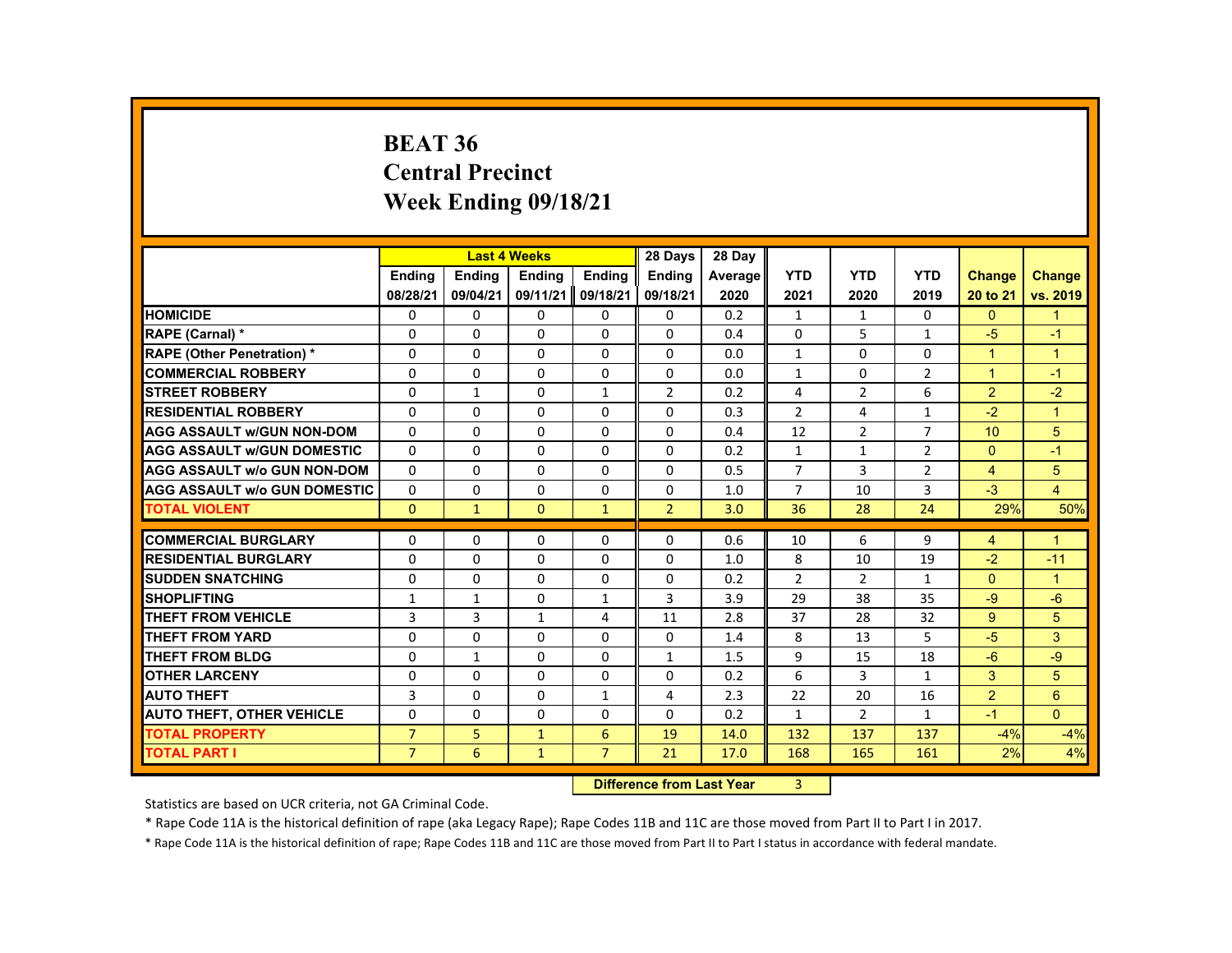# **BEAT 41 South Precinct Week Ending 09/18/21**

|                                     |                |                | <b>Last 4 Weeks</b> |                | 28 Days        | 28 Day  |                |                |                |                |                |
|-------------------------------------|----------------|----------------|---------------------|----------------|----------------|---------|----------------|----------------|----------------|----------------|----------------|
|                                     | <b>Endina</b>  | <b>Endina</b>  | <b>Endina</b>       | <b>Endina</b>  | <b>Endina</b>  | Average | <b>YTD</b>     | <b>YTD</b>     | <b>YTD</b>     | <b>Change</b>  | <b>Change</b>  |
|                                     | 08/28/21       | 09/04/21       | 09/11/21            | 09/18/21       | 09/18/21       | 2020    | 2021           | 2020           | 2019           | 20 to 21       | vs. 2019       |
| <b>HOMICIDE</b>                     | 0              | 0              | 0                   | 1              | 1              | 0.0     | 1              | 0              | $\mathbf{1}$   | $\mathbf{1}$   | $\Omega$       |
| RAPE (Carnal) *                     | $\Omega$       | $\Omega$       | $\Omega$            | $\Omega$       | $\Omega$       | 0.1     | $\mathbf{1}$   | $\mathbf{1}$   | 3              | $\Omega$       | $-2$           |
| <b>RAPE (Other Penetration) *</b>   | $\Omega$       | $\Omega$       | $\Omega$            | $\Omega$       | $\Omega$       | 0.1     | 3              | $\Omega$       | $\Omega$       | 3              | 3              |
| <b>COMMERCIAL ROBBERY</b>           | 0              | 0              | 0                   | 0              | 0              | 0.2     | $\mathbf{1}$   | $\mathbf{1}$   | 5              | $\mathbf{0}$   | $-4$           |
| <b>STREET ROBBERY</b>               | $\Omega$       | $\Omega$       | $\Omega$            | $\Omega$       | $\Omega$       | 0.6     | 4              | 6              | 8              | $-2$           | $-4$           |
| <b>RESIDENTIAL ROBBERY</b>          | $\Omega$       | $\Omega$       | $\Omega$            | $\Omega$       | $\Omega$       | 0.1     | $\Omega$       | $\mathbf{1}$   | $\mathbf{1}$   | $-1$           | $-1$           |
| <b>AGG ASSAULT w/GUN NON-DOM</b>    | $\Omega$       | $\Omega$       | $\Omega$            | $\Omega$       | $\Omega$       | 0.5     | 6              | 4              | $\overline{2}$ | 2              | $\overline{4}$ |
| <b>AGG ASSAULT w/GUN DOMESTIC</b>   | $\Omega$       | $\Omega$       | $\Omega$            | $\Omega$       | $\Omega$       | 0.1     | $\Omega$       | $\mathbf{1}$   | $\mathbf{1}$   | $-1$           | $-1$           |
| <b>AGG ASSAULT w/o GUN NON-DOM</b>  | $\overline{2}$ | $\Omega$       | $\Omega$            | $\Omega$       | $\overline{2}$ | 0.5     | 4              | 4              | $\overline{2}$ | $\Omega$       | $\overline{2}$ |
| <b>AGG ASSAULT w/o GUN DOMESTIC</b> | $\mathbf{1}$   | 0              | $\Omega$            | 0              | $\mathbf{1}$   | 0.6     | $\overline{2}$ | 4              | 5              | $-2$           | $-3$           |
| <b>TOTAL VIOLENT</b>                | $\overline{3}$ | $\Omega$       | $\Omega$            | $\mathbf{1}$   | $\overline{4}$ | 2.6     | 22             | 22             | 28             | 0%             | $-21%$         |
|                                     |                |                |                     |                |                |         |                |                |                |                |                |
| <b>COMMERCIAL BURGLARY</b>          | $\Omega$       | $\Omega$       | $\Omega$            | $\Omega$       | $\Omega$       | 0.5     | 9              | 6              | 11             | 3              | $-2$           |
| <b>RESIDENTIAL BURGLARY</b>         | $\mathbf{1}$   | 0              | $\mathbf{1}$        | 0              | $\overline{2}$ | 0.9     | 4              | $\overline{7}$ | 6              | $-3$           | $-2$           |
| <b>SUDDEN SNATCHING</b>             | $\Omega$       | $\Omega$       | $\mathbf{1}$        | $\Omega$       | $\mathbf{1}$   | 0.1     | $\overline{2}$ | $\mathbf{1}$   | $\overline{2}$ | $\overline{1}$ | $\Omega$       |
| <b>SHOPLIFTING</b>                  | $\Omega$       | $\Omega$       | $\mathbf{1}$        | $\Omega$       | $\mathbf{1}$   | 0.9     | 18             | $\overline{7}$ | 21             | 11             | $-3$           |
| THEFT FROM VEHICLE                  | $\mathbf{1}$   | $\mathbf{1}$   | $\overline{2}$      | 0              | 4              | 3.5     | 25             | 30             | 55             | $-5$           | $-30$          |
| <b>THEFT FROM YARD</b>              | $\Omega$       | $\mathbf{1}$   | $\mathbf{1}$        | $\Omega$       | $\overline{2}$ | 0.8     | 9              | 9              | 6              | $\Omega$       | 3              |
| <b>THEFT FROM BLDG</b>              | $\Omega$       | $\mathbf{1}$   | $\mathbf{1}$        | $\Omega$       | $\overline{2}$ | 2.3     | 12             | 21             | 31             | $-9$           | $-19$          |
| <b>OTHER LARCENY</b>                | 0              | 0              | $\mathbf{1}$        | $\mathbf{1}$   | 2              | 0.4     | 6              | 4              | 3              | $\overline{2}$ | 3              |
| <b>AUTO THEFT</b>                   | $\Omega$       | $\Omega$       | $\Omega$            | $\Omega$       | $\Omega$       | 1.2     | 8              | 10             | 15             | $-2$           | $-7$           |
| <b>AUTO THEFT, OTHER VEHICLE</b>    | $\Omega$       | $\Omega$       | $\Omega$            | $\Omega$       | $\Omega$       | 0.5     | 3              | 4              | $\Omega$       | $-1$           | 3              |
| <b>TOTAL PROPERTY</b>               | $\overline{2}$ | $\overline{3}$ | 8                   | $\mathbf{1}$   | 14             | 11.1    | 96             | 99             | 150            | $-3%$          | $-36%$         |
| <b>TOTAL PART I</b>                 | 5.             | $\overline{3}$ | 8                   | $\overline{2}$ | 18             | 13.7    | 118            | 121            | 178            | $-2%$          | $-34%$         |

#### **Difference from Last Year**r -3

Statistics are based on UCR criteria, not GA Criminal Code.

\* Rape Code 11A is the historical definition of rape (aka Legacy Rape); Rape Codes 11B and 11C are those moved from Part II to Part I in 2017.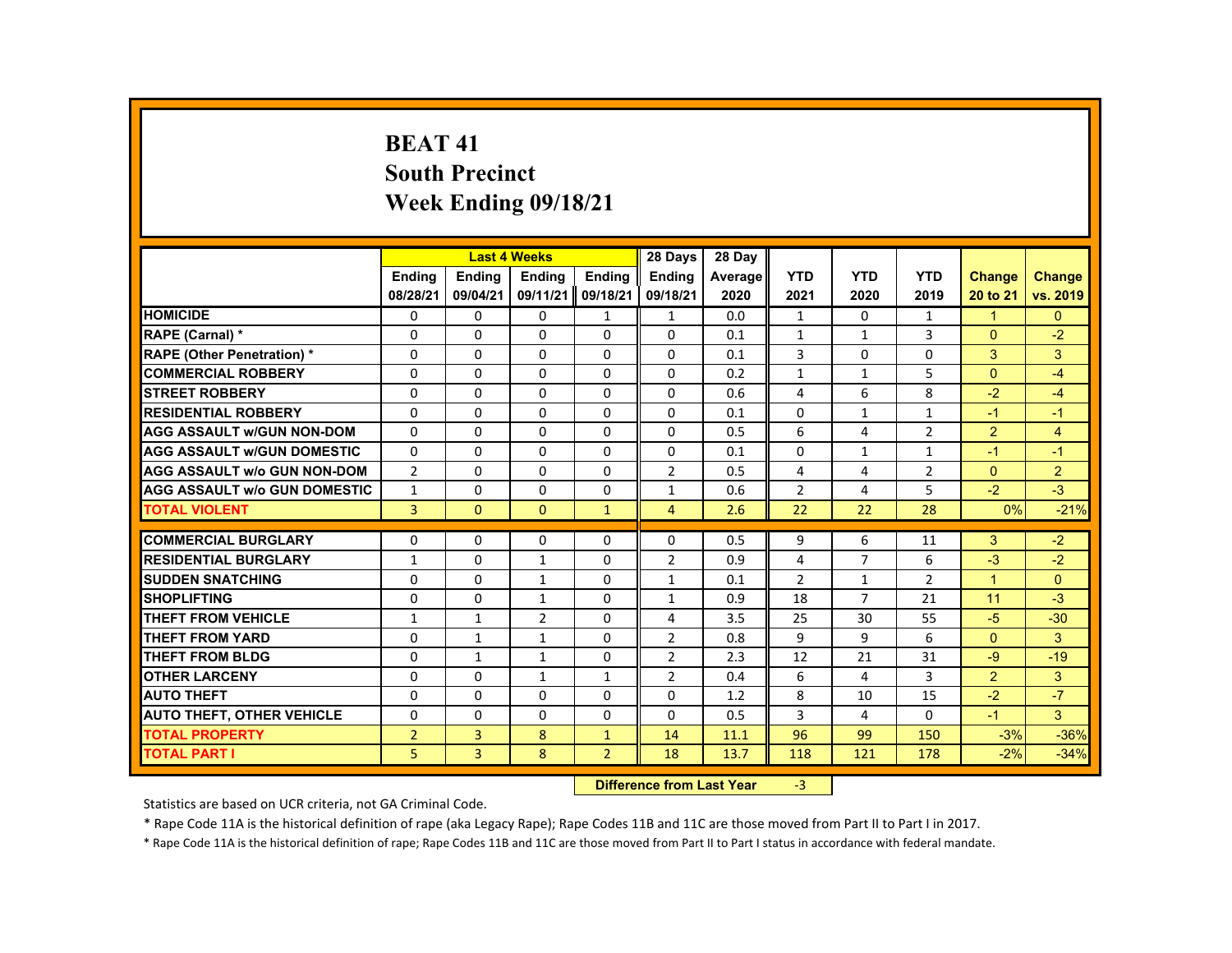# **BEAT 42 South Precinct Week Ending 09/18/21**

|                                     |                |                | <b>Last 4 Weeks</b> |                | 28 Days       | 28 Day  |                |                |                |                      |                      |
|-------------------------------------|----------------|----------------|---------------------|----------------|---------------|---------|----------------|----------------|----------------|----------------------|----------------------|
|                                     | <b>Endina</b>  | <b>Endina</b>  | <b>Endina</b>       | <b>Endina</b>  | <b>Endina</b> | Average | <b>YTD</b>     | <b>YTD</b>     | <b>YTD</b>     | <b>Change</b>        | <b>Change</b>        |
|                                     | 08/28/21       | 09/04/21       | 09/11/21            | 09/18/21       | 09/18/21      | 2020    | 2021           | 2020           | 2019           | 20 to 21             | vs. 2019             |
| <b>HOMICIDE</b>                     | 0              | 0              | 0                   | 0              | 0             | 0.0     | 1              | 0              | $\mathbf{0}$   | 1                    | 1                    |
| <b>RAPE (Carnal) *</b>              | $\Omega$       | $\Omega$       | $\Omega$            | $\Omega$       | $\Omega$      | 0.3     | $\mathbf{1}$   | 3              | 0              | $-2$                 | $\overline{1}$       |
| <b>RAPE (Other Penetration) *</b>   | $\Omega$       | $\Omega$       | $\Omega$            | $\Omega$       | $\Omega$      | 0.2     | $\Omega$       | $\mathbf{1}$   | $\mathbf{1}$   | $-1$                 | $-1$                 |
| <b>COMMERCIAL ROBBERY</b>           | 0              | 0              | 0                   | 0              | 0             | 0.5     | $\mathbf{1}$   | 6              | 3              | $-5$                 | $-2$                 |
| <b>STREET ROBBERY</b>               | $\Omega$       | $\Omega$       | $\Omega$            | $\Omega$       | $\Omega$      | 0.2     | 4              | $\mathbf{1}$   | 4              | 3                    | $\Omega$             |
| <b>RESIDENTIAL ROBBERY</b>          | $\Omega$       | $\Omega$       | $\Omega$            | $\Omega$       | $\Omega$      | 0.2     | $\overline{2}$ | $\overline{2}$ | $\mathbf{1}$   | $\Omega$             | $\overline{1}$       |
| <b>AGG ASSAULT W/GUN NON-DOM</b>    | $\Omega$       | $\Omega$       | $\Omega$            | $\Omega$       | $\Omega$      | 0.3     | 3              | 4              | 4              | $-1$                 | $-1$                 |
| <b>AGG ASSAULT W/GUN DOMESTIC</b>   | $\Omega$       | $\Omega$       | $\Omega$            | $\Omega$       | $\Omega$      | 0.0     | $\Omega$       | $\Omega$       | $\mathbf{1}$   | $\Omega$             | $-1$                 |
| <b>AGG ASSAULT W/o GUN NON-DOM</b>  | $\Omega$       | $\mathbf{1}$   | $\Omega$            | $\Omega$       | $\mathbf{1}$  | 0.6     | 6              | 5              | 3              | $\mathbf{1}$         | 3                    |
| <b>AGG ASSAULT W/o GUN DOMESTIC</b> | $\Omega$       | $\Omega$       | $\Omega$            | $\Omega$       | $\Omega$      | 0.2     | 3              | $\overline{2}$ | $\overline{2}$ | $\overline{1}$       | $\blacktriangleleft$ |
| <b>TOTAL VIOLENT</b>                | $\Omega$       | $\mathbf{1}$   | $\Omega$            | $\Omega$       | $\mathbf{1}$  | 2.5     | 21             | 24             | 19             | $-13%$               | 11%                  |
|                                     |                |                |                     |                |               |         |                |                |                |                      |                      |
| <b>COMMERCIAL BURGLARY</b>          | $\Omega$       | $\Omega$       | $\Omega$            | $\Omega$       | $\Omega$      | 0.7     | 8              | 5              | $\overline{7}$ | 3                    | $\mathbf{1}$         |
| <b>RESIDENTIAL BURGLARY</b>         | $\Omega$       | $\mathbf{1}$   | 0                   | 0              | $\mathbf{1}$  | 0.2     | 6              | $\mathbf{1}$   | 9              | 5                    | $-3$                 |
| <b>SUDDEN SNATCHING</b>             | $\mathbf{1}$   | 0              | 0                   | 0              | $\mathbf{1}$  | 0.2     | $\mathbf{1}$   | $\mathbf{1}$   | $\overline{2}$ | $\Omega$             | $-1$                 |
| <b>SHOPLIFTING</b>                  | $\Omega$       | $\overline{2}$ | $\overline{3}$      | $\Omega$       | 5             | 13.3    | 113            | 110            | 189            | 3                    | $-76$                |
| <b>THEFT FROM VEHICLE</b>           | 0              | $\mathbf{1}$   | $\overline{2}$      | $\mathbf{1}$   | 4             | 3.8     | 41             | 41             | 35             | $\mathbf{0}$         | $6^{\circ}$          |
| <b>THEFT FROM YARD</b>              | $\mathbf{1}$   | $\Omega$       | $\Omega$            | $\overline{2}$ | 3             | 1.4     | 13             | 12             | 6              | $\blacktriangleleft$ | $\overline{7}$       |
| THEFT FROM BLDG                     | $\Omega$       | $\Omega$       | $\Omega$            | $\Omega$       | $\Omega$      | 2.1     | 10             | 21             | 22             | $-11$                | $-12$                |
| <b>OTHER LARCENY</b>                | 0              | 0              | $\Omega$            | $\Omega$       | $\Omega$      | 0.6     | 8              | 5              | 8              | 3                    | $\Omega$             |
| <b>AUTO THEFT</b>                   | $\Omega$       | $\Omega$       | $\Omega$            | $\mathbf{1}$   | $\mathbf{1}$  | 1.2     | 10             | 13             | 11             | $-3$                 | $-1$                 |
| <b>AUTO THEFT, OTHER VEHICLE</b>    | $\Omega$       | $\Omega$       | $\Omega$            | $\Omega$       | $\Omega$      | 0.6     | 5              | $\overline{7}$ | 4              | $-2$                 | $\overline{1}$       |
| <b>TOTAL PROPERTY</b>               | $\overline{2}$ | $\overline{4}$ | 5                   | 4              | 15            | 24.1    | 215            | 216            | 293            | 0%                   | $-27%$               |
| TOTAL PART I                        | 2 <sup>1</sup> | 5 <sub>1</sub> | 5 <sup>1</sup>      | $\overline{4}$ | 16            | 26.5    | 236            | 240            | 312            | $-2%$                | $-24%$               |

#### **Difference from Last Year**‐4

Statistics are based on UCR criteria, not GA Criminal Code.

\* Rape Code 11A is the historical definition of rape (aka Legacy Rape); Rape Codes 11B and 11C are those moved from Part II to Part I in 2017.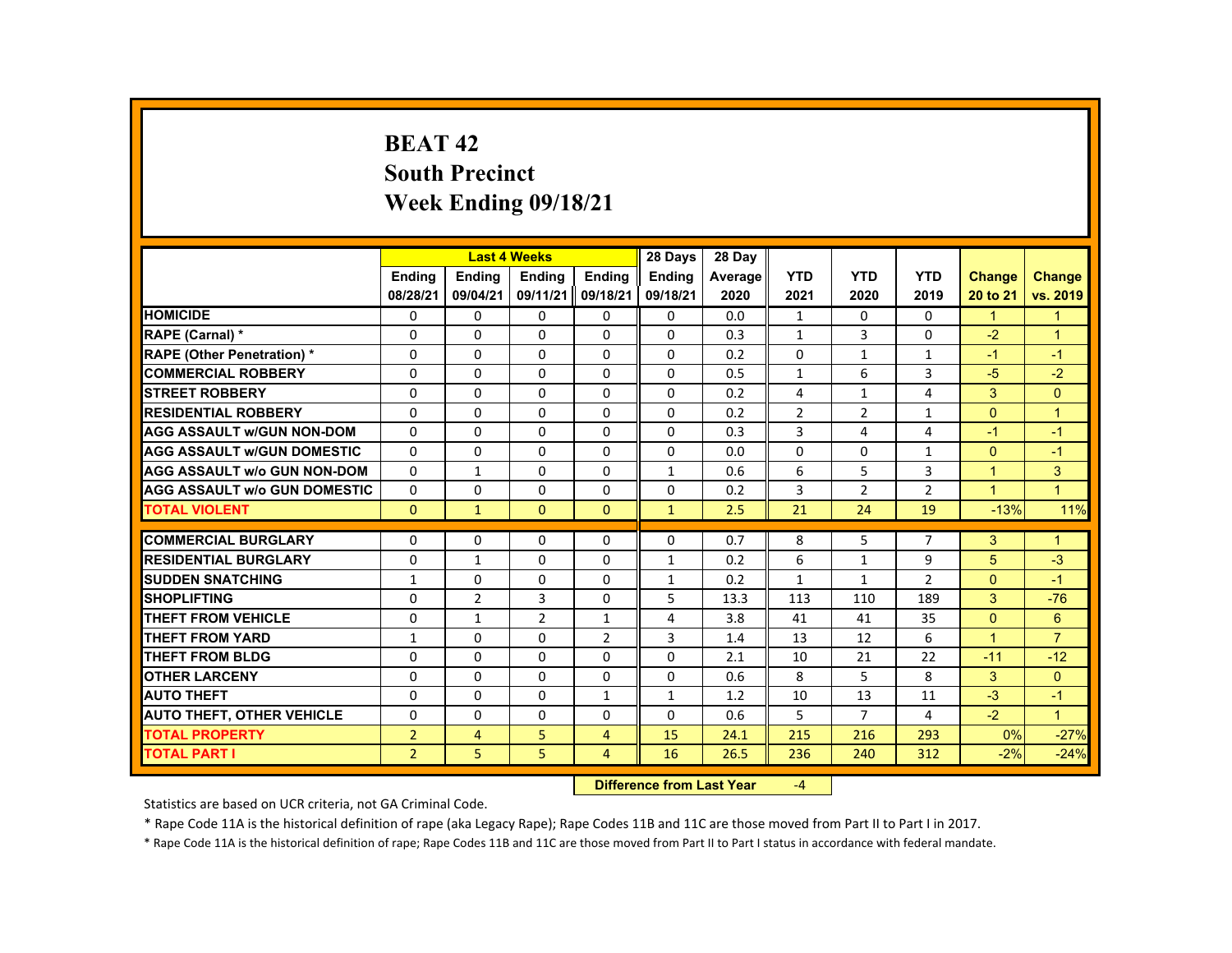# **BEAT 43 South Precinct Week Ending 09/18/21**

|                                     |                |                | <b>Last 4 Weeks</b> |                | 28 Days        | 28 Day  |                |                |                |                |                |
|-------------------------------------|----------------|----------------|---------------------|----------------|----------------|---------|----------------|----------------|----------------|----------------|----------------|
|                                     | <b>Endina</b>  | <b>Endina</b>  | <b>Endina</b>       | <b>Endina</b>  | <b>Endina</b>  | Average | <b>YTD</b>     | <b>YTD</b>     | <b>YTD</b>     | <b>Change</b>  | Change         |
|                                     | 08/28/21       | 09/04/21       | 09/11/21            | 09/18/21       | 09/18/21       | 2020    | 2021           | 2020           | 2019           | 20 to 21       | vs. 2019       |
| <b>HOMICIDE</b>                     | $\mathbf{0}$   | 0              | 0                   | 0              | 0              | 0.0     | $\mathbf{1}$   | $\Omega$       | $\mathbf{1}$   | $\mathbf{1}$   | $\mathbf{0}$   |
| RAPE (Carnal) *                     | $\Omega$       | $\Omega$       | $\Omega$            | 1              | 1              | 0.0     | $\overline{2}$ | 2              | $\overline{2}$ | $\Omega$       | $\Omega$       |
| <b>RAPE (Other Penetration) *</b>   | $\Omega$       | $\Omega$       | $\Omega$            | $\Omega$       | $\Omega$       | 0.0     | $\Omega$       | $\mathbf{1}$   | $\Omega$       | $-1$           | $\Omega$       |
| <b>COMMERCIAL ROBBERY</b>           | $\Omega$       | $\Omega$       | $\Omega$            | $\Omega$       | $\Omega$       | 0.1     | $\mathbf{1}$   | 8              | 3              | $-7$           | $-2$           |
| <b>STREET ROBBERY</b>               | $\Omega$       | $\Omega$       | $\Omega$            | $\Omega$       | $\Omega$       | 0.1     | 3              | 3              | 4              | $\Omega$       | $-1$           |
| <b>RESIDENTIAL ROBBERY</b>          | $\Omega$       | $\Omega$       | $\Omega$            | $\Omega$       | $\Omega$       | 0.0     | $\overline{2}$ | $\Omega$       | $\mathbf{1}$   | 2              | $\overline{1}$ |
| <b>AGG ASSAULT w/GUN ON-DOM</b>     | $\Omega$       | $\Omega$       | $\Omega$            | $\Omega$       | $\Omega$       | 0.2     | $\mathbf{q}$   | 15             | 8              | $-6$           | $\overline{1}$ |
| <b>AGG ASSAULT w/GUN DOMESTIC</b>   | $\Omega$       | $\Omega$       | $\Omega$            | $\Omega$       | $\Omega$       | 0.0     | $\Omega$       | $\overline{2}$ | $\overline{2}$ | $-2$           | $-2$           |
| <b>AGG ASSAULT w/o GUN NON-DOM</b>  | $\mathbf{1}$   | 0              | 0                   | 0              | $\mathbf{1}$   | 0.1     | 4              | 5              | 5              | $-1$           | $-1$           |
| <b>AGG ASSAULT W/o GUN DOMESTIC</b> | $\mathbf{1}$   | $\Omega$       | $\mathbf{1}$        | $\Omega$       | $\overline{2}$ | 0.2     | 12             | 12             | 6              | $\Omega$       | 6              |
| <b>TOTAL VIOLENT</b>                | $\overline{2}$ | $\Omega$       | $\mathbf{1}$        | $\mathbf{1}$   | $\overline{4}$ | 0.7     | 34             | 48             | 32             | $-29%$         | 6%             |
|                                     |                |                |                     |                |                |         |                |                |                |                |                |
| <b>COMMERCIAL BURGLARY</b>          | $\Omega$       | $\Omega$       | $\Omega$            | 0              | $\Omega$       | 0.1     | 5              | $\overline{7}$ | 9              | $-2$           | $-4$           |
| <b>RESIDENTIAL BURGLARY</b>         | $\mathbf{1}$   | 0              | $\Omega$            | $\mathbf{1}$   | $\overline{2}$ | 0.3     | 6              | 17             | 22             | $-11$          | $-16$          |
| <b>SUDDEN SNATCHING</b>             | $\Omega$       | $\Omega$       | $\Omega$            | $\Omega$       | $\Omega$       | 0.0     | $\overline{2}$ | 2              | $\mathbf{1}$   | $\Omega$       | $\overline{1}$ |
| <b>SHOPLIFTING</b>                  | $\mathbf{1}$   | $\Omega$       | $\Omega$            | $\Omega$       | $\mathbf{1}$   | 0.4     | 35             | 26             | 63             | 9              | $-28$          |
| <b>THEFT FROM VEHICLE</b>           | 0              | $\overline{2}$ | 0                   | $\overline{2}$ | 4              | 0.6     | 34             | 41             | 25             | $-7$           | $9^{\circ}$    |
| <b>THEFT FROM YARD</b>              | $\mathbf{1}$   | $\mathbf{1}$   | 3                   | $\Omega$       | 5              | 0.2     | 15             | 10             | 11             | 5              | $\overline{4}$ |
| <b>THEFT FROM BLDG</b>              | $\Omega$       | $\Omega$       | $\Omega$            | $\Omega$       | $\Omega$       | 0.2     | 11             | 9              | 26             | $\overline{2}$ | $-15$          |
| <b>OTHER LARCENY</b>                | $\Omega$       | $\Omega$       | $\Omega$            | $\Omega$       | $\Omega$       | 0.1     | $\overline{7}$ | 5              | 5              | $\overline{2}$ | $\overline{2}$ |
| <b>AUTO THEFT</b>                   | $\Omega$       | $\Omega$       | $\Omega$            | $\mathbf{1}$   | $\mathbf{1}$   | 0.2     | 11             | 13             | 13             | $-2$           | $-2$           |
| <b>AUTO THEFT, OTHER VEHICLE</b>    | $\Omega$       | $\Omega$       | $\Omega$            | $\Omega$       | $\Omega$       | 0.6     | 4              | 6              | $\mathbf{1}$   | $-2$           | $\mathbf{3}$   |
| <b>TOTAL PROPERTY</b>               | 3              | 3              | 3                   | $\overline{4}$ | 13             | 2.7     | 130            | 136            | 176            | $-4%$          | $-26%$         |
| <b>TOTAL PART I</b>                 | 5              | $\overline{3}$ | $\overline{4}$      | 5              | 17             | 3.4     | 164            | 184            | 208            | $-11%$         | $-21%$         |

#### **Difference from Last Year**‐20

Statistics are based on UCR criteria, not GA Criminal Code.

\* Rape Code 11A is the historical definition of rape (aka Legacy Rape); Rape Codes 11B and 11C are those moved from Part II to Part I in 2017.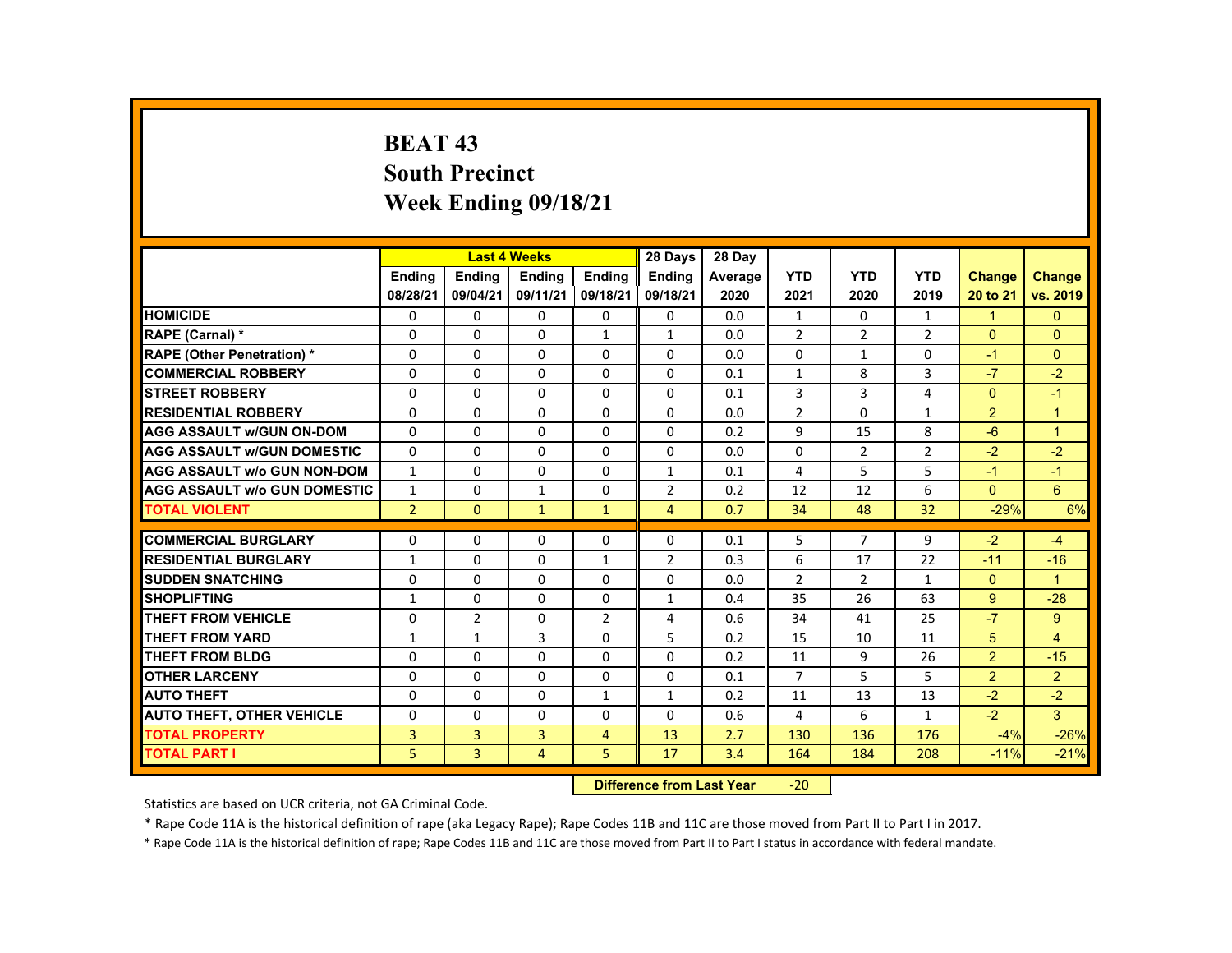# **BEAT 44 South Precinct Week Ending 09/18/21**

|                                     |               |                | <b>Last 4 Weeks</b> |                | 28 Days        | 28 Day  |                |                |                |                      |                      |
|-------------------------------------|---------------|----------------|---------------------|----------------|----------------|---------|----------------|----------------|----------------|----------------------|----------------------|
|                                     | <b>Endina</b> | <b>Endina</b>  | <b>Endina</b>       | <b>Endina</b>  | <b>Endina</b>  | Average | <b>YTD</b>     | <b>YTD</b>     | <b>YTD</b>     | <b>Change</b>        | Change               |
|                                     | 08/28/21      | 09/04/21       | 09/11/21            | 09/18/21       | 09/18/21       | 2020    | 2021           | 2020           | 2019           | 20 to 21             | vs. 2019             |
| <b>HOMICIDE</b>                     | 0             | 0              | 0                   | 0              | 0              | 0.1     | $\overline{2}$ | $\mathbf{1}$   | $\mathbf{1}$   | $\mathbf{1}$         | $\mathbf{1}$         |
| RAPE (Carnal) *                     | $\Omega$      | $\Omega$       | $\Omega$            | $\Omega$       | $\Omega$       | 0.2     | 3              | 2              | $\overline{2}$ | $\overline{1}$       | $\overline{1}$       |
| <b>RAPE (Other Penetration) *</b>   | $\Omega$      | $\Omega$       | $\Omega$            | $\Omega$       | $\Omega$       | 0.2     | $\Omega$       | 2              | $\Omega$       | $-2$                 | $\Omega$             |
| <b>COMMERCIAL ROBBERY</b>           | 0             | 0              | 0                   | 0              | 0              | 0.1     | $\mathbf{1}$   | $\mathbf{1}$   | 0              | $\Omega$             | $\mathbf{1}$         |
| <b>STREET ROBBERY</b>               | $\Omega$      | $\Omega$       | $\Omega$            | $\Omega$       | $\Omega$       | 0.5     | $\Omega$       | 4              | 4              | $-4$                 | $-4$                 |
| <b>RESIDENTIAL ROBBERY</b>          | $\Omega$      | $\Omega$       | $\Omega$            | $\Omega$       | $\Omega$       | 0.2     | 5              | $\overline{2}$ | $\Omega$       | 3                    | 5                    |
| <b>AGG ASSAULT w/GUN NON-DOM</b>    | $\Omega$      | 0              | $\Omega$            | 0              | 0              | 0.9     | 9              | 9              | 8              | $\Omega$             | $\mathbf{1}$         |
| <b>AGG ASSAULT w/GUN DOMESTIC</b>   | $\Omega$      | $\Omega$       | $\Omega$            | $\Omega$       | $\Omega$       | 0.1     | $\Omega$       | $\mathbf{1}$   | $\overline{2}$ | -1                   | $-2$                 |
| <b>AGG ASSAULT w/o GUN NON-DOM</b>  | $\Omega$      | $\Omega$       | $\Omega$            | $\Omega$       | $\Omega$       | 0.5     | 3              | 4              | 5              | $-1$                 | $-2$                 |
| <b>AGG ASSAULT W/o GUN DOMESTIC</b> | $\Omega$      | $\Omega$       | $\mathbf{1}$        | $\Omega$       | $\mathbf{1}$   | 1.1     | 13             | 12             | 14             | $\blacktriangleleft$ | $-1$                 |
| <b>TOTAL VIOLENT</b>                | $\mathbf{0}$  | $\mathbf{0}$   | $\mathbf{1}$        | $\Omega$       | $\mathbf{1}$   | 3.6     | 36             | 38             | 36             | $-5%$                | 0%                   |
|                                     |               |                |                     |                |                |         |                |                |                |                      |                      |
| <b>COMMERCIAL BURGLARY</b>          | $\Omega$      | $\Omega$       | $\Omega$            | $\Omega$       | $\Omega$       | 0.2     | 5              | $\overline{2}$ | 10             | 3                    | $-5$                 |
| <b>RESIDENTIAL BURGLARY</b>         | $\Omega$      | 0              | 0                   | $\mathbf{1}$   | $\mathbf{1}$   | 2.1     | 4              | 19             | 16             | $-15$                | $-12$                |
| <b>SUDDEN SNATCHING</b>             | $\Omega$      | $\Omega$       | $\Omega$            | $\Omega$       | 0              | 0.0     | $\Omega$       | $\Omega$       | $\overline{2}$ | $\Omega$             | $-2$                 |
| <b>SHOPLIFTING</b>                  | $\Omega$      | $\mathbf{1}$   | $\mathcal{P}$       | $\Omega$       | 3              | 1.8     | 22             | 14             | 24             | 8                    | $-2$                 |
| <b>THEFT FROM VEHICLE</b>           | 4             | 0              | $\overline{2}$      | $\mathbf{1}$   | $\overline{7}$ | 3.8     | 38             | 35             | 64             | 3                    | $-26$                |
| <b>THEFT FROM YARD</b>              | $\Omega$      | $\mathbf{1}$   | $\Omega$            | $\Omega$       | $\mathbf{1}$   | 1.0     | 15             | 9              | $\overline{7}$ | 6                    | 8                    |
| <b>THEFT FROM BLDG</b>              | $\Omega$      | $\Omega$       | $\Omega$            | $\mathbf{1}$   | $\mathbf{1}$   | 2.1     | 24             | 15             | 16             | 9                    | 8                    |
| <b>OTHER LARCENY</b>                | $\mathbf{1}$  | $\mathbf{1}$   | $\Omega$            | $\mathbf{1}$   | 3              | 0.7     | 12             | 6              | 8              | 6                    | $\overline{4}$       |
| <b>AUTO THEFT</b>                   | $\Omega$      | $\Omega$       | $\Omega$            | $\Omega$       | $\Omega$       | 1.1     | 12             | 10             | 18             | 2                    | $-6$                 |
| <b>AUTO THEFT, OTHER VEHICLE</b>    | $\mathbf{1}$  | $\Omega$       | $\Omega$            | $\Omega$       | $\mathbf{1}$   | 0.6     | 4              | 6              | 3              | $-2$                 | $\blacktriangleleft$ |
| <b>TOTAL PROPERTY</b>               | 6             | 3              | $\overline{4}$      | $\overline{4}$ | 17             | 13.2    | 136            | 116            | 168            | 17%                  | $-19%$               |
| <b>TOTAL PART I</b>                 | 6             | $\overline{3}$ | 5 <sup>1</sup>      | $\overline{4}$ | 18             | 16.8    | 172            | 154            | 204            | 12%                  | $-16%$               |

#### **Difference from Last Year**r 18

Statistics are based on UCR criteria, not GA Criminal Code.

\* Rape Code 11A is the historical definition of rape (aka Legacy Rape); Rape Codes 11B and 11C are those moved from Part II to Part I in 2017.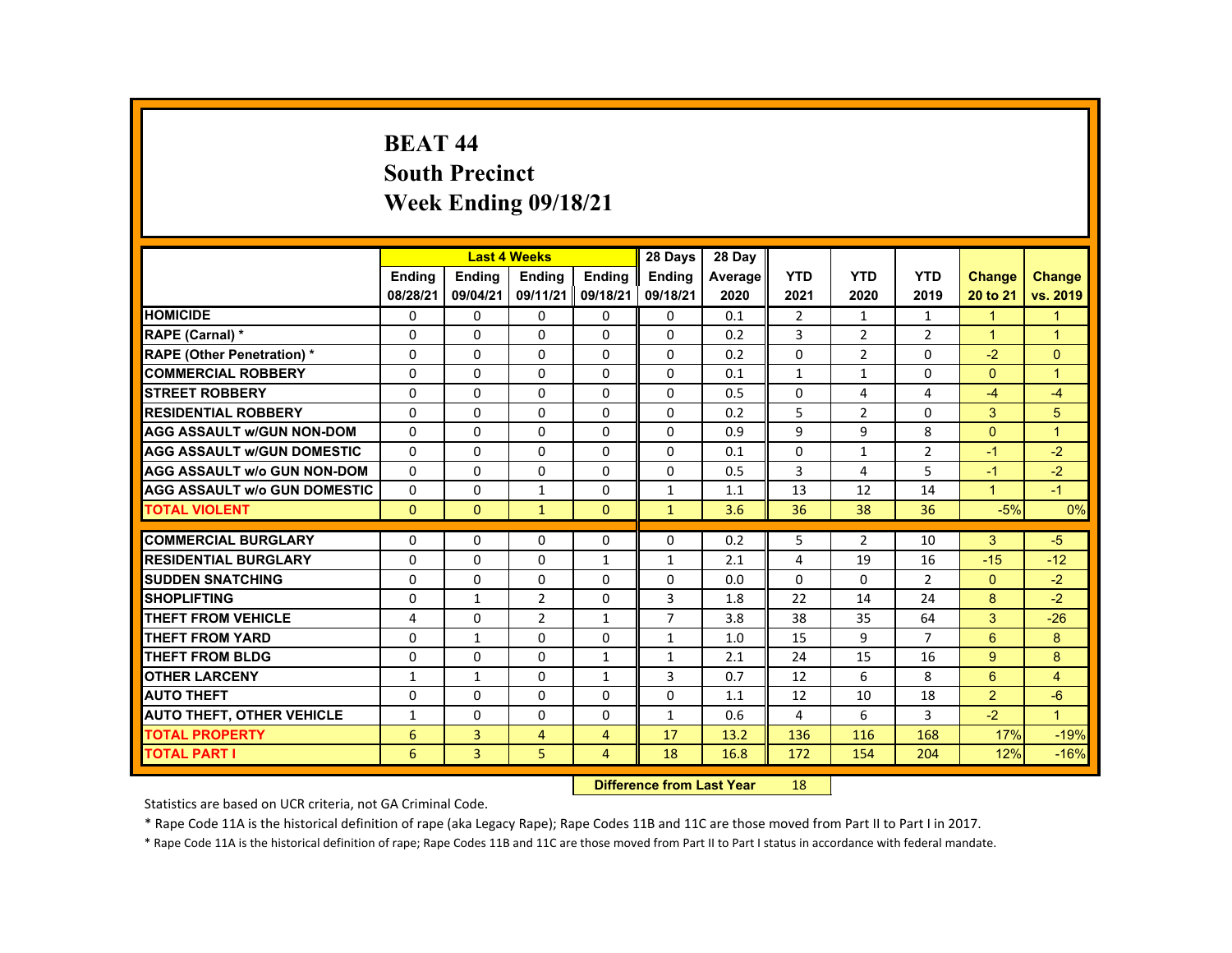# **BEAT 45 South Precinct Week Ending 09/18/21**

|                                     |               |                | <b>Last 4 Weeks</b> |                | 28 Days        | 28 Day  |                |                |                |                      |                      |
|-------------------------------------|---------------|----------------|---------------------|----------------|----------------|---------|----------------|----------------|----------------|----------------------|----------------------|
|                                     | <b>Endina</b> | <b>Endina</b>  | <b>Endina</b>       | <b>Endina</b>  | <b>Endina</b>  | Average | <b>YTD</b>     | <b>YTD</b>     | <b>YTD</b>     | <b>Change</b>        | Change               |
|                                     | 08/28/21      | 09/04/21       | 09/11/21            | 09/18/21       | 09/18/21       | 2020    | 2021           | 2020           | 2019           | 20 to 21             | vs. 2019             |
| <b>HOMICIDE</b>                     | $\mathbf{0}$  | $\mathbf{1}$   | 0                   | 0              | $\mathbf{1}$   | 0.1     | $\mathbf{1}$   | $\mathbf{1}$   | $\Omega$       | $\mathbf{0}$         | 1                    |
| <b>RAPE (Carnal) *</b>              | $\Omega$      | $\Omega$       | $\Omega$            | $\Omega$       | $\Omega$       | 0.2     | 4              | 3              | $\Omega$       | $\blacktriangleleft$ | $\overline{4}$       |
| <b>RAPE (Other Penetration) *</b>   | $\Omega$      | $\Omega$       | $\Omega$            | $\Omega$       | $\Omega$       | 0.1     | $\Omega$       | $\mathbf{1}$   | $\Omega$       | $-1$                 | $\Omega$             |
| <b>COMMERCIAL ROBBERY</b>           | $\Omega$      | $\Omega$       | $\Omega$            | $\Omega$       | $\Omega$       | 0.3     | $\Omega$       | $\overline{3}$ | $\overline{2}$ | $-3$                 | $-2$                 |
| <b>STREET ROBBERY</b>               | $\Omega$      | $\Omega$       | $\Omega$            | $\Omega$       | $\Omega$       | 0.2     | 4              | 3              | $\overline{2}$ | $\blacktriangleleft$ | $\overline{2}$       |
| <b>RESIDENTIAL ROBBERY</b>          | $\Omega$      | $\Omega$       | $\Omega$            | $\Omega$       | $\Omega$       | 0.1     | $\mathbf{1}$   | $\Omega$       | $\mathbf{1}$   | $\overline{1}$       | $\Omega$             |
| <b>AGG ASSAULT w/GUN NON-DOM</b>    | $\Omega$      | $\Omega$       | $\Omega$            | $\Omega$       | $\Omega$       | 0.6     | $\Omega$       | 5              | 3              | $-5$                 | $-3$                 |
| <b>AGG ASSAULT w/GUN DOMESTIC</b>   | $\Omega$      | $\Omega$       | $\Omega$            | 0              | 0              | 0.2     | $\overline{2}$ | $\overline{2}$ | $\mathbf{1}$   | $\Omega$             | $\blacktriangleleft$ |
| <b>AGG ASSAULT w/o GUN NON-DOM</b>  | $\Omega$      | $\Omega$       | $\Omega$            | $\Omega$       | $\Omega$       | 0.6     | $\overline{7}$ | 3              | $\mathbf{1}$   | $\overline{4}$       | 6                    |
| <b>AGG ASSAULT W/o GUN DOMESTIC</b> | $\Omega$      | $\Omega$       | $\mathbf{1}$        | $\Omega$       | $\mathbf{1}$   | 0.5     | 18             | 6              | $\overline{4}$ | 12                   | 14                   |
| <b>TOTAL VIOLENT</b>                | $\mathbf{0}$  | $\mathbf{1}$   | $\mathbf{1}$        | $\Omega$       | $\overline{2}$ | 2.9     | 37             | 27             | 14             | 37%                  | 164%                 |
|                                     |               |                |                     |                |                |         |                |                |                |                      |                      |
| <b>COMMERCIAL BURGLARY</b>          | $\Omega$      | $\Omega$       | $\Omega$            | $\Omega$       | $\Omega$       | 0.2     | $\mathbf{1}$   | $\overline{2}$ | $\overline{2}$ | -1                   | $-1$                 |
| <b>RESIDENTIAL BURGLARY</b>         | $\Omega$      | $\Omega$       | $\Omega$            | $\Omega$       | $\Omega$       | 0.8     | 11             | 9              | 11             | 2                    | $\Omega$             |
| <b>SUDDEN SNATCHING</b>             | $\Omega$      | $\Omega$       | $\Omega$            | $\Omega$       | $\Omega$       | 0.1     | $\mathbf{1}$   | $\Omega$       | $\mathbf{1}$   | $\overline{1}$       | $\Omega$             |
| <b>SHOPLIFTING</b>                  | $\Omega$      | $\mathbf{1}$   | $\Omega$            | $\overline{2}$ | 3              | 2.5     | 52             | 22             | 87             | 30                   | $-35$                |
| <b>THEFT FROM VEHICLE</b>           | $\Omega$      | 5              | 1                   | 0              | 6              | 3.7     | 39             | 37             | 26             | $\overline{2}$       | 13                   |
| <b>THEFT FROM YARD</b>              | $\Omega$      | $\Omega$       | $\Omega$            | $\mathbf{1}$   | $\mathbf{1}$   | 1.2     | $\overline{7}$ | 11             | 13             | $-4$                 | $-6$                 |
| <b>THEFT FROM BLDG</b>              | $\Omega$      | $\Omega$       | $\overline{2}$      | $\Omega$       | $\overline{2}$ | 1.0     | 15             | 9              | 12             | 6                    | 3                    |
| <b>OTHER LARCENY</b>                | $\Omega$      | $\Omega$       | $\Omega$            | $\Omega$       | $\Omega$       | 0.7     | 12             | 5              | $\overline{2}$ | $\overline{7}$       | 10                   |
| <b>AUTO THEFT</b>                   | $\Omega$      | $\mathbf{1}$   | $\Omega$            | $\Omega$       | $\mathbf{1}$   | 1.3     | 9              | 13             | 8              | $-4$                 | $\blacktriangleleft$ |
| <b>AUTO THEFT, OTHER VEHICLE</b>    | $\Omega$      | $\Omega$       | $\Omega$            | $\Omega$       | $\Omega$       | 0.4     | $\mathbf{1}$   | 4              | $\mathbf{1}$   | $-3$                 | $\Omega$             |
| <b>TOTAL PROPERTY</b>               | $\Omega$      | $\overline{7}$ | 3                   | 3              | 13             | 11.9    | 148            | 112            | 163            | 32%                  | $-9%$                |
| <b>TOTAL PART I</b>                 | $\mathbf{0}$  | 8              | $\overline{4}$      | $\overline{3}$ | 15             | 14.8    | 185            | 139            | 177            | 33%                  | 5%                   |

#### **Difference from Last Year**r 46

Statistics are based on UCR criteria, not GA Criminal Code.

\* Rape Code 11A is the historical definition of rape (aka Legacy Rape); Rape Codes 11B and 11C are those moved from Part II to Part I in 2017.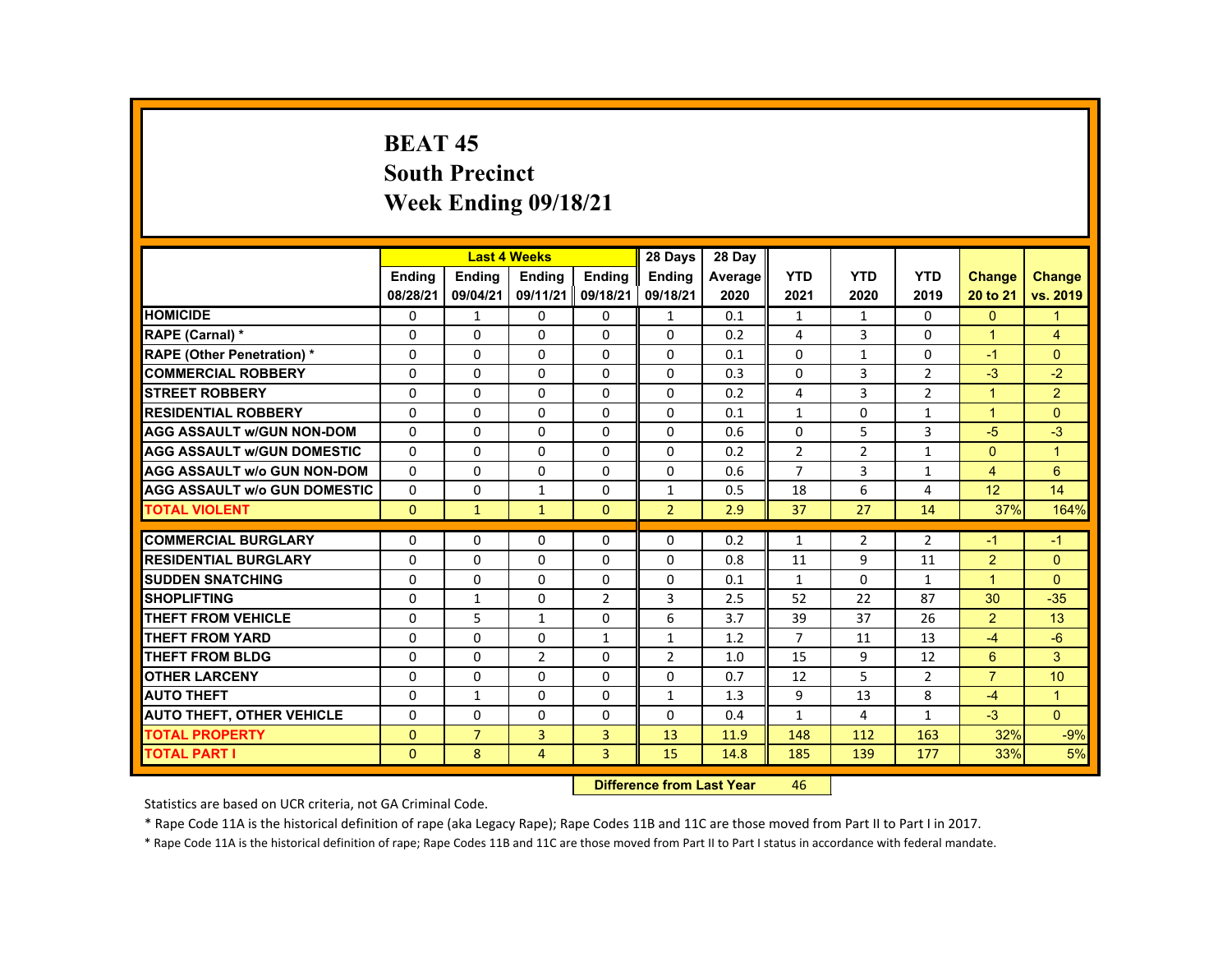# **BEAT 46 South Precinct Week Ending 09/18/21**

|                                     |                |                | <b>Last 4 Weeks</b> |                | 28 Days        | 28 Day  |                |                |                |                      |                |
|-------------------------------------|----------------|----------------|---------------------|----------------|----------------|---------|----------------|----------------|----------------|----------------------|----------------|
|                                     | <b>Endina</b>  | <b>Endina</b>  | <b>Endina</b>       | <b>Endina</b>  | <b>Endina</b>  | Average | <b>YTD</b>     | <b>YTD</b>     | <b>YTD</b>     | <b>Change</b>        | <b>Change</b>  |
|                                     | 08/28/21       | 09/04/21       | 09/11/21            | 09/18/21       | 09/18/21       | 2020    | 2021           | 2020           | 2019           | 20 to 21             | vs. 2020       |
| <b>HOMICIDE</b>                     | $\mathbf{0}$   | $\mathbf{0}$   | 0                   | 0              | 0              | 0.0     | $\mathbf{1}$   | 0              | $\overline{2}$ | $\mathbf{1}$         | $-1$           |
| <b>RAPE (Carnal) *</b>              | $\Omega$       | $\Omega$       | $\Omega$            | $\Omega$       | $\Omega$       | 0.4     | $\mathbf{1}$   | 3              | $\overline{2}$ | $-2$                 | $-1$           |
| <b>RAPE (Other Penetration) *</b>   | $\Omega$       | $\Omega$       | $\Omega$            | $\Omega$       | $\Omega$       | 0.1     | $\mathbf{1}$   | $\Omega$       | $\Omega$       | $\mathbf{1}$         | $\overline{1}$ |
| <b>COMMERCIAL ROBBERY</b>           | 0              | $\mathbf{0}$   | 0                   | 0              | 0              | 0.1     | $\mathbf{1}$   | $\mathbf{1}$   | $\overline{2}$ | $\Omega$             | $-1$           |
| <b>STREET ROBBERY</b>               | 0              | $\Omega$       | $\Omega$            | $\Omega$       | $\Omega$       | 0.5     | $\overline{2}$ | 4              | $\overline{2}$ | $-2$                 | $\Omega$       |
| <b>RESIDENTIAL ROBBERY</b>          | $\Omega$       | $\Omega$       | $\Omega$            | $\Omega$       | $\Omega$       | 0.0     | $\mathbf{1}$   | $\Omega$       | $\Omega$       | $\mathbf{1}$         | $\overline{1}$ |
| <b>AGG ASSAULT w/GUN NON-DOM</b>    | $\Omega$       | $\mathbf{0}$   | 0                   | 0              | 0              | 0.8     | 5              | 8              | 4              | $-3$                 | $\overline{1}$ |
| <b>AGG ASSAULT WGUN DOMESTIC</b>    | $\Omega$       | $\Omega$       | $\Omega$            | 0              | 0              | 0.2     | $\overline{2}$ | $\mathbf{1}$   | 3              | $\blacktriangleleft$ | $-1$           |
| <b>AGG ASSAULT W/o GUN NON-DOM</b>  | $\Omega$       | $\mathbf{0}$   | 0                   | $\Omega$       | $\Omega$       | 0.5     | 5              | 6              | 4              | $-1$                 | $\overline{1}$ |
| <b>AGG ASSAULT W/o GUN DOMESTIC</b> | $\Omega$       | $\Omega$       | $\Omega$            | $\Omega$       | $\Omega$       | 0.7     | 15             | 3              | 8              | 12                   | $\overline{7}$ |
| <b>TOTAL VIOLENT</b>                | $\Omega$       | $\Omega$       | $\Omega$            | $\Omega$       | $\Omega$       | 3.1     | 34             | 26             | 27             | 31%                  | 26%            |
|                                     |                |                |                     |                |                |         |                |                |                |                      |                |
| <b>COMMERCIAL BURGLARY</b>          | $\mathbf{1}$   | $\mathbf{1}$   | $\Omega$            | $\Omega$       | 2              | 0.3     | 8              | 4              | 8              | $\overline{4}$       | $\Omega$       |
| <b>RESIDENTIAL BURGLARY</b>         | 0              | $\mathbf{0}$   | 0                   | 0              | 0              | 1.6     | 5              | 8              | 21             | $-3$                 | $-16$          |
| <b>SUDDEN SNATCHING</b>             | $\Omega$       | $\Omega$       | $\Omega$            | $\Omega$       | $\Omega$       | 0.2     | $\Omega$       | $\overline{2}$ | $\overline{2}$ | $-2$                 | $-2$           |
| <b>SHOPLIFTING</b>                  | $\mathbf{1}$   | $\overline{2}$ | $\overline{2}$      | $\mathbf{1}$   | 6              | 5.6     | 79             | 47             | 97             | 32                   | $-18$          |
| <b>THEFT FROM VEHICLE</b>           | 0              | 1              | $\overline{2}$      | $\mathbf{1}$   | 4              | 2.5     | 43             | 28             | 41             | 15                   | $\overline{2}$ |
| <b>THEFT FROM YARD</b>              | $\Omega$       | $\Omega$       | $\mathbf{1}$        | $\mathbf{1}$   | 2              | 0.9     | $\overline{7}$ | 10             | 5              | $-3$                 | $\overline{2}$ |
| THEFT FROM BLDG                     | $\Omega$       | $\Omega$       | $\Omega$            | $\Omega$       | $\Omega$       | 1.5     | 6              | 13             | 18             | $-7$                 | $-12$          |
| <b>OTHER LARCENY</b>                | 0              | $\overline{2}$ | 0                   | 0              | 2              | 0.4     | 10             | 3              | 6              | $\overline{7}$       | $\overline{4}$ |
| <b>AUTO THEFT</b>                   | $\Omega$       | $\Omega$       | $\mathbf{1}$        | $\mathbf{1}$   | $\overline{2}$ | 0.5     | 18             | 4              | 18             | 14                   | $\Omega$       |
| <b>AUTO THEFT, OTHER VEHICLE</b>    | $\Omega$       | $\Omega$       | $\Omega$            | $\Omega$       | $\Omega$       | 0.2     | 8              | 2              | $\overline{2}$ | 6                    | 6              |
| <b>TOTAL PROPERTY</b>               | $\overline{2}$ | 6              | 6                   | $\overline{4}$ | 18             | 13.7    | 184            | 121            | 218            | 52%                  | $-16%$         |
| <b>TOTAL PART I</b>                 | 2 <sup>1</sup> | 6              | 6                   | $\overline{4}$ | 18             | 16.8    | 218            | 147            | 245            | 48%                  | $-11%$         |

#### **Difference from Last Year**r 71

Statistics are based on UCR criteria, not GA Criminal Code.

\* Rape Code 11A is the historical definition of rape (aka Legacy Rape); Rape Codes 11B and 11C are those moved from Part II to Part I in 2017.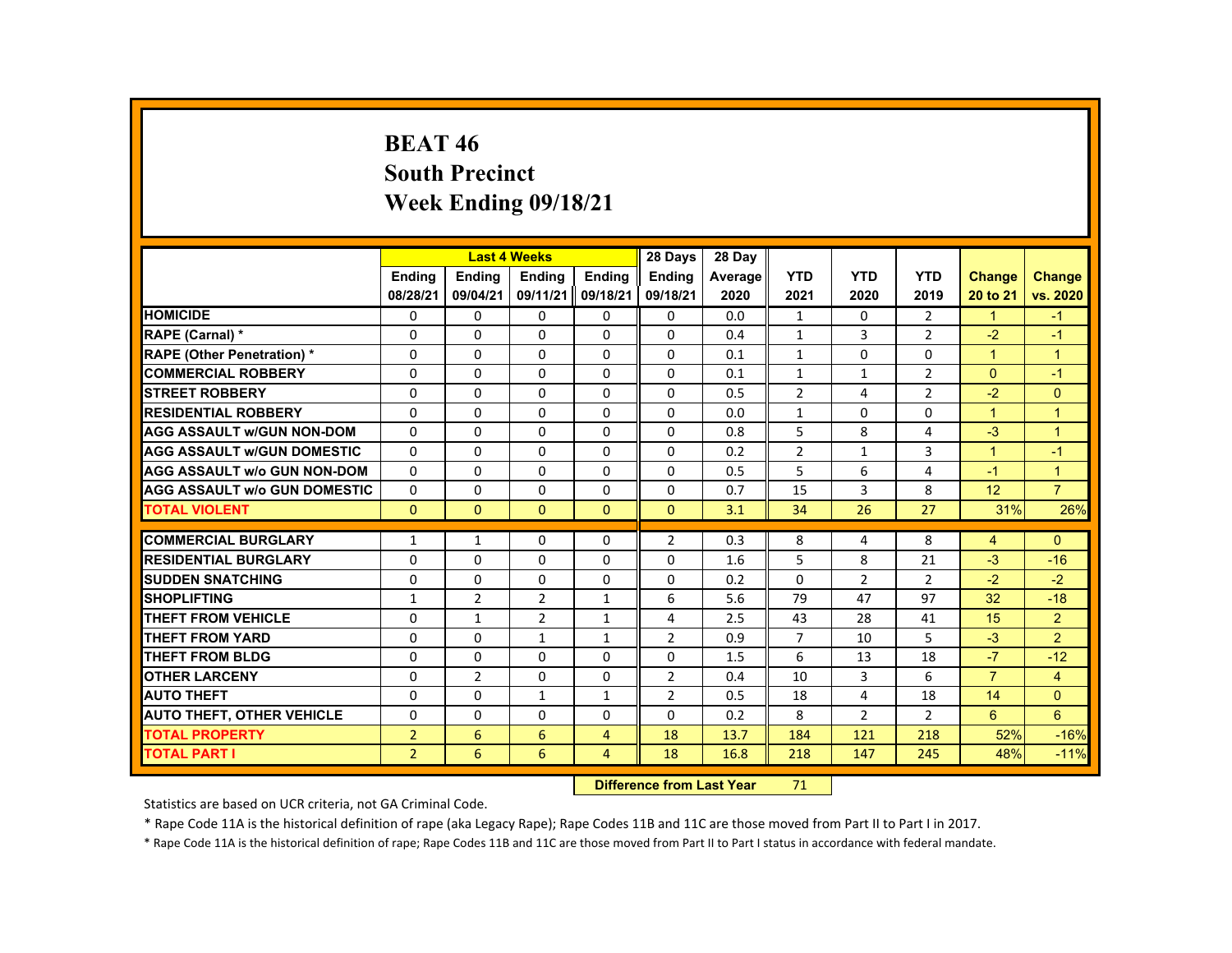# **BEAT 47 South Precinct Week Ending 09/18/21**

|                                     |               |               | <b>Last 4 Weeks</b> |               | 28 Days        | 28 Day  |                |                |                |                |                |
|-------------------------------------|---------------|---------------|---------------------|---------------|----------------|---------|----------------|----------------|----------------|----------------|----------------|
|                                     | <b>Ending</b> | <b>Endina</b> | <b>Endina</b>       | <b>Endina</b> | <b>Endina</b>  | Average | <b>YTD</b>     | <b>YTD</b>     | <b>YTD</b>     | Change         | <b>Change</b>  |
|                                     | 08/28/21      | 09/04/21      | 09/11/21            | 09/18/21      | 09/18/21       | 2020    | 2021           | 2020           | 2019           | 20 to 21       | vs. 2019       |
| <b>HOMICIDE</b>                     | 0             | 0             | 0                   | 0             | 0              | 0.1     | $\mathbf{0}$   | $\mathbf{1}$   | 0              | $-1$           | $\mathbf{0}$   |
| <b>RAPE (Carnal) *</b>              | $\Omega$      | $\Omega$      | $\Omega$            | $\Omega$      | $\Omega$       | 0.0     | $\Omega$       | $\Omega$       | $\Omega$       | $\Omega$       | $\Omega$       |
| <b>RAPE (Other Penetration) *</b>   | $\Omega$      | $\Omega$      | $\Omega$            | $\Omega$      | $\Omega$       | 0.0     | $\Omega$       | $\Omega$       | $\Omega$       | $\Omega$       | $\Omega$       |
| <b>COMMERCIAL ROBBERY</b>           | $\Omega$      | $\mathbf{0}$  | $\Omega$            | $\Omega$      | $\Omega$       | 0.0     | $\Omega$       | 0              | $\Omega$       | $\Omega$       | $\Omega$       |
| <b>STREET ROBBERY</b>               | $\Omega$      | $\Omega$      | $\Omega$            | $\Omega$      | $\Omega$       | 0.0     | $\Omega$       | $\Omega$       | $\mathbf{1}$   | $\Omega$       | $-1$           |
| <b>RESIDENTIAL ROBBERY</b>          | $\Omega$      | $\Omega$      | $\Omega$            | $\Omega$      | $\Omega$       | 0.1     | $\Omega$       | $\mathbf{1}$   | $\Omega$       | $-1$           | $\mathbf{0}$   |
| <b>AGG ASSAULT w/GUN NON-GUN</b>    | $\Omega$      | $\Omega$      | $\Omega$            | $\Omega$      | $\Omega$       | 0.1     | $\Omega$       | $\Omega$       | $\overline{2}$ | $\Omega$       | $-2$           |
| <b>AGG ASSAULT WGUN DOMESTIC</b>    | $\Omega$      | $\Omega$      | $\Omega$            | $\Omega$      | $\Omega$       | 0.0     | $\mathbf{1}$   | 0              | $\mathbf{1}$   | $\mathbf{1}$   | $\Omega$       |
| <b>AGG ASSAULT W/o GUN NON-DOM</b>  | $\Omega$      | $\Omega$      | $\Omega$            | $\Omega$      | $\Omega$       | 0.0     | $\Omega$       | $\Omega$       | 3              | $\Omega$       | $-3$           |
| <b>AGG ASSAULT w/o GUN DOMESTIC</b> | $\Omega$      | $\Omega$      | $\Omega$            | $\Omega$      | $\Omega$       | 0.2     | 3              | $\mathbf{1}$   | 3              | $\overline{2}$ | $\Omega$       |
| <b>TOTAL VIOLENT</b>                | $\Omega$      | $\Omega$      | $\Omega$            | $\Omega$      | $\Omega$       | 0.4     | $\overline{4}$ | 3              | 10             | 33%            | $-60%$         |
|                                     |               |               |                     |               |                |         |                |                |                |                |                |
| <b>COMMERCIAL BURGLARY</b>          | $\Omega$      | $\Omega$      | $\Omega$            | $\Omega$      | $\Omega$       | 0.0     | $\Omega$       | $\Omega$       | $\mathbf{1}$   | $\Omega$       | $-1$           |
| <b>RESIDENTIAL BURGLARY</b>         | $\Omega$      | $\Omega$      | $\mathbf{1}$        | $\Omega$      | $\mathbf{1}$   | 0.5     | 5              | 3              | $\mathbf{1}$   | $\overline{2}$ | $\overline{4}$ |
| <b>SUDDEN SNATCHING</b>             | 0             | $\Omega$      | 0                   | $\Omega$      | 0              | 0.0     | $\Omega$       | $\Omega$       | $\Omega$       | $\Omega$       | $\Omega$       |
| <b>SHOPLIFTING</b>                  | $\Omega$      | $\Omega$      | $\Omega$            | $\Omega$      | $\Omega$       | 0.0     | $\mathbf{1}$   | $\Omega$       | $\Omega$       | $\mathbf{1}$   | $\overline{1}$ |
| <b>THEFT FROM VEHICLE</b>           | $\Omega$      | $\Omega$      | $\Omega$            | $\Omega$      | $\Omega$       | 1.0     | $\overline{7}$ | 11             | 13             | $-4$           | $-6$           |
| <b>THEFT FROM YARD</b>              | $\Omega$      | $\Omega$      | $\mathbf{1}$        | 0             | $\mathbf{1}$   | 0.5     | 5              | 6              | 8              | $-1$           | $-3$           |
| THEFT FROM BLDG                     | 0             | $\mathbf{0}$  | $\mathbf{1}$        | 0             | $\mathbf{1}$   | 0.2     | 6              | $\overline{2}$ | 5              | $\overline{4}$ | $\mathbf{1}$   |
| <b>OTHER LARCENY</b>                | $\Omega$      | $\Omega$      | $\Omega$            | $\Omega$      | $\Omega$       | 0.2     | 3              | $\mathbf{1}$   | 8              | $\overline{2}$ | $-5$           |
| <b>AUTO THEFT</b>                   | 0             | $\mathbf{0}$  | $\mathbf{1}$        | $\mathbf{1}$  | $\overline{2}$ | 0.5     | 3              | 6              | 5              | $-3$           | $-2$           |
| <b>AUTO THEFT, OTHER VEHICLE</b>    | $\Omega$      | $\mathbf{0}$  | $\Omega$            | $\Omega$      | $\Omega$       | 0.2     | $\Omega$       | $\mathbf{1}$   | $\Omega$       | $-1$           | $\mathbf{0}$   |
| <b>TOTAL PROPERTY</b>               | $\Omega$      | $\Omega$      | $\overline{4}$      | $\mathbf{1}$  | 5              | 3.1     | 30             | 30             | 41             | 0%             | $-27%$         |
| <b>TOTAL PART I</b>                 | $\mathbf{0}$  | $\mathbf{0}$  | 4                   | $\mathbf{1}$  | 5              | 3.5     | 34             | 33             | 51             | 3%             | $-33%$         |

#### **Difference from Last Year**r 1

Statistics are based on UCR criteria, not GA Criminal Code.

\* Rape Code 11A is the historical definition of rape (aka Legacy Rape); Rape Codes 11B and 11C are those moved from Part II to Part I in 2017.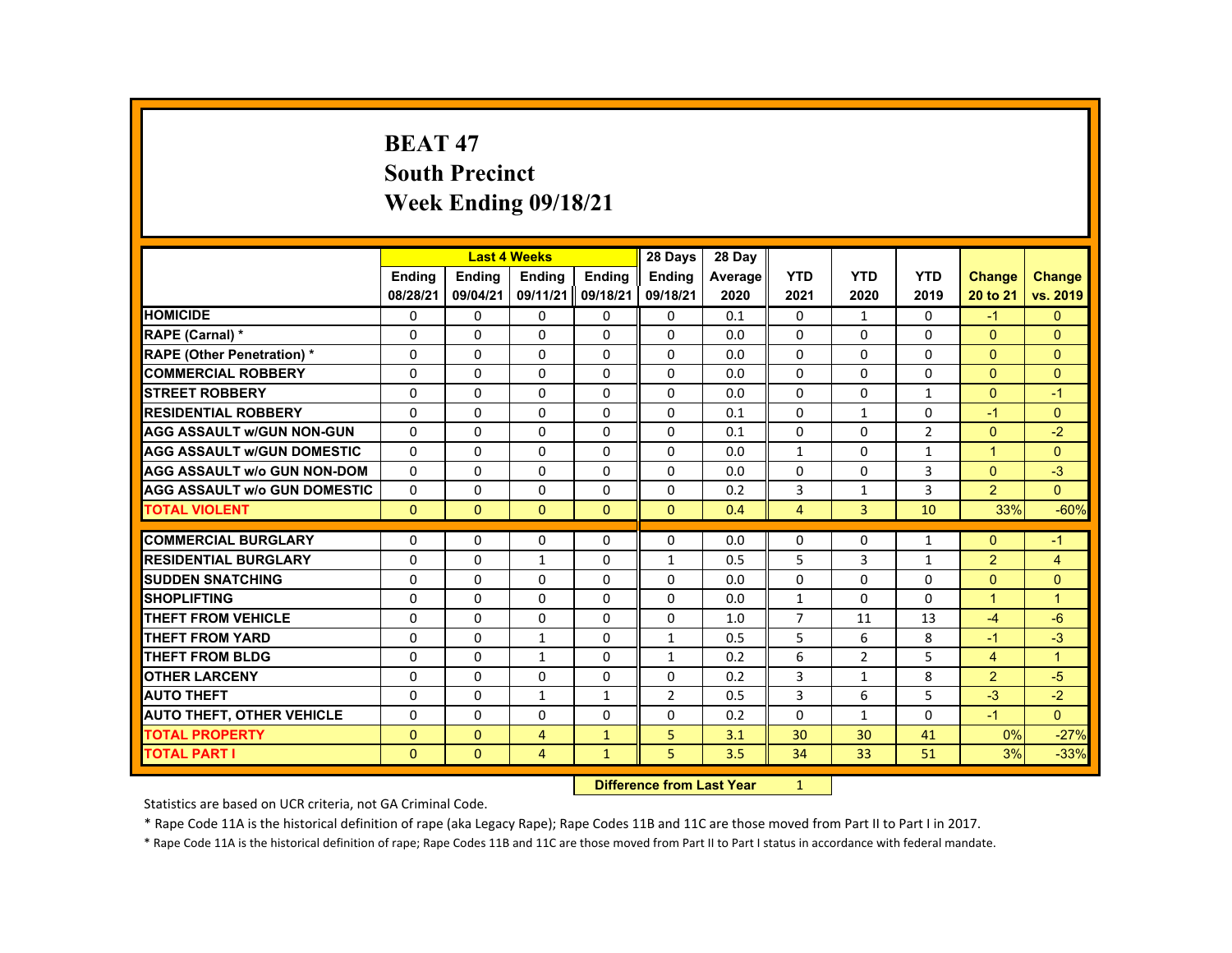# **BEAT 51 East Precinct Week Ending 09/18/21**

|                                     |                |                | <b>Last 4 Weeks</b> |                | 28 Days        | 28 Day  |                |                |                |                      |                |
|-------------------------------------|----------------|----------------|---------------------|----------------|----------------|---------|----------------|----------------|----------------|----------------------|----------------|
|                                     | <b>Endina</b>  | <b>Endina</b>  | <b>Endina</b>       | <b>Endina</b>  | <b>Endina</b>  | Average | <b>YTD</b>     | <b>YTD</b>     | <b>YTD</b>     | <b>Change</b>        | Change         |
|                                     | 08/28/21       | 09/04/21       | 09/11/21            | 09/18/21       | 09/18/21       | 2020    | 2021           | 2020           | 2019           | 20 to 21             | vs. 2019       |
| <b>HOMICIDE</b>                     | 0              | 0              | 0                   | 0              | 0              | 0.2     | 3              | 2              | $\mathbf{1}$   | $\mathbf{1}$         | $\overline{2}$ |
| <b>RAPE (Carnal) *</b>              | $\Omega$       | $\mathbf{1}$   | $\Omega$            | $\Omega$       | $\mathbf{1}$   | 0.1     | 4              | $\Omega$       | $\mathbf{1}$   | $\overline{4}$       | 3              |
| <b>RAPE (Other Penetration) *</b>   | $\Omega$       | $\Omega$       | $\Omega$            | $\Omega$       | $\Omega$       | 0.1     | $\overline{2}$ | $\mathbf{1}$   | $\Omega$       | $\overline{1}$       | $\overline{2}$ |
| <b>COMMERCIAL ROBBERY</b>           | 0              | 0              | 0                   | 0              | 0              | 0.0     | $\mathbf{1}$   | 0              | 0              | $\blacktriangleleft$ | $\mathbf{1}$   |
| <b>STREET ROBBERY</b>               | $\Omega$       | $\Omega$       | $\mathbf{1}$        | $\Omega$       | $\mathbf{1}$   | 0.3     | 8              | $\overline{3}$ | 10             | 5                    | $-2$           |
| <b>RESIDENTIAL ROBBERY</b>          | $\Omega$       | $\Omega$       | $\Omega$            | $\Omega$       | $\Omega$       | 0.1     | 5              | $\mathbf{1}$   | $\mathbf{1}$   | $\overline{4}$       | $\overline{4}$ |
| <b>AGG ASSAULT W/GUN NON-DOM</b>    | $\mathbf{1}$   | $\mathbf{1}$   | $\Omega$            | $\mathbf{1}$   | 3              | 2.1     | 10             | 16             | 13             | $-6$                 | $-3$           |
| <b>AGG ASSAULT W/GUN DOMESTIC</b>   | $\mathbf{1}$   | $\Omega$       | $\Omega$            | $\Omega$       | $\mathbf{1}$   | 0.2     | $\overline{2}$ | 2              | 3              | $\Omega$             | $-1$           |
| <b>AGG ASSAULT w/o GUN NON-DOM</b>  | $\Omega$       | $\Omega$       | $\Omega$            | $\Omega$       | $\Omega$       | 1.5     | 13             | 13             | 15             | $\Omega$             | $-2$           |
| <b>AGG ASSAULT W/o GUN DOMESTIC</b> | $\Omega$       | $\mathbf{1}$   | $\Omega$            | $\Omega$       | $\mathbf{1}$   | 1.5     | 9              | 14             | 10             | $-5$                 | $-1$           |
| <b>TOTAL VIOLENT</b>                | $\overline{2}$ | $\overline{3}$ | $\mathbf{1}$        | $\mathbf{1}$   | $\overline{7}$ | 6.0     | 57             | 52             | 54             | 10%                  | 6%             |
|                                     |                |                |                     |                |                |         |                |                |                |                      |                |
| <b>COMMERCIAL BURGLARY</b>          | $\Omega$       | $\mathbf{1}$   | $\Omega$            | $\Omega$       | $\mathbf{1}$   | 0.3     | $\overline{2}$ | 3              | $\overline{2}$ | $-1$                 | $\Omega$       |
| <b>RESIDENTIAL BURGLARY</b>         | $\mathbf{1}$   | $\Omega$       | $\mathbf{1}$        | $\Omega$       | $\overline{2}$ | 1.5     | 18             | 16             | 30             | $\overline{2}$       | $-12$          |
| <b>SUDDEN SNATCHING</b>             | $\Omega$       | $\Omega$       | 0                   | $\Omega$       | 0              | 0.1     | $\mathbf{1}$   | $\mathbf{1}$   | $\Omega$       | $\Omega$             | $\overline{1}$ |
| <b>SHOPLIFTING</b>                  | $\mathbf{1}$   | $\mathbf{1}$   | $\Omega$            | $\Omega$       | $\overline{2}$ | 1.2     | 12             | 14             | 21             | $-2$                 | $-9$           |
| <b>THEFT FROM VEHICLE</b>           | $\mathbf{1}$   | 4              | 5                   | $\overline{2}$ | 12             | 2.2     | 37             | 22             | 19             | 15                   | 18             |
| <b>THEFT FROM YARD</b>              | $\Omega$       | $\Omega$       | $\overline{2}$      | $\Omega$       | $\overline{2}$ | 1.2     | 12             | 15             | 12             | $-3$                 | $\Omega$       |
| <b>THEFT FROM BLDG</b>              | $\Omega$       | $\Omega$       | $\mathbf{1}$        | $\mathbf{1}$   | $\overline{2}$ | 1.8     | 15             | 19             | 12             | $-4$                 | 3              |
| <b>OTHER LARCENY</b>                | 0              | 0              | 0                   | 0              | 0              | 0.6     | 8              | 8              | 13             | $\Omega$             | $-5$           |
| <b>AUTO THEFT</b>                   | $\mathbf{1}$   | $\Omega$       | $\Omega$            | $\mathbf{1}$   | 2              | 1.3     | 10             | 10             | 20             | $\Omega$             | $-10$          |
| <b>AUTO THEFT, OTHER VEHICLE</b>    | $\Omega$       | $\Omega$       | $\Omega$            | $\Omega$       | $\Omega$       | 0.2     | $\mathbf{1}$   | $\mathbf{1}$   | $\overline{2}$ | $\Omega$             | $-1$           |
| <b>TOTAL PROPERTY</b>               | 4              | 6              | $\overline{9}$      | $\overline{4}$ | 23             | 10.4    | 116            | 109            | 131            | 6%                   | $-11%$         |
| <b>TOTAL PART I</b>                 | 6              | 9              | 10                  | 5              | 30             | 16.3    | 173            | 161            | 185            | 7%                   | $-6%$          |
|                                     |                |                |                     |                |                |         |                |                |                |                      |                |

#### **Difference from Last Year**r 12

Statistics are based on UCR criteria, not GA Criminal Code.

\* Rape Code 11A is the historical definition of rape (aka Legacy Rape); Rape Codes 11B and 11C are those moved from Part II to Part I in 2017.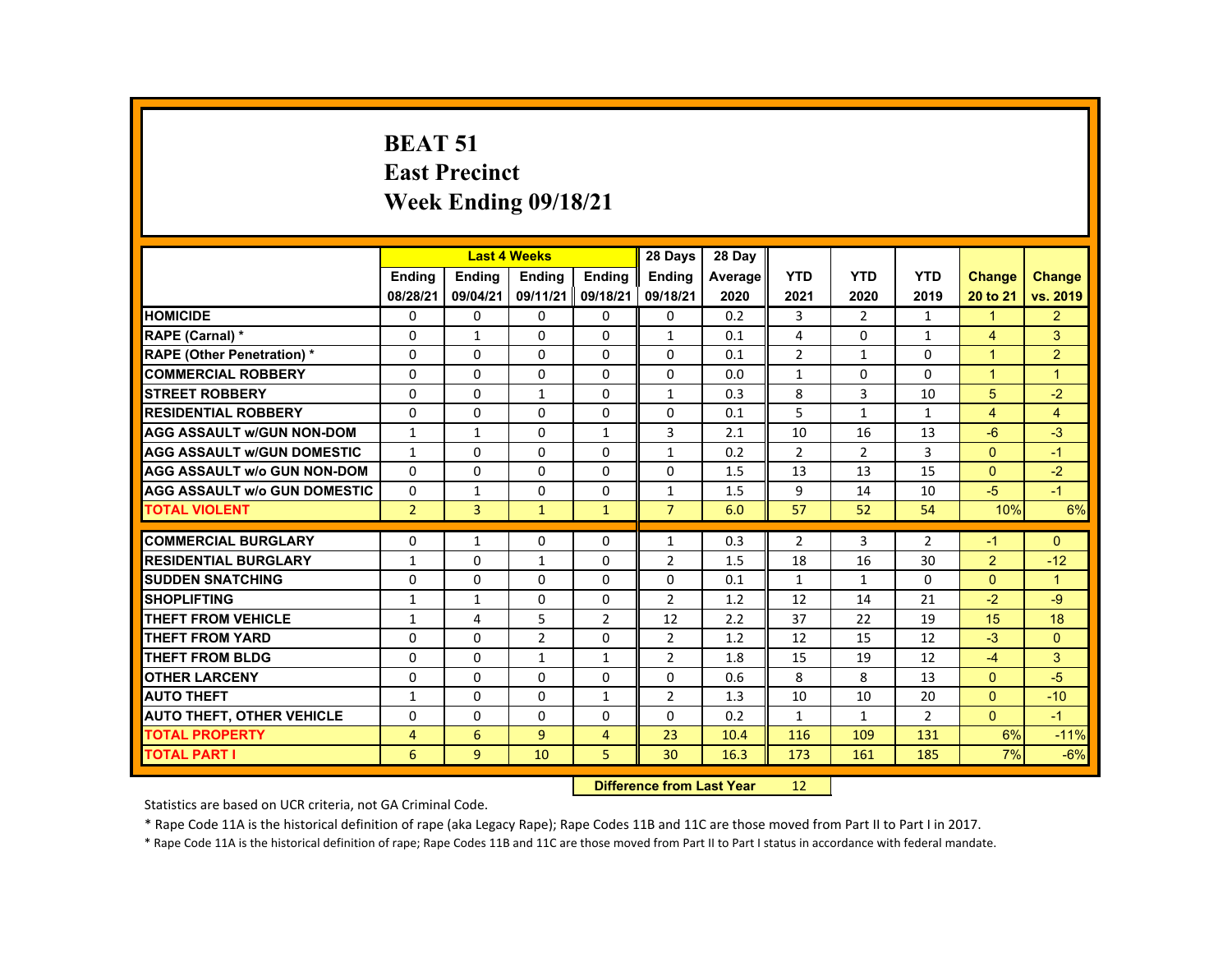# **BEAT 52 East Precinct Week Ending 09/18/21**

|                                     |                |                | <b>Last 4 Weeks</b> |                | 28 Days        | 28 Day  |              |                |                |                      |                      |
|-------------------------------------|----------------|----------------|---------------------|----------------|----------------|---------|--------------|----------------|----------------|----------------------|----------------------|
|                                     | <b>Endina</b>  | <b>Endina</b>  | <b>Endina</b>       | <b>Endina</b>  | <b>Endina</b>  | Average | <b>YTD</b>   | <b>YTD</b>     | <b>YTD</b>     | <b>Change</b>        | <b>Change</b>        |
|                                     | 08/28/21       | 09/04/21       | 09/11/21            | 09/18/21       | 09/18/21       | 2020    | 2021         | 2020           | 2019           | 20 to 21             | vs. 2019             |
| <b>HOMICIDE</b>                     | 0              | 0              | 0                   | 0              | 0              | 0.0     | 0            | 0              | $\mathbf{1}$   | $\mathbf{0}$         | $-1$                 |
| <b>RAPE (Carnal) *</b>              | $\Omega$       | $\Omega$       | $\Omega$            | $\Omega$       | $\Omega$       | 0.0     | $\mathbf{1}$ | $\mathbf{1}$   | 4              | $\Omega$             | $-3$                 |
| <b>RAPE (Other Penetration) *</b>   | $\Omega$       | $\Omega$       | $\Omega$            | $\Omega$       | $\Omega$       | 0.0     | $\Omega$     | $\Omega$       | $\Omega$       | $\Omega$             | $\Omega$             |
| <b>COMMERCIAL ROBBERY</b>           | $\Omega$       | 0              | 0                   | 0              | 0              | 0.0     | 0            | $\mathbf{1}$   | $\mathbf{1}$   | $-1$                 | $-1$                 |
| <b>STREET ROBBERY</b>               | $\Omega$       | $\Omega$       | $\Omega$            | $\Omega$       | $\Omega$       | 0.1     | 3            | 3              | $\overline{7}$ | $\Omega$             | $-4$                 |
| <b>RESIDENTIAL ROBBERY</b>          | $\Omega$       | $\mathbf{1}$   | $\Omega$            | $\Omega$       | $\mathbf{1}$   | 0.0     | $\mathbf{1}$ | $\Omega$       | $\overline{2}$ | $\overline{1}$       | $-1$                 |
| <b>AGG ASSAULT w/GUN NON-DOM</b>    | $\Omega$       | $\Omega$       | $\Omega$            | $\Omega$       | $\Omega$       | 0.1     | 9            | 9              | 10             | $\Omega$             | $-1$                 |
| <b>AGG ASSAULT w/GUN DOMESTIC</b>   | $\Omega$       | $\Omega$       | $\Omega$            | $\mathbf{1}$   | $\mathbf{1}$   | 0.0     | 3            | 4              | $\overline{2}$ | $-1$                 | $\blacktriangleleft$ |
| <b>AGG ASSAULT w/o GUN NON-DOM</b>  | $\Omega$       | $\mathbf{1}$   | $\Omega$            | $\Omega$       | $\mathbf{1}$   | 0.1     | 3            | 11             | 8              | $-8$                 | $-5$                 |
| <b>AGG ASSAULT W/o GUN DOMESTIC</b> | $\Omega$       | $\mathbf{1}$   | $\Omega$            | 0              | $\mathbf{1}$   | 0.2     | 8            | 10             | 8              | $-2$                 | $\Omega$             |
| <b>TOTAL VIOLENT</b>                | $\Omega$       | $\overline{3}$ | $\Omega$            | $\mathbf{1}$   | $\overline{4}$ | 0.6     | 28           | 39             | 43             | $-28%$               | $-35%$               |
|                                     |                |                |                     |                |                |         |              |                |                |                      |                      |
| <b>COMMERCIAL BURGLARY</b>          | $\Omega$       | $\Omega$       | $\Omega$            | $\Omega$       | $\Omega$       | 0.0     | $\mathbf{1}$ | 3              | $\Omega$       | $-2$                 | $\blacktriangleleft$ |
| <b>RESIDENTIAL BURGLARY</b>         | $\mathbf{1}$   | 0              | $\mathbf{1}$        | $\mathbf{1}$   | 3              | 0.4     | 24           | 21             | 45             | 3                    | $-21$                |
| <b>SUDDEN SNATCHING</b>             | $\Omega$       | $\Omega$       | $\Omega$            | $\mathbf{1}$   | $\mathbf{1}$   | 0.0     | $\mathbf{1}$ | 2              | $\overline{2}$ | $-1$                 | $-1$                 |
| <b>SHOPLIFTING</b>                  | $\Omega$       | $\Omega$       | $\Omega$            | $\Omega$       | $\Omega$       | 0.1     | 4            | 8              | 5              | $-4$                 | $-1$                 |
| THEFT FROM VEHICLE                  | $\overline{2}$ | $\mathbf{1}$   | 0                   | $\mathbf{1}$   | 4              | 0.7     | 29           | 48             | 45             | $-19$                | $-16$                |
| <b>THEFT FROM YARD</b>              | $\Omega$       | $\overline{2}$ | $\mathbf{1}$        | $\Omega$       | 3              | 0.3     | 19           | 21             | 25             | $-2$                 | $-6$                 |
| <b>THEFT FROM BLDG</b>              | $\Omega$       | $\Omega$       | $\mathbf{1}$        | $\Omega$       | $\mathbf{1}$   | 0.2     | 11           | 16             | 27             | $-5$                 | $-16$                |
| <b>OTHER LARCENY</b>                | $\mathbf{1}$   | 0              | 0                   | 0              | $\mathbf{1}$   | 0.3     | 16           | 13             | $\overline{7}$ | 3                    | $9^{\circ}$          |
| <b>AUTO THEFT</b>                   | $\mathbf{1}$   | $\mathbf{1}$   | $\Omega$            | $\Omega$       | $\overline{2}$ | 0.2     | 11           | 12             | 17             | $-1$                 | $-6$                 |
| <b>AUTO THEFT, OTHER VEHICLE</b>    | $\Omega$       | $\Omega$       | $\Omega$            | $\Omega$       | $\Omega$       | 0.2     | 3            | $\overline{2}$ | 4              | $\blacktriangleleft$ | $-1$                 |
| <b>TOTAL PROPERTY</b>               | 5              | $\overline{4}$ | 3                   | 3              | 15             | 2.4     | 119          | 146            | 177            | $-18%$               | $-33%$               |
| <b>TOTAL PART I</b>                 | 5.             | $\overline{7}$ | $\overline{3}$      | $\overline{4}$ | 19             | 3.0     | 147          | 185            | 220            | $-21%$               | $-33%$               |

#### **Difference from Last Year**‐38

Statistics are based on UCR criteria, not GA Criminal Code.

\* Rape Code 11A is the historical definition of rape (aka Legacy Rape); Rape Codes 11B and 11C are those moved from Part II to Part I in 2017.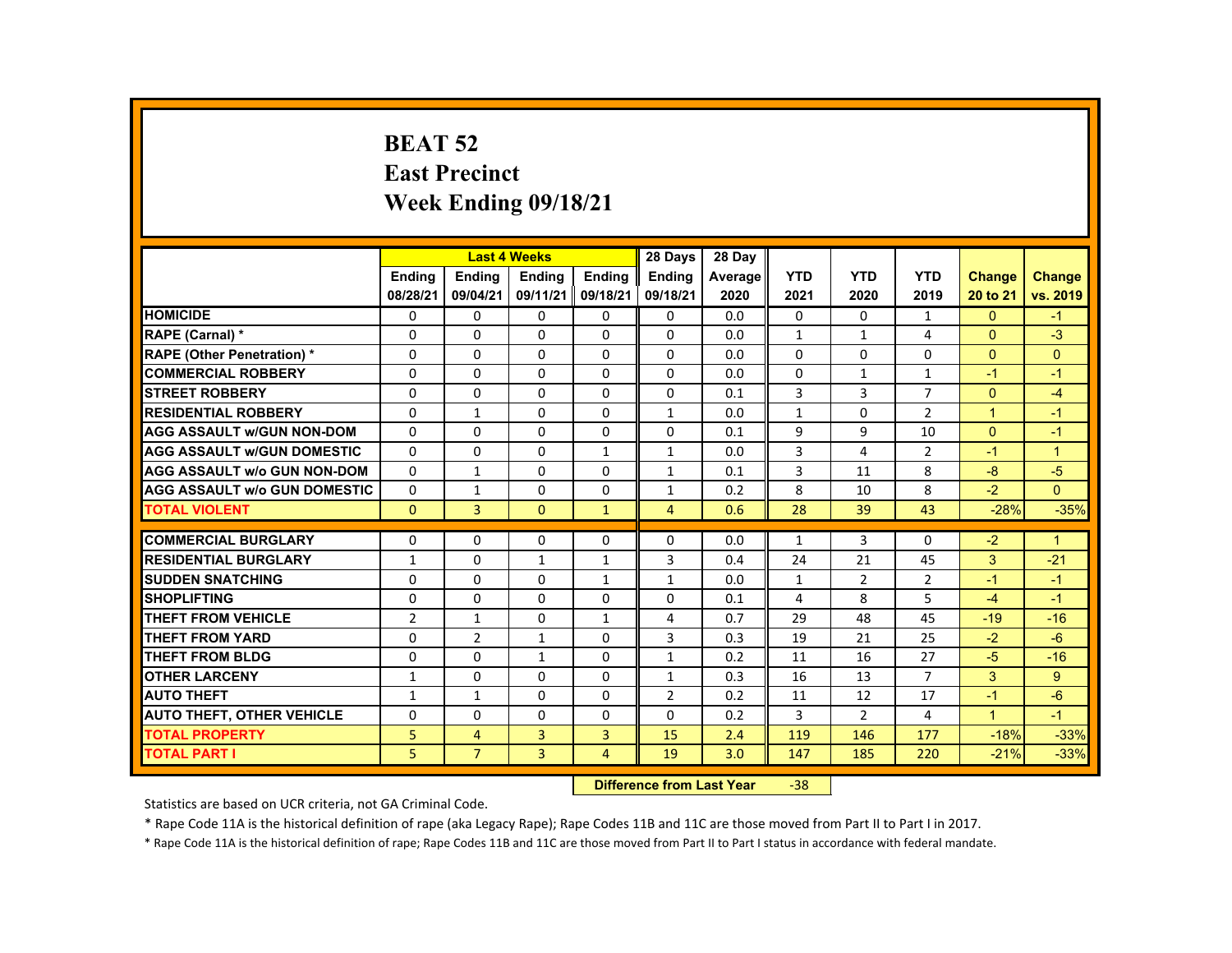# **BEAT 53 East Precinct Week Ending 09/18/21**

|                                     |                |                | <b>Last 4 Weeks</b> |                | 28 Days        | 28 Day  |                |                |                |                      |                |
|-------------------------------------|----------------|----------------|---------------------|----------------|----------------|---------|----------------|----------------|----------------|----------------------|----------------|
|                                     | <b>Endina</b>  | <b>Endina</b>  | <b>Endina</b>       | <b>Endina</b>  | <b>Endina</b>  | Average | <b>YTD</b>     | <b>YTD</b>     | <b>YTD</b>     | <b>Change</b>        | <b>Change</b>  |
|                                     | 08/28/21       | 09/04/21       | 09/11/21            | 09/18/21       | 09/18/21       | 2020    | 2021           | 2020           | 2019           | 20 to 21             | vs. 2019       |
| <b>HOMICIDE</b>                     | $\mathbf{0}$   | 0              | 0                   | 0              | 0              | 0.1     | $\mathbf{1}$   | $\Omega$       | $\Omega$       | 1                    | $\mathbf 1$    |
| RAPE (Carnal) *                     | $\Omega$       | $\Omega$       | $\Omega$            | $\Omega$       | $\Omega$       | 0.0     | 3              | $\Omega$       | $\Omega$       | 3                    | 3              |
| <b>RAPE (Other Penetration) *</b>   | $\Omega$       | $\Omega$       | $\Omega$            | $\Omega$       | $\Omega$       | 0.2     | $\Omega$       | $\overline{2}$ | $\mathbf{1}$   | $-2$                 | $-1$           |
| <b>COMMERCIAL ROBBERY</b>           | $\Omega$       | $\Omega$       | $\Omega$            | $\Omega$       | $\Omega$       | 0.0     | $\Omega$       | $\Omega$       | $\Omega$       | $\Omega$             | $\Omega$       |
| <b>STREET ROBBERY</b>               | $\Omega$       | $\Omega$       | $\Omega$            | $\Omega$       | $\Omega$       | 0.6     | 5              | 6              | $\overline{7}$ | -1                   | $-2$           |
| <b>RESIDENTIAL ROBBERY</b>          | $\Omega$       | $\Omega$       | $\Omega$            | $\Omega$       | $\Omega$       | 0.1     | $\Omega$       | $\mathbf{1}$   | $\Omega$       | $-1$                 | $\Omega$       |
| <b>AGG ASSAULT w/GUN NON-DOM</b>    | $\Omega$       | $\Omega$       | $\Omega$            | $\Omega$       | $\Omega$       | 1.2     | $\overline{7}$ | 11             | 11             | $-4$                 | $-4$           |
| <b>AGG ASSAULT w/GUN DOMESTIC</b>   | $\Omega$       | $\Omega$       | $\Omega$            | $\Omega$       | $\Omega$       | 0.4     | $\mathbf{1}$   | 5              | $\overline{2}$ | $-4$                 | $-1$           |
| <b>AGG ASSAULT w/o GUN NON-DOM</b>  | $\mathbf{1}$   | 0              | 0                   | 0              | $\mathbf{1}$   | 1.2     | 9              | 10             | 6              | $-1$                 | 3              |
| <b>AGG ASSAULT w/o GUN DOMESTIC</b> | $\Omega$       | $\Omega$       | $\Omega$            | $\mathbf{1}$   | $\mathbf{1}$   | 1.5     | 16             | 17             | 17             | $-1$                 | $-1$           |
| <b>TOTAL VIOLENT</b>                | $\mathbf{1}$   | $\mathbf{0}$   | $\mathbf{0}$        | $\mathbf{1}$   | $\overline{2}$ | 5.2     | 42             | 52             | 44             | $-19%$               | $-5%$          |
|                                     |                |                |                     |                |                |         |                |                |                |                      |                |
| <b>COMMERCIAL BURGLARY</b>          | $\Omega$       | $\Omega$       | $\Omega$            | $\Omega$       | $\Omega$       | 0.2     | $\mathbf{1}$   | $\overline{2}$ | $\overline{2}$ | $-1$                 | $-1$           |
| <b>RESIDENTIAL BURGLARY</b>         | $\overline{2}$ | 0              | 0                   | 0              | $\overline{2}$ | 3.0     | 33             | 20             | 37             | 13                   | $-4$           |
| <b>SUDDEN SNATCHING</b>             | $\Omega$       | $\Omega$       | $\Omega$            | $\Omega$       | $\Omega$       | 0.0     | $\Omega$       | $\Omega$       | $\overline{2}$ | $\Omega$             | $-2$           |
| <b>SHOPLIFTING</b>                  | $\Omega$       | $\Omega$       | $\Omega$            | $\Omega$       | $\Omega$       | 0.2     | $\overline{2}$ | $\mathbf{1}$   | 4              | $\overline{1}$       | $-2$           |
| THEFT FROM VEHICLE                  | $\mathbf{1}$   | $\mathbf{1}$   | $\mathbf{1}$        | $\overline{2}$ | 5              | 3.6     | 38             | 31             | 40             | $\overline{7}$       | $-2$           |
| <b>THEFT FROM YARD</b>              | $\mathbf{1}$   | $\Omega$       | $\Omega$            | $\Omega$       | $\mathbf{1}$   | 1.0     | 9              | 11             | 10             | $-2$                 | $-1$           |
| <b>THEFT FROM BLDG</b>              | $\Omega$       | $\Omega$       | $\Omega$            | $\Omega$       | $\Omega$       | 2.4     | 13             | 25             | 27             | $-12$                | $-14$          |
| <b>OTHER LARCENY</b>                | $\Omega$       | $\Omega$       | $\Omega$            | $\Omega$       | $\Omega$       | 0.5     | $\overline{2}$ | 4              | 11             | $-2$                 | $-9$           |
| <b>AUTO THEFT</b>                   | $\Omega$       | $\mathbf{1}$   | $\Omega$            | $\overline{2}$ | 3              | 1.5     | 14             | 13             | 12             | $\blacktriangleleft$ | $\overline{2}$ |
| <b>AUTO THEFT, OTHER VEHICLE</b>    | $\Omega$       | 0              | $\Omega$            | 0              | $\Omega$       | 0.2     | 8              | 0              | 3              | 8                    | 5              |
| <b>TOTAL PROPERTY</b>               | 4              | $\overline{2}$ | $\mathbf{1}$        | 4              | 11             | 12.4    | 120            | 107            | 148            | 12%                  | $-19%$         |
| <b>TOTAL PART I</b>                 | 5              | $\overline{2}$ | $\mathbf{1}$        | 5              | 13             | 17.6    | 162            | 159            | 192            | 2%                   | $-16%$         |

#### **Difference from Last Year**r 3

Statistics are based on UCR criteria, not GA Criminal Code.

\* Rape Code 11A is the historical definition of rape (aka Legacy Rape); Rape Codes 11B and 11C are those moved from Part II to Part I in 2017.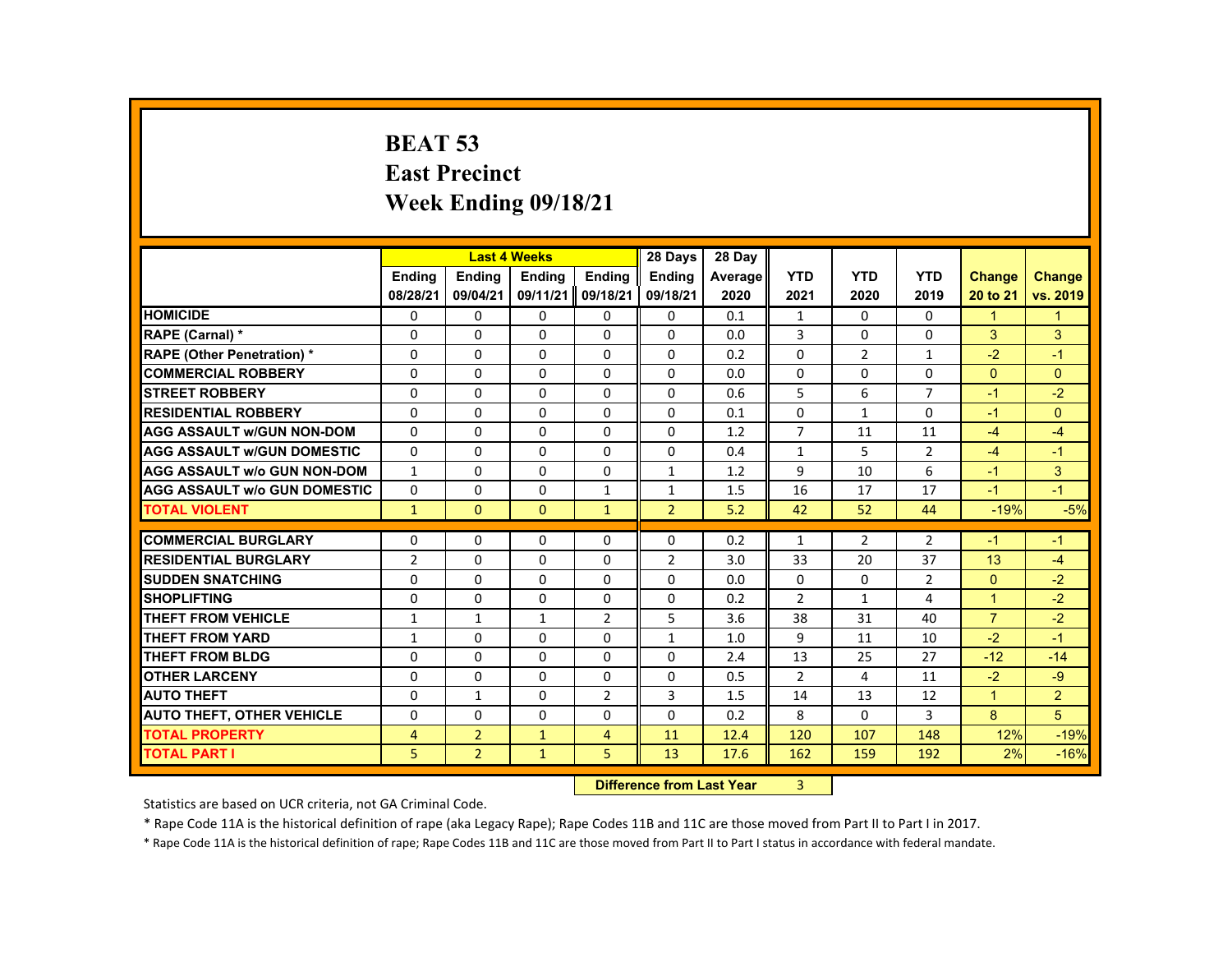# **BEAT 54 East Precinct Week Ending 09/18/21**

|                                     |                |                | <b>Last 4 Weeks</b> |                | 28 Days        | 28 Day  |                |                |                |                      |                      |
|-------------------------------------|----------------|----------------|---------------------|----------------|----------------|---------|----------------|----------------|----------------|----------------------|----------------------|
|                                     | <b>Endina</b>  | <b>Endina</b>  | <b>Endina</b>       | <b>Endina</b>  | <b>Endina</b>  | Average | <b>YTD</b>     | <b>YTD</b>     | <b>YTD</b>     | <b>Change</b>        | <b>Change</b>        |
|                                     | 08/28/21       | 09/04/21       | 09/11/21            | 09/18/21       | 09/18/21       | 2020    | 2021           | 2020           | 2019           | 20 to 21             | vs. 2019             |
| <b>HOMICIDE</b>                     | 0              | $\mathbf{0}$   | 0                   | $\mathbf{0}$   | $\mathbf{0}$   | 0.0     | $\mathbf{0}$   | 0              | $\mathbf{0}$   | $\Omega$             | $\mathbf{0}$         |
| <b>RAPE (Carnal) *</b>              | $\Omega$       | $\Omega$       | $\Omega$            | $\Omega$       | $\Omega$       | 0.0     | 2              | $\Omega$       | $\overline{2}$ | $\overline{2}$       | $\Omega$             |
| <b>RAPE (Other Penetration) *</b>   | $\Omega$       | $\Omega$       | $\Omega$            | $\Omega$       | $\Omega$       | 0.2     | $\Omega$       | $\overline{2}$ | $\mathbf{1}$   | $-2$                 | $-1$                 |
| <b>COMMERCIAL ROBBERY</b>           | 0              | $\mathbf{0}$   | 0                   | $\mathbf{0}$   | $\mathbf{0}$   | 0.5     | 3              | $\overline{7}$ | $\overline{2}$ | $-4$                 | $\blacktriangleleft$ |
| <b>STREET ROBBERY</b>               | $\Omega$       | $\Omega$       | $\Omega$            | $\Omega$       | $\Omega$       | 0.5     | 3              | 2              | 6              | $\blacktriangleleft$ | $-3$                 |
| <b>RESIDENTIAL ROBBERY</b>          | $\Omega$       | $\Omega$       | $\Omega$            | $\Omega$       | $\Omega$       | 0.0     | $\overline{2}$ | $\Omega$       | $\mathbf{1}$   | $\overline{2}$       | $\blacktriangleleft$ |
| <b>AGG ASSAULT W/GUN NON-DOM</b>    | $\Omega$       | $\Omega$       | $\Omega$            | $\Omega$       | $\Omega$       | 1.5     | 13             | 9              | 15             | $\overline{4}$       | $-2$                 |
| <b>AGG ASSAULT w/GUN DOMESTIC</b>   | $\Omega$       | $\Omega$       | $\Omega$            | $\Omega$       | $\Omega$       | 0.2     | $\Omega$       | $\mathbf{1}$   | $\mathbf{1}$   | $-1$                 | $-1$                 |
| <b>AGG ASSAULT w/o GUN NON-DOM</b>  | $\mathbf{1}$   | $\Omega$       | $\Omega$            | $\Omega$       | $\mathbf{1}$   | 0.8     | 5              | 6              | 9              | $-1$                 | $-4$                 |
| <b>AGG ASSAULT W/o GUN DOMESTIC</b> | $\mathbf{1}$   | $\Omega$       | $\Omega$            | $\mathbf{1}$   | 2              | 0.2     | 9              | 6              | 9              | 3                    | $\Omega$             |
| <b>TOTAL VIOLENT</b>                | $\overline{2}$ | $\mathbf{0}$   | $\Omega$            | $\mathbf{1}$   | 3              | 3.8     | 37             | 33             | 46             | 12%                  | $-20%$               |
|                                     |                |                |                     |                |                |         |                |                |                |                      |                      |
| <b>COMMERCIAL BURGLARY</b>          | $\Omega$       | $\Omega$       | $\mathbf{1}$        | $\Omega$       | $\mathbf{1}$   | 0.1     | $\overline{2}$ | $\mathbf{1}$   | $\overline{3}$ | 1                    | $-1$                 |
| <b>RESIDENTIAL BURGLARY</b>         | 0              | $\mathbf{0}$   | 0                   | 0              | $\mathbf{0}$   | 2.5     | 12             | 20             | 27             | $-8$                 | $-15$                |
| <b>SUDDEN SNATCHING</b>             | $\Omega$       | $\mathbf{1}$   | $\mathbf{1}$        | $\Omega$       | $\overline{2}$ | 0.2     | 2              | $\mathbf{1}$   | $\overline{2}$ | $\blacktriangleleft$ | $\Omega$             |
| <b>SHOPLIFTING</b>                  | $\mathbf{1}$   | $\Omega$       | $\Omega$            | $\overline{2}$ | 3              | 4.1     | 35             | 41             | 28             | $-6$                 | $\overline{7}$       |
| <b>THEFT FROM VEHICLE</b>           | 3              | $\Omega$       | $\Omega$            | $\Omega$       | 3              | 3.5     | 20             | 26             | 48             | $-6$                 | $-28$                |
| <b>THEFT FROM YARD</b>              | $\mathbf{1}$   | $\mathbf{1}$   | $\Omega$            | $\Omega$       | 2              | 2.0     | 18             | 13             | 16             | 5                    | $\overline{2}$       |
| <b>THEFT FROM BLDG</b>              | $\mathbf{1}$   | $\mathbf{1}$   | $\Omega$            | $\Omega$       | $\overline{2}$ | 1.6     | 15             | 15             | 15             | $\Omega$             | $\Omega$             |
| <b>OTHER LARCENY</b>                | 0              | $\mathbf{0}$   | $\Omega$            | 0              | $\mathbf{0}$   | 1.1     | 5              | 8              | 4              | $-3$                 | $\blacktriangleleft$ |
| <b>AUTO THEFT</b>                   | $\mathbf{1}$   | $\overline{2}$ | $\mathbf{1}$        | $\Omega$       | 4              | 1.3     | 14             | 14             | 19             | $\Omega$             | $-5$                 |
| <b>AUTO THEFT, OTHER VEHICLE</b>    | $\Omega$       | $\mathbf{0}$   | 0                   | 0              | $\mathbf{0}$   | 0.4     | 10             | 3              | 3              | $\overline{7}$       | $\overline{7}$       |
| <b>TOTAL PROPERTY</b>               | $\overline{7}$ | 5              | 3                   | $\overline{2}$ | 17             | 16.6    | 133            | 142            | 165            | $-6%$                | $-19%$               |
| <b>TOTAL PART I</b>                 | $\overline{9}$ | 5              | $\overline{3}$      | $\overline{3}$ | 20             | 20.5    | 170            | 175            | 211            | $-3%$                | $-19%$               |

#### **Difference from Last Year**‐5

Statistics are based on UCR criteria, not GA Criminal Code.

\* Rape Code 11A is the historical definition of rape (aka Legacy Rape); Rape Codes 11B and 11C are those moved from Part II to Part I in 2017.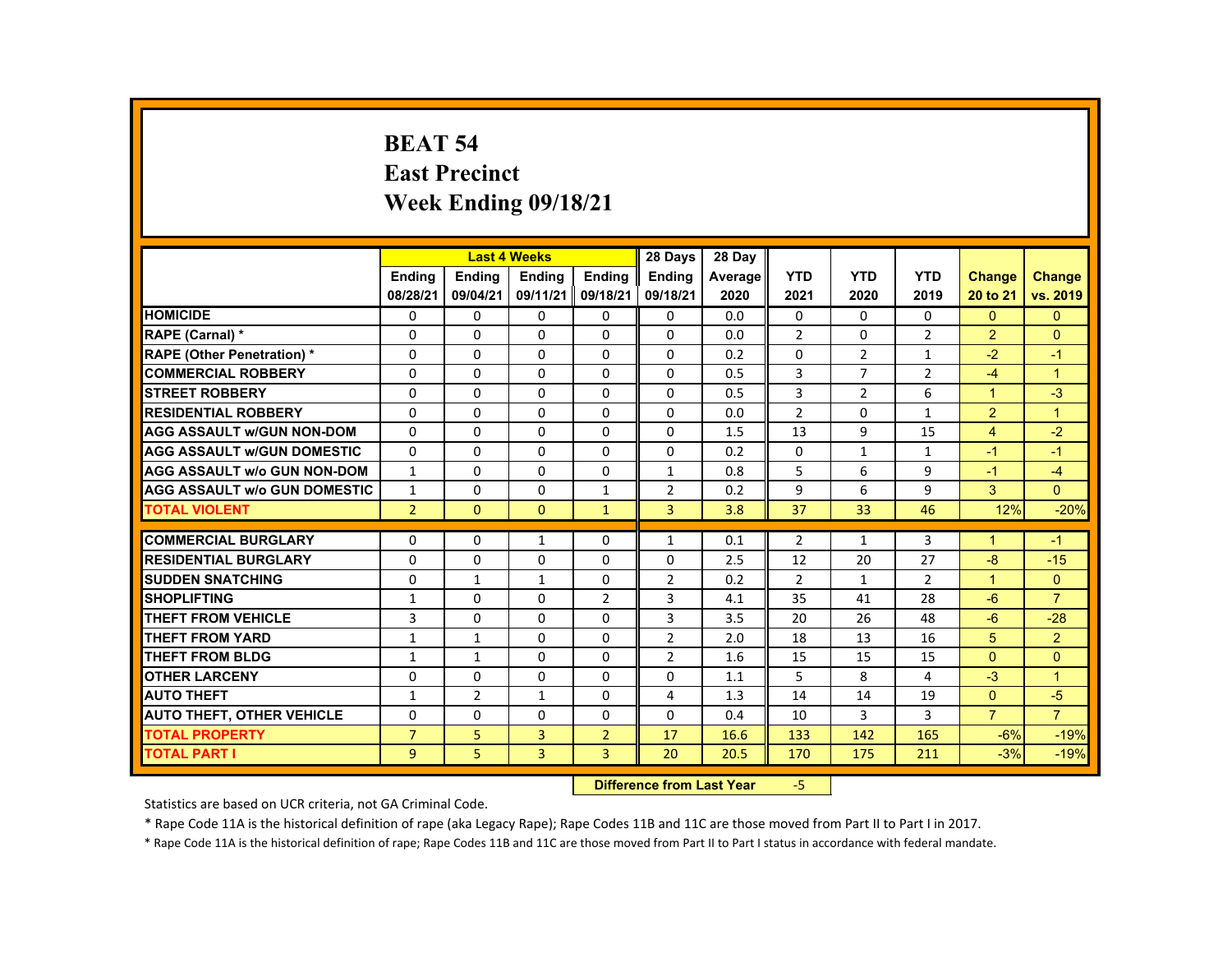# **BEAT 55 East Precinct Week Ending 09/18/21**

|                                     |               |                | <b>Last 4 Weeks</b> |               | 28 Days       | 28 Day  |                |                |                |                |               |
|-------------------------------------|---------------|----------------|---------------------|---------------|---------------|---------|----------------|----------------|----------------|----------------|---------------|
|                                     | <b>Endina</b> | <b>Endina</b>  | <b>Endina</b>       | <b>Endina</b> | <b>Endina</b> | Average | <b>YTD</b>     | <b>YTD</b>     | <b>YTD</b>     | <b>Change</b>  | <b>Change</b> |
|                                     | 08/28/21      | 09/04/21       | 09/11/21            | 09/18/21      | 09/18/21      | 2020    | 2021           | 2020           | 2019           | 20 to 21       | vs. 2019      |
| <b>HOMICIDE</b>                     | 0             | $\Omega$       | $\Omega$            | 0             | 0             | 0.2     | $\mathbf{1}$   | $\mathbf{1}$   | 0              | $\mathbf{0}$   | 1             |
| RAPE (Carnal) *                     | $\Omega$      | $\Omega$       | $\Omega$            | $\Omega$      | $\Omega$      | 0.0     | $\Omega$       | $\Omega$       | $\overline{4}$ | $\Omega$       | $-4$          |
| <b>RAPE (Other Penetration)*</b>    | $\Omega$      | $\Omega$       | $\Omega$            | $\Omega$      | $\Omega$      | 0.0     | $\Omega$       | $\mathbf{1}$   | $\Omega$       | $-1$           | $\Omega$      |
| <b>COMMERCIAL ROBBERY</b>           | 0             | 0              | $\mathbf{0}$        | 0             | 0             | 0.2     | 3              | $\mathbf{1}$   | 0              | $\overline{2}$ | 3             |
| <b>STREET ROBBERY</b>               | $\Omega$      | $\Omega$       | $\Omega$            | $\Omega$      | $\Omega$      | 0.2     | $\Omega$       | 4              | 4              | $-4$           | $-4$          |
| <b>RESIDENTIAL ROBBERY</b>          | $\Omega$      | $\Omega$       | $\Omega$            | $\Omega$      | $\Omega$      | 0.1     | $\mathbf{1}$   | $\mathbf{1}$   | $\mathbf{1}$   | $\Omega$       | $\Omega$      |
| <b>AGG ASSAULT w/GUN NON-DOM</b>    | $\Omega$      | $\Omega$       | $\Omega$            | $\Omega$      | $\Omega$      | 0.5     | 3              | $\overline{2}$ | 3              | $\mathbf{1}$   | $\Omega$      |
| <b>AGG ASSAULT w/GUN DOMESTIC</b>   | $\Omega$      | $\Omega$       | $\Omega$            | $\Omega$      | $\Omega$      | 0.1     | $\Omega$       | $\Omega$       | 4              | $\Omega$       | $-4$          |
| <b>AGG ASSAULT w/o GUN NON-DOM</b>  | $\Omega$      | $\Omega$       | $\Omega$            | $\Omega$      | $\Omega$      | 0.2     | $\overline{2}$ | $\overline{2}$ | 4              | $\Omega$       | $-2$          |
| <b>AGG ASSAULT w/o GUN DOMESTIC</b> | $\Omega$      | $\Omega$       | $\Omega$            | $\mathbf{1}$  | $\mathbf{1}$  | 0.5     | 4              | 4              | $\overline{4}$ | $\Omega$       | $\Omega$      |
| <b>TOTAL VIOLENT</b>                | $\mathbf{0}$  | $\mathbf{0}$   | $\mathbf{0}$        | $\mathbf{1}$  | $\mathbf{1}$  | 2.0     | 14             | 16             | 24             | $-13%$         | $-42%$        |
|                                     |               |                |                     |               |               |         |                |                |                |                |               |
| <b>COMMERCIAL BURGLARY</b>          | $\Omega$      | $\mathbf{1}$   | $\Omega$            | $\Omega$      | 1             | 0.2     | 4              | 3              | 6              | $\mathbf{1}$   | $-2$          |
| <b>RESIDENTIAL BURGLARY</b>         | $\Omega$      | 1              | $\Omega$            | 0             | $\mathbf{1}$  | 0.6     | 12             | 10             | 20             | $\overline{2}$ | -8            |
| <b>SUDDEN SNATCHING</b>             | $\Omega$      | $\Omega$       | $\Omega$            | $\Omega$      | $\Omega$      | 0.0     | $\Omega$       | $\Omega$       | $\overline{2}$ | $\Omega$       | $-2$          |
| <b>SHOPLIFTING</b>                  | 13            | 5.             | 4                   | 10            | 32            | 9.7     | 167            | 96             | 157            | 71             | 10            |
| <b>THEFT FROM VEHICLE</b>           | 2             | $\mathbf{1}$   | $\overline{2}$      | 4             | 9             | 2.5     | 54             | 29             | 50             | 25             | 4             |
| <b>THEFT FROM YARD</b>              | $\mathbf{1}$  | $\overline{2}$ | $\Omega$            | $\mathbf{1}$  | 4             | 1.1     | 11             | 12             | 17             | $-1$           | $-6$          |
| <b>THEFT FROM BLDG</b>              | $\Omega$      | $\Omega$       | $\Omega$            | $\Omega$      | $\Omega$      | 1.1     | 5              | 17             | 15             | $-12$          | $-10$         |
| <b>OTHER LARCENY</b>                | $\Omega$      | $\Omega$       | $\mathbf{0}$        | 0             | $\Omega$      | 0.2     | 4              | 6              | 3              | $-2$           | $\mathbf{1}$  |
| <b>AUTO THEFT</b>                   | $\Omega$      | $\Omega$       | $\Omega$            | $\mathbf{1}$  | $\mathbf{1}$  | 1.2     | 13             | 11             | $\overline{7}$ | $\overline{2}$ | 6             |
| <b>AUTO THEFT, OTHER VEHICLE</b>    | $\Omega$      | $\Omega$       | $\Omega$            | $\Omega$      | $\Omega$      | 0.2     | 9              | $\Omega$       | $\mathbf{1}$   | 9              | 8             |
| <b>TOTAL PROPERTY</b>               | 16            | 10             | 6                   | 16            | 48            | 16.7    | 279            | 184            | 278            | 52%            | 0%            |
| <b>TOTAL PART I</b>                 | 16            | 10             | 6                   | 17            | 49            | 18.7    | 293            | 200            | 302            | 47%            | $-3%$         |

#### **Difference from Last Year**r 93

Statistics are based on UCR criteria, not GA Criminal Code.

\* Rape Code 11A is the historical definition of rape (aka Legacy Rape); Rape Codes 11B and 11C are those moved from Part II to Part I in 2017.